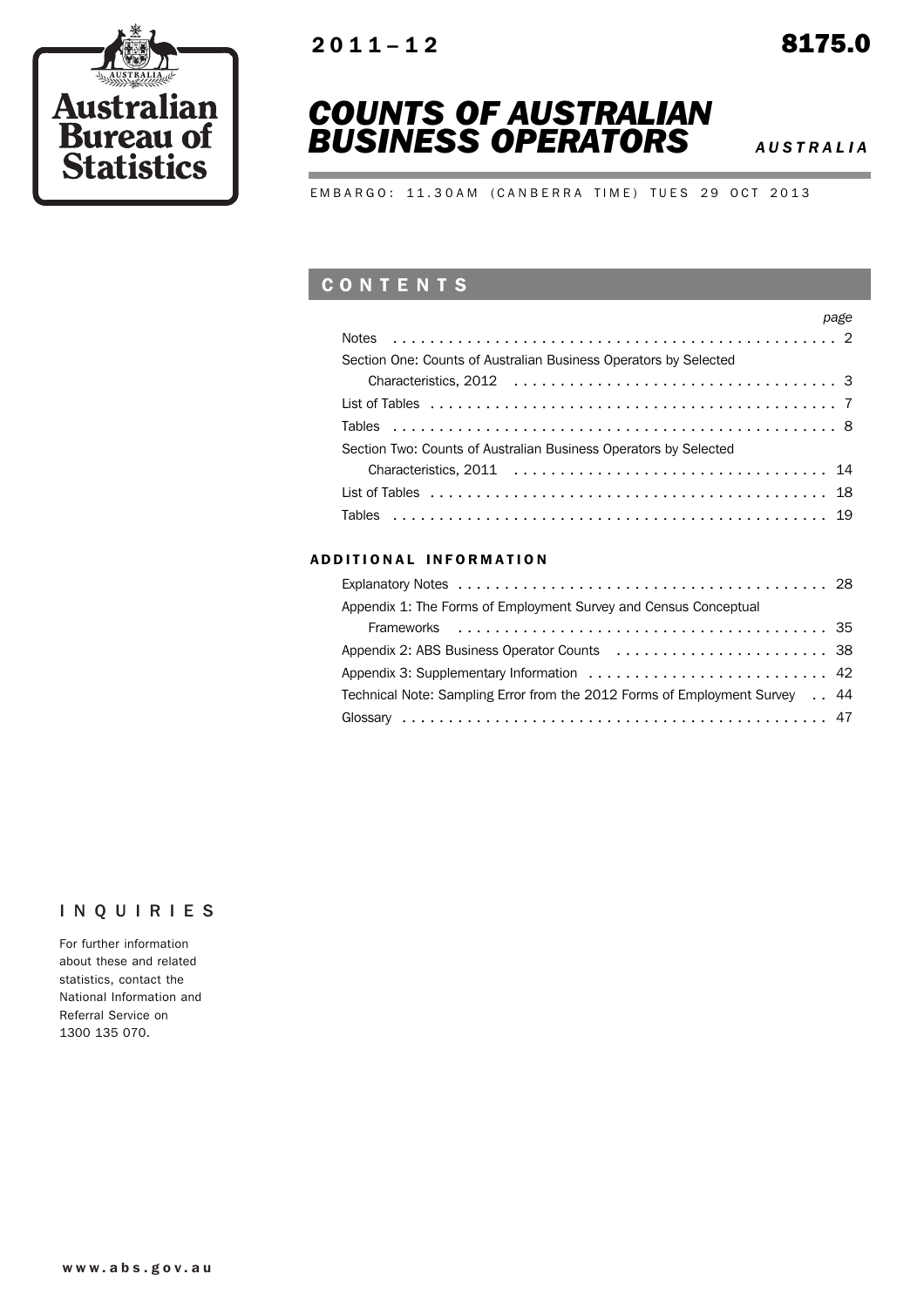# NOTES

| <b>INTRODUCTION</b>             | This publication presents selected counts of Australian business operators as sourced<br>from the 2012 Forms of Employment Survey and the 2011 Census of Population and<br>Housing.                                                                                                                                                                                                                                                                                                                                        |
|---------------------------------|----------------------------------------------------------------------------------------------------------------------------------------------------------------------------------------------------------------------------------------------------------------------------------------------------------------------------------------------------------------------------------------------------------------------------------------------------------------------------------------------------------------------------|
|                                 | The counts presented in this publication are not directly comparable with those<br>presented in previous releases.                                                                                                                                                                                                                                                                                                                                                                                                         |
| STRUCTURE OF THE<br>PUBLICATION | Refer to paragraphs 3-8 of the Explanatory Notes.                                                                                                                                                                                                                                                                                                                                                                                                                                                                          |
| CHANGES FROM                    | There have been some changes to this publication compared to the previous release.                                                                                                                                                                                                                                                                                                                                                                                                                                         |
| PREVIOUS RELEASES               | Section One of the 2011-2012 Counts of Australian Business Operators (CABO) uses data<br>on business operators from the 2012 Forms of Employment Survey (FOES). Since the<br>previous release in 2008, the FOES was redeveloped to better capture information of<br>independent contractors, other business operators and employees. Information was also<br>collected of people who found their current job through a labour hire firm/employment<br>agency.                                                              |
|                                 | The change has resulted in a break in series for business operators and other employees<br>and users need to exercise caution when comparing data in the 2011 to 2012 publication<br>with the previous release, as data about this population group have changed (See<br>conceptual framework for more details).                                                                                                                                                                                                           |
|                                 | A range of enhancements to the data have been made compared to the previous<br>publication to maintain relevance of the publication. This includes the following<br>variables:<br>Housing tenure type (House owned outright, being rented, owned with a mortgage,<br>etc);<br>• Whether living at same address as one year ago;<br>• Whether living at same address as five years ago; and<br>Pear of arrival in Australia - customised groups - speaks of familiarity with local<br>(national) trading, cultural factors. |
| FUTURE RELEASES                 | The ABS will assess the user demand of this publication prior to forming a decision on<br>future releases.                                                                                                                                                                                                                                                                                                                                                                                                                 |
| <b>FEEDBACK</b>                 | The ABS welcomes feedback from users of these business operator counts to assist the<br>ABS assess the relevance of this publication.                                                                                                                                                                                                                                                                                                                                                                                      |
|                                 | To provide feedback or for further information about these and related statistics, contact<br>the National Information and Referral Service on 1300 135 070, e-mail<br><client.services@abs.gov.au>.</client.services@abs.gov.au>                                                                                                                                                                                                                                                                                          |
|                                 | Brian Pink                                                                                                                                                                                                                                                                                                                                                                                                                                                                                                                 |

Australian Statistician

 $\begin{smallmatrix}&&1\\1&1&1&1&1&1&1&1\end{smallmatrix}$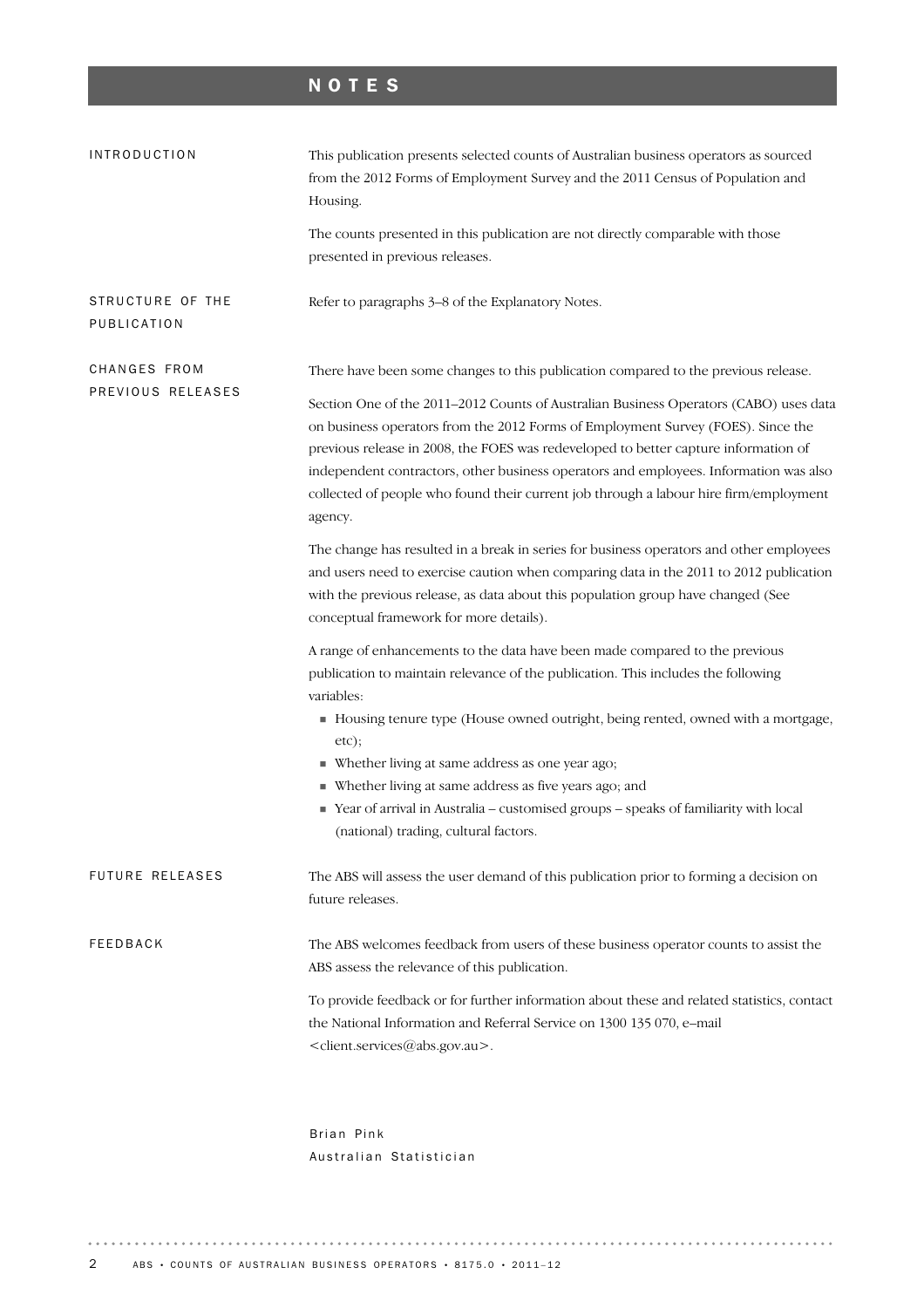## SECTION **1 COUNTS OF AUSTRALIAN BUSINESS OPERATORS** BY SELECTED CHARACTERISTICS, 2012 ...........

| OVERVIEW                         | The data presented in Section One of this publication were sourced from the 2012<br>Forms of Employment Survey. These data were collected in November 2012 by ABS<br>interviewers from approximately 30,000 Australian households. For further information<br>(including how Forms of Employment Survey data differs from the 2011 Census of<br>Population and Housing data presented in Section Two), please refer to the Explanatory<br>Notes. |
|----------------------------------|--------------------------------------------------------------------------------------------------------------------------------------------------------------------------------------------------------------------------------------------------------------------------------------------------------------------------------------------------------------------------------------------------------------------------------------------------|
| <b>SEX</b>                       | The Forms of Employment Survey estimated there to be 2,016,800 business operators in<br>Australia in November 2012. Of these, 1,345,600 were 'Male business operators' (66.7%)<br>and 671,300 were 'Female business operators' (33.3%).                                                                                                                                                                                                          |
| DURATION WITH<br><b>BUSINESS</b> | The most common duration in which business operators had been with their current<br>business was '10 to 19 years' (21.7%). This was followed by the '20 years and over'<br>(21.3%) and '3 to 5 years' (18.5%) duration periods. 'Male business operators' (24.0%)<br>were more likely than 'Female business operators' (15.8%) to have been in operation in<br>the '20 years and over' category.                                                 |
| INDUSTRY                         | 'Male business operators' participated in the 'Construction' (25.0%), 'Professional,<br>Scientific and Technical Services' (11.9%) and 'Agriculture, Forestry and Fishing' (9.6%)<br>industries.                                                                                                                                                                                                                                                 |
|                                  | 'Female business operators' were most common across the 'Professional, Scientific and<br>Technical Services' (13.6%), 'Retail Trade' (10.6%) and 'Health Care and Social Assistance'<br>$(10.4\%)$ industries.                                                                                                                                                                                                                                   |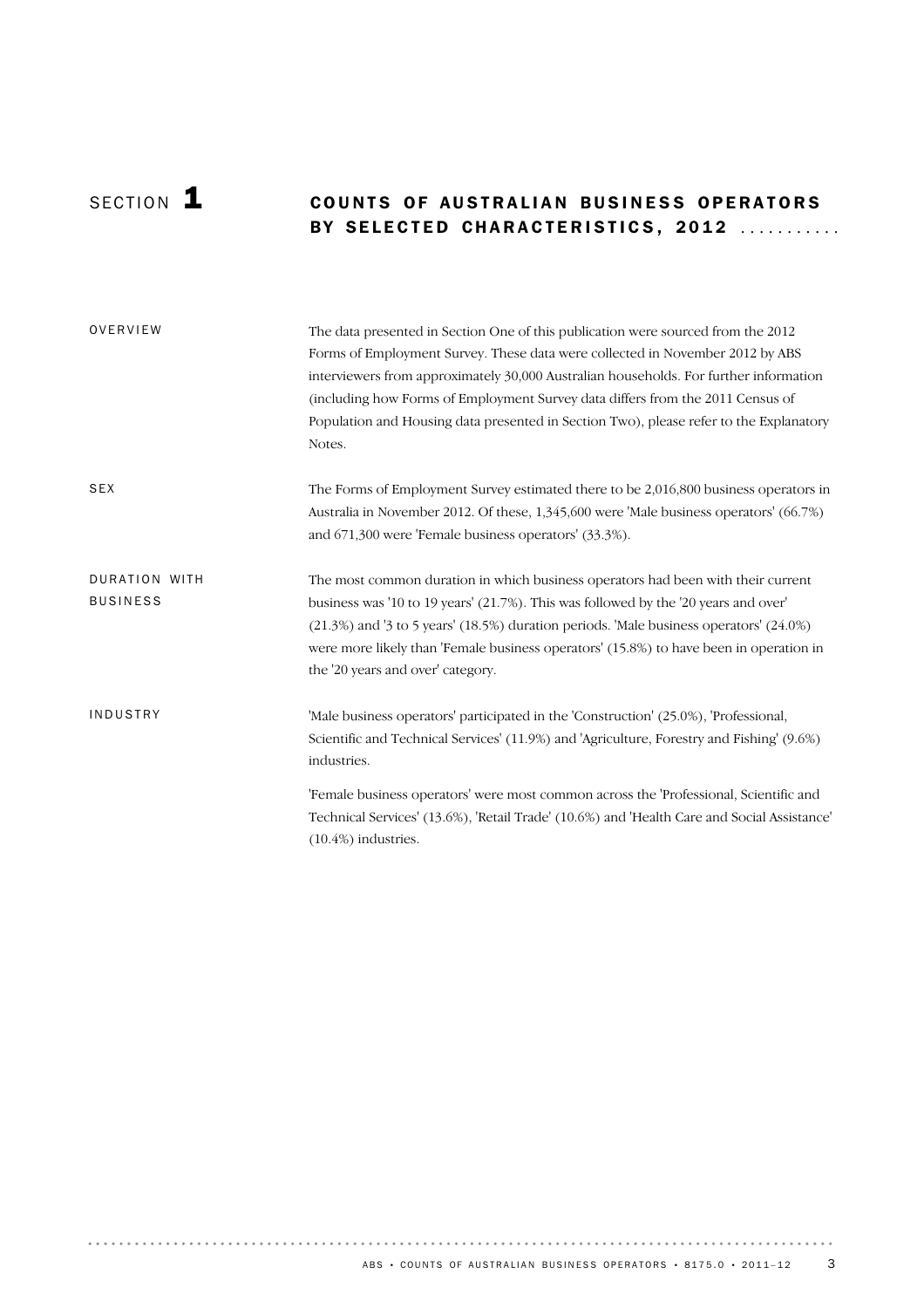INDUSTRY *continued* PROPORTION OF BUSINESS OPERATORS, BY INDUSTRY – 2012



**OCCUPATION** 

The largest occupation group for business operators was 'Managers' (25.3%). This was followed by 'Technicians and Trades Workers' (21.0%), 'Professionals' (20.3%) and 'Clerical and Administrative Workers' (10.2%).

The highest percentage of 'Male business operators' were 'Technicians and Trades Workers' (27.0%), followed by 'Managers' (26.5%), 'Professionals' (20.2%) and 'Labourers' (9.6%). 'Female business operators' were mostly found in the 'Clerical and Administrative Workers' (25.3%), 'Managers' (22.7%), 'Professionals' (20.5%) and 'Community and Personal Service Workers' (9.6%) categories.

PROPORTION OF BUSINESS OPERATORS, BY SEX AND OCCUPATION – 2012

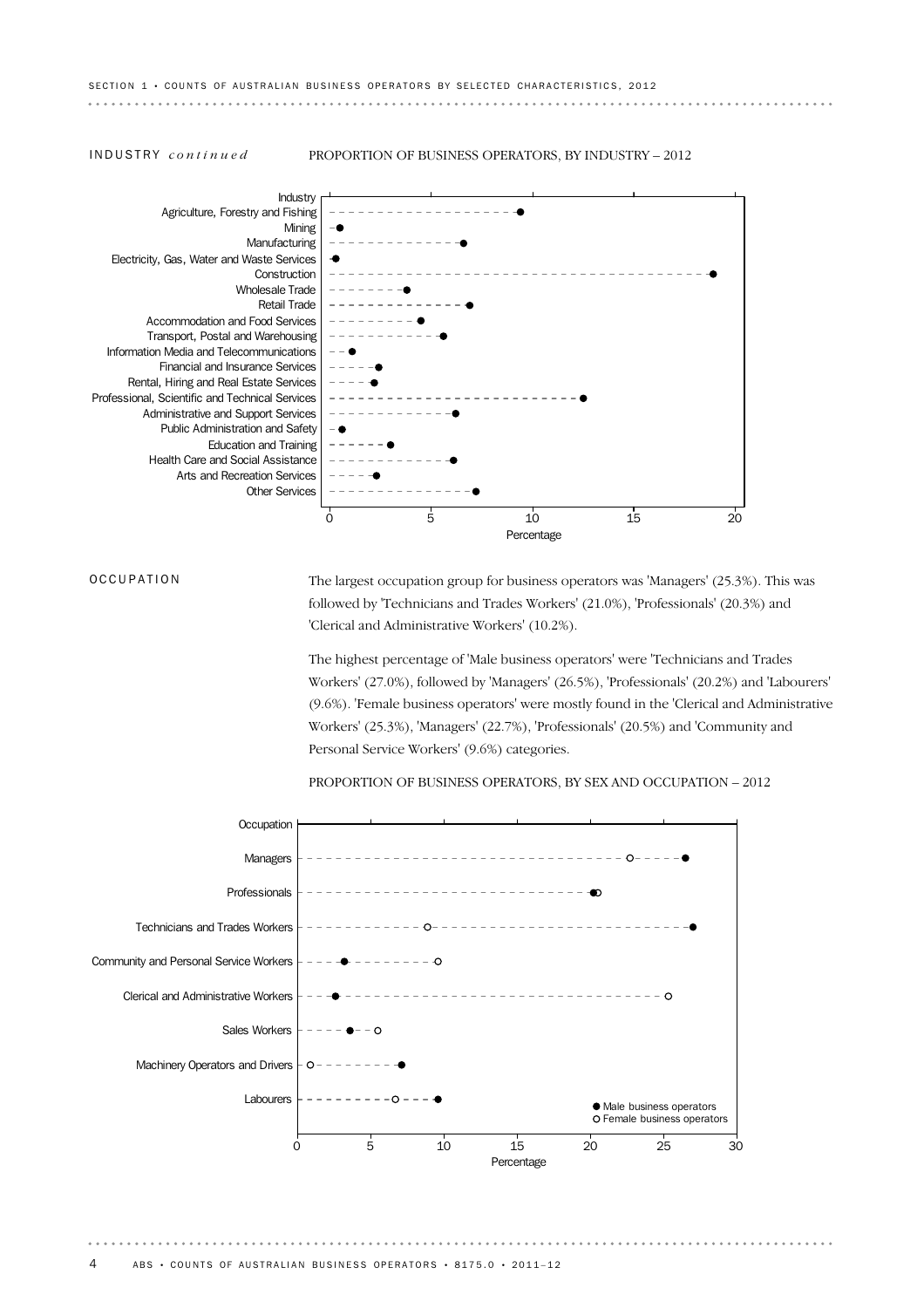SECTION 1 · COUNTS OF AUSTRALIAN BUSINESS OPERATORS BY SELECTED CHARACTERISTICS, 2012

| HOURS USUALLY WORKED<br>IN BUSINESS                                 | The majority of business operators indicated that they were full-time (66.6%) compared<br>to the $(33.4%)$ that were part–time. In addition, $32.2%$ $(648,900)$ of business operators<br>indicated they worked '49 or more' hours, followed by 16.9% (340,000) working '40'<br>hours and 10.5% (212,100) working '1-14' hours.          |
|---------------------------------------------------------------------|------------------------------------------------------------------------------------------------------------------------------------------------------------------------------------------------------------------------------------------------------------------------------------------------------------------------------------------|
| CONTRACT WORK STATUS                                                | As at November 2012, 1,036,900 (51.4%) business operators identified themselves as<br>'Other business operators' whilst the remaining 979,900 (48.6%) identified as<br>'Independent contractors'.                                                                                                                                        |
| EMPLOYING STATUS                                                    | A total of 1,296,100 business operators said they 'Did not have employees' (64.3%) whilst<br>720,700 said they 'Had employees' (35.7%). These percentages were consistent when<br>disaggregated by sex.                                                                                                                                  |
| EXPECTED DURATION IN<br><b>BUSINESS</b>                             | The large majority of business operators (1,908,300) (94.6%) indicated that they<br>'Expected to be with business in 12 months'.                                                                                                                                                                                                         |
| REASONS FOR EXPECTED<br>DURATION IN BUSINESS<br>LESS THAN 12 MONTHS | The most popular reason for an expected duration of less than 12 months as a business<br>operator was 'Changing jobs/seeking other employment' (38.1%). This was followed by<br>'Retiring' (23.6%) and 'Employer/business closing down/downsizing' (15.2%). This trend<br>was consistent across both male and female business operators. |
| AGE                                                                 | The greatest percentage of business operators were aged in the in the '45–54' years age                                                                                                                                                                                                                                                  |

The greatest percentage of business operators were aged in the in the '45–54' years age bracket (27.7%). This was followed by the '35–44' (24.7%), '25–34' (14.9%), '55–59' (11.8%), '60–64' (9.7%), '65 and over' (7.8%) and '20–24' (2.8%) age brackets.

## PROPORTION OF BUSINESS OPERATORS, BY AGE – 2012



STATE OR TERRITORY OF USUAL RESIDENCE

. . . . . . . . . . . . . . .

The state with the highest number of business operators was 'New South Wales' (644,400) (32.0%). This was followed by 'Victoria' (535,700) (26.6%), 'Queensland' (411,900) (20.4%), 'Western Australia' (211,400) (10.5%), 'South Australia' (136,600) (6.8%), 'Tasmania' (40,400) (2.0%), the 'Australian Capital Territory' (21,100) (1.0%) and the 'Northern Territory' (15,200) (0.8%).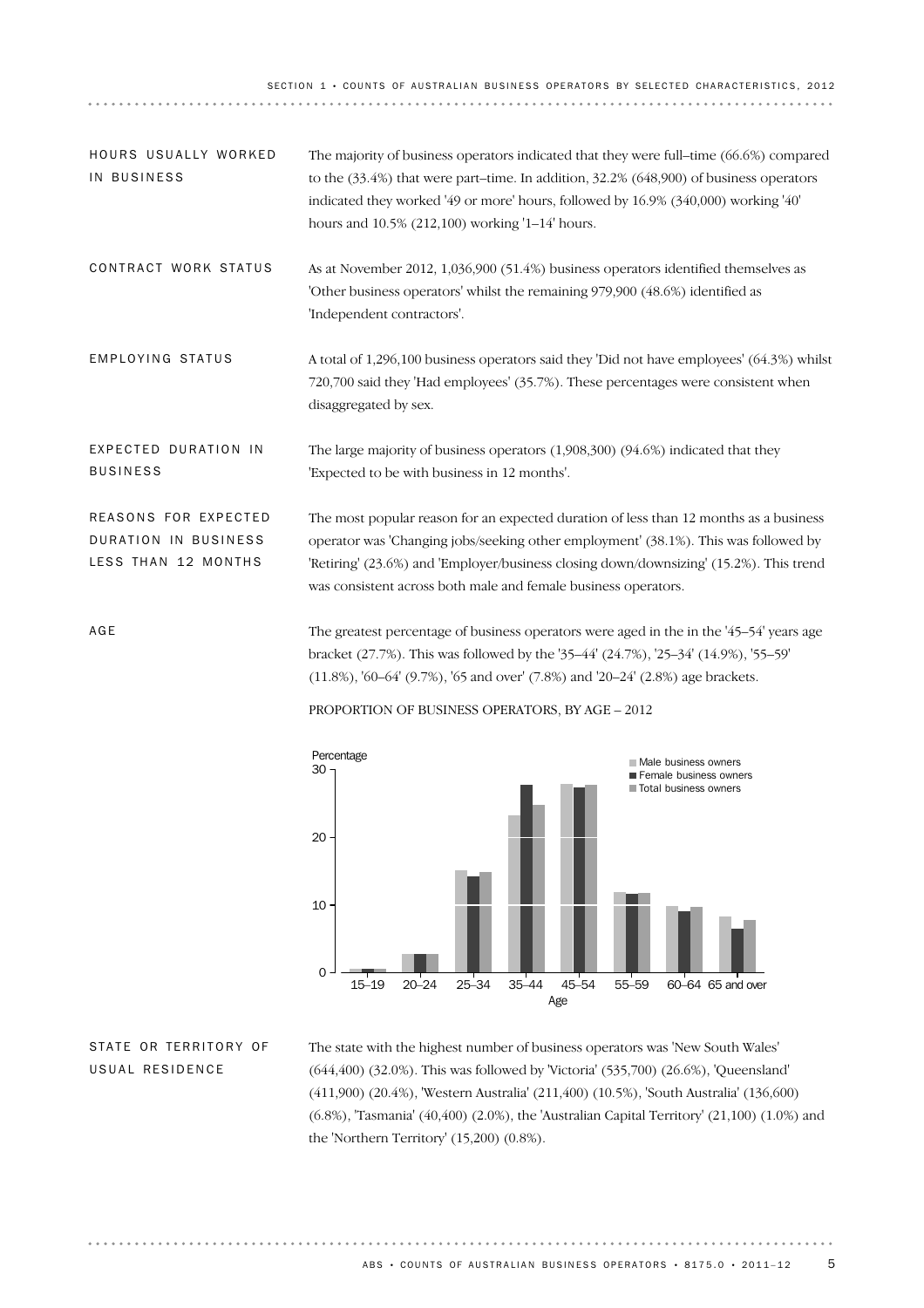STATE OR TERRITORY OF USUAL RESIDENCE *continued*

PROPORTION OF BUSINESS OPERATORS, BY STATE OR TERRITORY OF USUAL RESIDENCE – 2012



## RELATIONSHIP IN HOUSEHOLD

In 2012, most business operators identified themselves as being part of a family (87.4%).

Over three quarters of business operators identified themselves as a 'Husband, wife or partner' (78.9%) and of these people, 42.1% identified that they were 'With dependants'.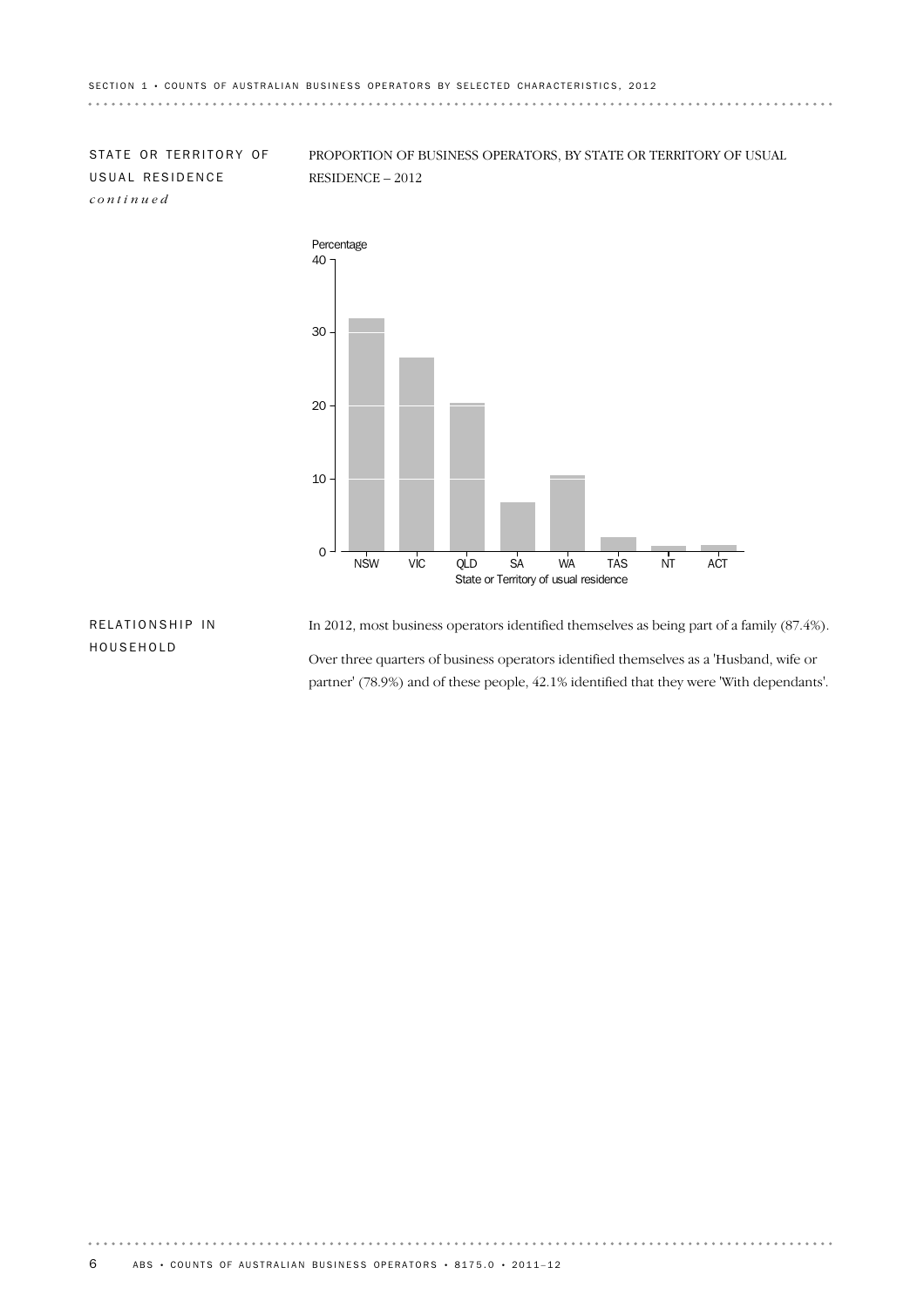*page*

## LIST OF TABLES

### SECTION ONE

. . . . . . . . . . . . . . .

## **1.12** Business operator status, by sex and relationship in household, 2012 ..... 13 13 residence, 2012 ....................................... Business operator status, by sex and State or Territory of usual 1.11 1.10 Business operator status, by sex and age, 2012 .................... 12 12 business is less than 12 months, 2012 ......................... Business operator status, by sex and reasons for expected duration in 1.9 11 2012 .............................................. Business operator status, by sex and expected duration in business, 1.8 1.7 Business operator status, by sex and employing status, 2012 ........... 11 1.6 Business operator status, by sex and contract work status, 2012 ......... 10 10 2012 .............................................. Business operator status, by sex and hours usually worked in business, 1.5 1.4 Business operator status, by sex and occupation, 2012 ................ 9 1.3 Business operator status, by sex and industry, 2012 .................. 9 **1.2** Business operator status, by sex and duration with business,  $2012$  ............. 8 1.1 Business operator status, by sex, 2012 .......................... 8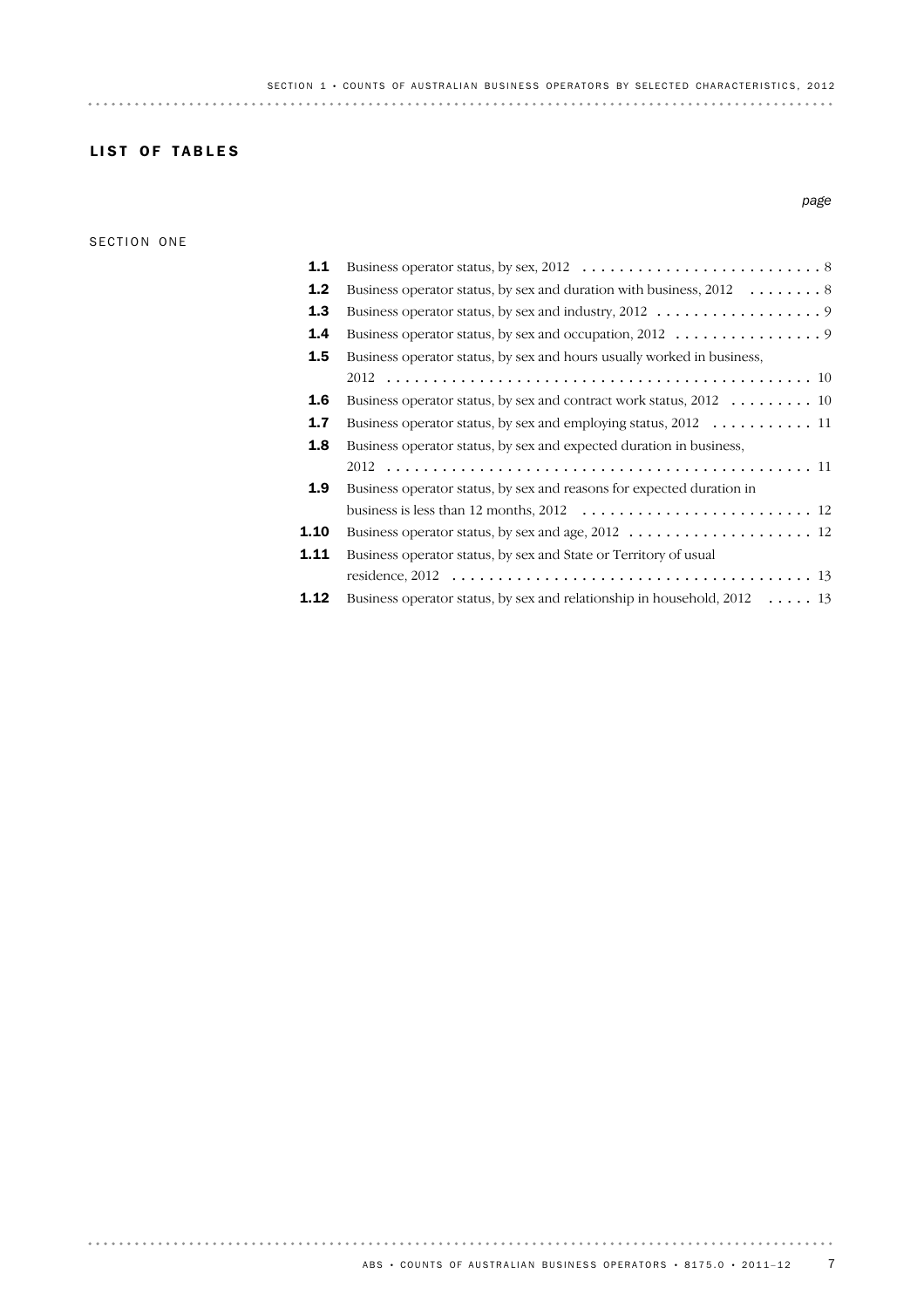# $\fbox{1.1}\quad$  BUSINESS OPERATOR STATUS, by sex $-2012\quad \ldots\ldots\ldots\ldots\ldots\ldots\ldots\ldots\ldots\ldots$

|                           | Male business<br>operators |      | Female<br>business<br>operators |      | <b>Total business</b><br>operators |       |  |
|---------------------------|----------------------------|------|---------------------------------|------|------------------------------------|-------|--|
|                           | '000                       | %    | '000                            | %    | '000                               | %     |  |
|                           |                            |      |                                 |      |                                    |       |  |
| <b>Business operators</b> | 1 3 4 5 . 6                | 66.7 | 671.3                           | 33.3 | 2016.8                             | 100.0 |  |
|                           |                            |      |                                 |      |                                    |       |  |

# $\fbox{1.2}$  BUSINESS OPERATOR STATUS, by sex and duration with business—2012  $\,\,\ldots\ldots$

|                          |               |       | Female |               |        |                       |              |           |  |
|--------------------------|---------------|-------|--------|---------------|--------|-----------------------|--------------|-----------|--|
|                          | Male business |       |        | business      |        | <b>Total business</b> | Non-business |           |  |
|                          | operators<br> |       |        | operators<br> |        | operators             |              | operators |  |
|                          | '000          | %     | '000   | %             | '000   | %                     | '000         | %         |  |
|                          |               |       |        |               |        |                       |              |           |  |
| Less than 12 months      | 139.2         | 10.3  | 86.1   | 12.8          | 225.2  | 11.2                  | 2 0 9 5.7    | 22.2      |  |
| Less than 3 months       | 39.0          | 2.9   | 22.8   | 3.4           | 61.8   | 3.1                   | 569.8        | 6.0       |  |
| 3 to less than 6 months  | 37.9          | 2.8   | 22.1   | 3.3           | 60.0   | 3.0                   | 586.7        | 6.2       |  |
| 6 to less than 12 months | 62.3          | 4.6   | 41.1   | 6.1           | 103.4  | 5.1                   | 939.2        | 9.9       |  |
| 1 to 2 years             | 178.8         | 13.3  | 100.5  | 15.0          | 279.3  | 13.9                  | 2 195.0      | 23.2      |  |
| 3 to 5 years             | 234.5         | 17.4  | 138.0  | 20.6          | 372.5  | 18.5                  | 2 0 1 0.8    | 21.3      |  |
| 6 to 9 years             | 176.8         | 13.1  | 96.3   | 14.4          | 273.2  | 13.5                  | 1 1 4 5 . 4  | 12.1      |  |
| 10 to 19 years           | 292.7         | 21.8  | 144.3  | 21.5          | 437.0  | 21.7                  | 1 2 9 0.3    | 13.7      |  |
| 20 years and over        | 323.5         | 24.0  | 106.1  | 15.8          | 429.6  | 21.3                  | 715.2        | 7.6       |  |
| <b>Total</b>             | 1345.6        | 100.0 | 671.3  | 100.0         | 2016.8 | 100.0                 | 9452.5       | 100.0     |  |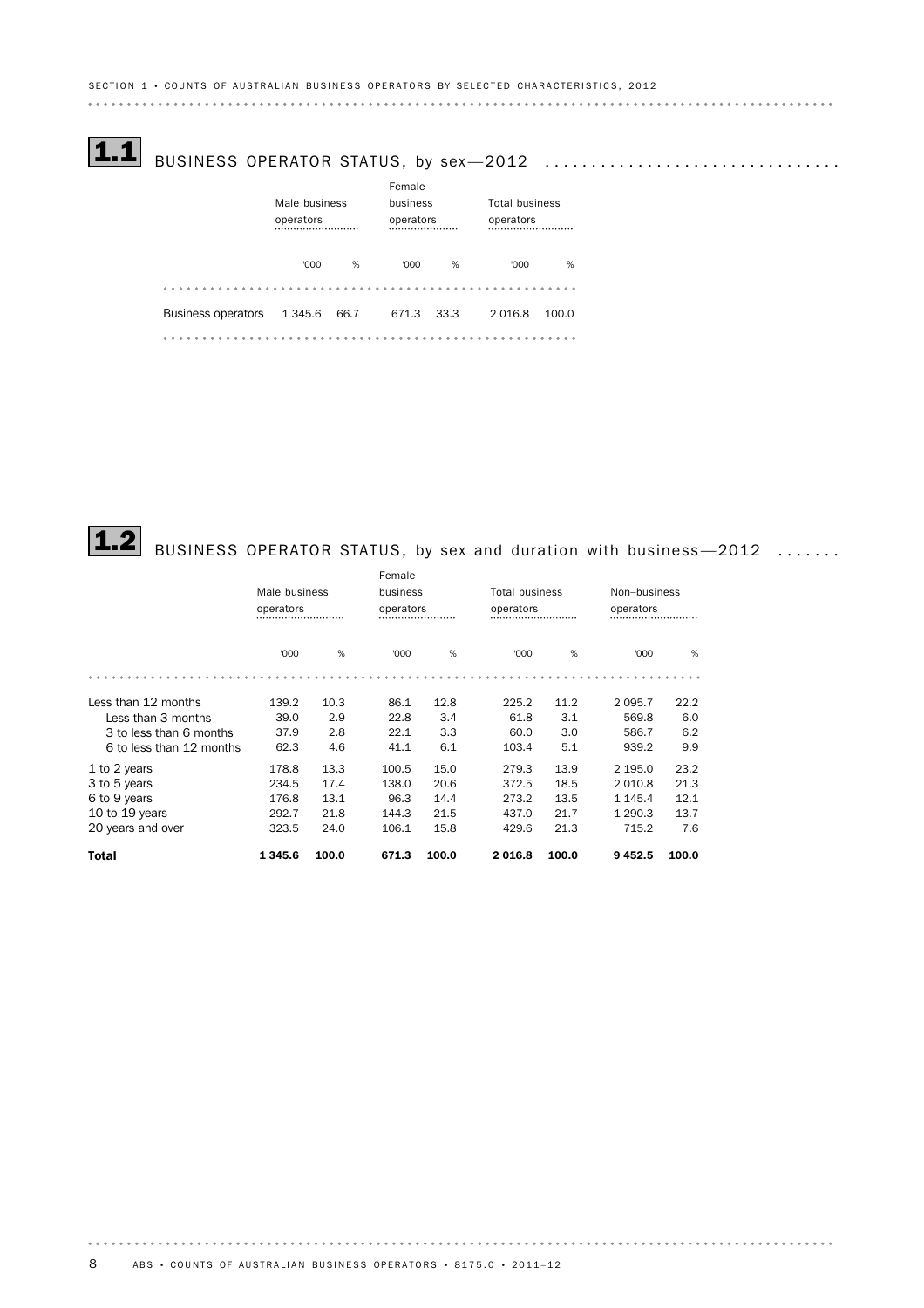# $\fbox{1.3}$  BUSINESS OPERATOR STATUS, by sex and industry—2012  $\,\,\ldots\ldots\ldots\ldots\ldots\ldots\,$

|                                                                       |               |         | Female  |                           |          |                       |                                                                    |               |
|-----------------------------------------------------------------------|---------------|---------|---------|---------------------------|----------|-----------------------|--------------------------------------------------------------------|---------------|
|                                                                       | Male business |         |         | business<br>operators<br> |          | <b>Total business</b> | Non-business                                                       |               |
|                                                                       | operators<br> |         |         |                           |          | operators<br>         |                                                                    | operators<br> |
|                                                                       |               |         |         |                           |          |                       |                                                                    |               |
|                                                                       | '000          | %       | '000    | %                         | '000     | %                     | '000                                                               | %             |
|                                                                       |               |         |         |                           |          |                       |                                                                    |               |
| Agriculture, Forestry and Fishing                                     | 128.9         | 9.6     | 61.6    | 9.2                       | 190.5    | 9.4                   | 130.2                                                              | 1.4           |
| Mining                                                                | 7.4           | 0.5     | (a) 1.9 | (a) 0.3                   | (b)9.2   | (b) 0.5               | 250.4                                                              | 2.6           |
| Manufacturing                                                         | 91.7          | 6.8     | 40.7    | 6.1                       | 132.4    | 6.6                   | 834.0                                                              | 8.8           |
| Electricity, Gas, Water and Waste Services                            | (b)4.8        | (b) 0.4 | (b) 1.9 | (b) 0.3                   | (b) 6.7  | (b) 0.3               | 134.7                                                              | 1.4           |
| Construction                                                          | 336.7         | 25.0    | 44.5    | 6.6                       | 381.2    | 18.9                  | 616.2                                                              | 6.5           |
| <b>Wholesale Trade</b>                                                | 47.8          | 3.5     | 28.0    | 4.2                       | 75.7     | 3.8                   | 354.8                                                              | 3.8           |
| <b>Retail Trade</b>                                                   | 67.9          | 5.0     | 71.1    | 10.6                      | 139.0    | 6.9                   | 1 0 8 4 . 6                                                        | 11.5          |
| Accommodation and Food Services                                       | 51.2          | 3.8     | 39.6    | 5.9                       | 90.8     | 4.5                   | 677.3                                                              | 7.2           |
| Transport, Postal and Warehousing                                     | 94.7          | 7.0     | 17.4    | 2.6                       | 112.2    | 5.6                   | 487.8                                                              | 5.2           |
| Information Media and Telecommunications                              | 14.1          | 1.0     | (b)8.2  | (b) 1.2                   | 22.3     | 1.1                   | 199.2                                                              | 2.1           |
| <b>Financial and Insurance Services</b>                               | 37.0          | 2.7     | 11.5    | 1.7                       | 48.5     | 2.4                   | 364.5                                                              | 3.9           |
| Rental, Hiring and Real Estate Services                               | 26.4          | 2.0     | 18.8    | 2.8                       | 45.2     | 2.2                   | 149.0                                                              | 1.6           |
| Professional, Scientific and Technical Services                       | 160.8         | 11.9    | 91.1    | 13.6                      | 251.9    | 12.5                  | 645.7                                                              | 6.8           |
| Administrative and Support Services                                   | 72.6          | 5.4     | 51.5    | 7.7                       | 124.1    | 6.2                   | 271.1                                                              | 2.9           |
| Public Administration and Safety                                      | 10.3          | 0.8     | (b) 2.1 | (b) 0.3                   | 12.4     | 0.6                   | 677.9                                                              | 7.2           |
| <b>Education and Training</b>                                         | 29.7          | 2.2     | 31.8    | 4.7                       | 61.5     | 3.0                   | 851.0                                                              | 9.0           |
| Health Care and Social Assistance                                     | 52.5          | 3.9     | 69.8    | 10.4                      | 122.3    | 6.1                   | 1 2 6 4 . 2                                                        | 13.4          |
| Arts and Recreation Services                                          | 29.2          | 2.2     | 16.8    | 2.5                       | 46.0     | 2.3                   | 159.4                                                              | 1.7           |
| <b>Other Services</b>                                                 | 81.9          | 6.1     | 63.0    | 9.4                       | 144.9    | 7.2                   | 300.5                                                              | 3.2           |
| <b>Total</b>                                                          | 1 3 4 5 . 6   | 100.0   | 671.3   | 100.0                     | 2 0 16.8 | 100.0                 | 9 4 5 2.5                                                          | 100.0         |
|                                                                       |               |         |         |                           |          |                       |                                                                    |               |
| Estimate has a relative standard error greater than 50% and is<br>(a) |               |         | (h)     |                           |          |                       | Estimate has a relative standard error of 25% to 50% and should be |               |

(a) Estimate has a relative standard error greater than 50% and is considered too unreliable for general use.

(b) Estimate has a relative standard error of 25% to 50% and should be used with caution.

# $\fbox{1.4}$  BUSINESS OPERATOR STATUS, by sex and occupation—2012  $\,\dots\ldots\ldots\ldots\ldots\,$

|                                               |               |       | Female   |               |                       |           |              |               |  |
|-----------------------------------------------|---------------|-------|----------|---------------|-----------------------|-----------|--------------|---------------|--|
|                                               | Male business |       | business |               | <b>Total business</b> |           | Non-business |               |  |
|                                               | operators<br> |       |          | operators<br> |                       | operators |              | operators<br> |  |
|                                               | '000          | %     | '000     | %             | '000                  | %         | '000         | %             |  |
|                                               |               |       |          |               |                       |           |              |               |  |
| Managers                                      | 357.1         | 26.5  | 152.2    | 22.7          | 509.3                 | 25.3      | 924.0        | 9.8           |  |
| Professionals                                 | 271.9         | 20.2  | 137.9    | 20.5          | 409.9                 | 20.3      | 2 1 2 0.7    | 22.4          |  |
| Technicians and Trades Workers                | 363.8         | 27.0  | 59.6     | 8.9           | 423.4                 | 21.0      | 1 2 4 8.4    | 13.2          |  |
| <b>Community and Personal Service Workers</b> | 43.2          | 3.2   | 64.2     | 9.6           | 107.5                 | 5.3       | 1 008.1      | 10.7          |  |
| <b>Clerical and Administrative Workers</b>    | 35.4          | 2.6   | 169.6    | 25.3          | 205.0                 | 10.2      | 1474.9       | 15.6          |  |
| Sales Workers                                 | 48.8          | 3.6   | 37.0     | 5.5           | 85.8                  | 4.3       | 994.4        | 10.5          |  |
| Machinery Operators and Drivers               | 95.4          | 7.1   | (a) 5.8  | (a) 0.9       | 101.3                 | 5.0       | 696.2        | 7.4           |  |
| Labourers                                     | 129.8         | 9.6   | 44.9     | 6.7           | 174.7                 | 8.7       | 985.9        | 10.4          |  |
| Total                                         | 1 3 4 5 . 6   | 100.0 | 671.3    | 100.0         | 2 0 16.8              | 100.0     | 9 4 5 2.5    | 100.0         |  |
|                                               |               |       |          |               |                       |           |              |               |  |

(a) Estimate has a relative standard error of 25% to 50% and should be used with caution.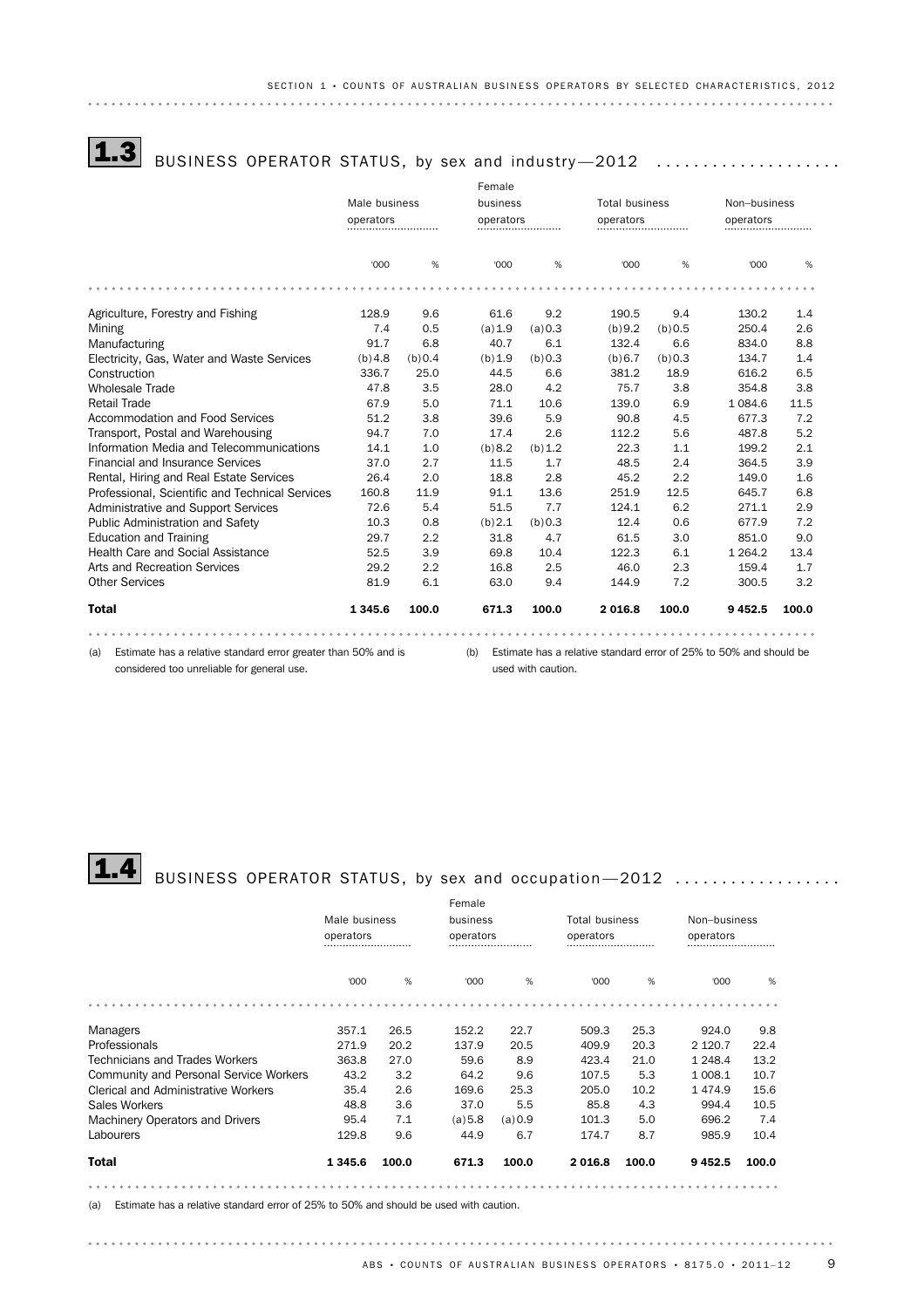BUSINESS OPERATOR STATUS, by sex and hours usually worked in 1.5 business—2012 ..........................................................

|                        |               |       | Female   |           |                       |           |              |           |
|------------------------|---------------|-------|----------|-----------|-----------------------|-----------|--------------|-----------|
|                        | Male business |       | business |           | <b>Total business</b> |           | Non-business |           |
|                        | operators     |       |          | operators |                       | operators |              | operators |
|                        | '000          | %     | '000     | %         | '000                  | %         | '000         | %         |
|                        |               |       |          |           |                       |           |              |           |
| $1 - 14$               | 66.1          | 4.9   | 146.0    | 21.8      | 212.1                 | 10.5      | 832.6        | 8.8       |
| $15 - 19$              | 38.5          | 2.9   | 56.1     | 8.4       | 94.7                  | 4.7       | 517.8        | 5.5       |
| $20 - 24$              | 57.3          | 4.3   | 86.5     | 12.9      | 143.8                 | 7.1       | 694.6        | 7.3       |
| $25 - 29$              | 37.5          | 2.8   | 47.6     | 7.1       | 85.1                  | 4.2       | 352.4        | 3.7       |
| $30 - 34$              | 73.7          | 5.5   | 63.9     | 9.5       | 137.7                 | 6.8       | 566.7        | 6.0       |
| Total part-time        | 273.1         | 20.3  | 400.3    | 59.6      | 673.3                 | 33.4      | 2 9 64.2     | 31.4      |
| 35                     | 48.1          | 3.6   | 27.9     | 4.2       | 76.0                  | 3.8       | 279.5        | 3.0       |
| $36 - 39$              | 65.2          | 4.8   | 27.8     | 4.1       | 93.0                  | 4.6       | 2 193.6      | 23.2      |
| 40                     | 267.4         | 19.9  | 72.6     | 10.8      | 340.0                 | 16.9      | 2 0 3 6.1    | 21.5      |
| $41 - 44$              | 22.5          | 1.7   | (a) 8.4  | (a) 1.2   | 30.8                  | 1.5       | 281.4        | 3.0       |
| $45 - 48$              | 121.9         | 9.1   | 32.9     | 4.9       | 154.7                 | 7.7       | 599.7        | 6.3       |
| 49 or more             | 547.5         | 40.7  | 101.4    | 15.1      | 648.9                 | 32.2      | 1 0 9 8.0    | 11.6      |
| <b>Total full-time</b> | 1072.5        | 79.7  | 271.0    | 40.4      | 1 3 4 3 .5            | 66.6      | 6 488.3      | 68.6      |
| <b>Total</b>           | 1 3 4 5 . 6   | 100.0 | 671.3    | 100.0     | 2 0 16.8              | 100.0     | 9 4 5 2.5    | 100.0     |
|                        |               |       |          |           |                       |           |              |           |

(a) Estimate has a relative standard error of 25% to 50% and should be used with caution.

# $\fbox{1.6}$  BUSINESS OPERATOR STATUS, by sex and contract work status—2012  $\,\,\ldots\,\ldots\,\ldots$

|                                                     | Male business<br>operators |              | Female<br>business<br>operators |              |                    | <b>Total business</b><br>operators |  |  |
|-----------------------------------------------------|----------------------------|--------------|---------------------------------|--------------|--------------------|------------------------------------|--|--|
|                                                     | '000                       | %            | '000                            | %            | '000               | %                                  |  |  |
| Independent contractors<br>Other business operators | 716.5<br>629.1             | 53.2<br>46.8 | 263.4<br>407.8                  | 39.2<br>60.8 | 979.9<br>1 0 3 6.9 | 48.6<br>51.4                       |  |  |
| <b>Total</b>                                        | 1345.6                     | 100.0        | 671.3                           | 100.0        | 2016.8             | 100.0                              |  |  |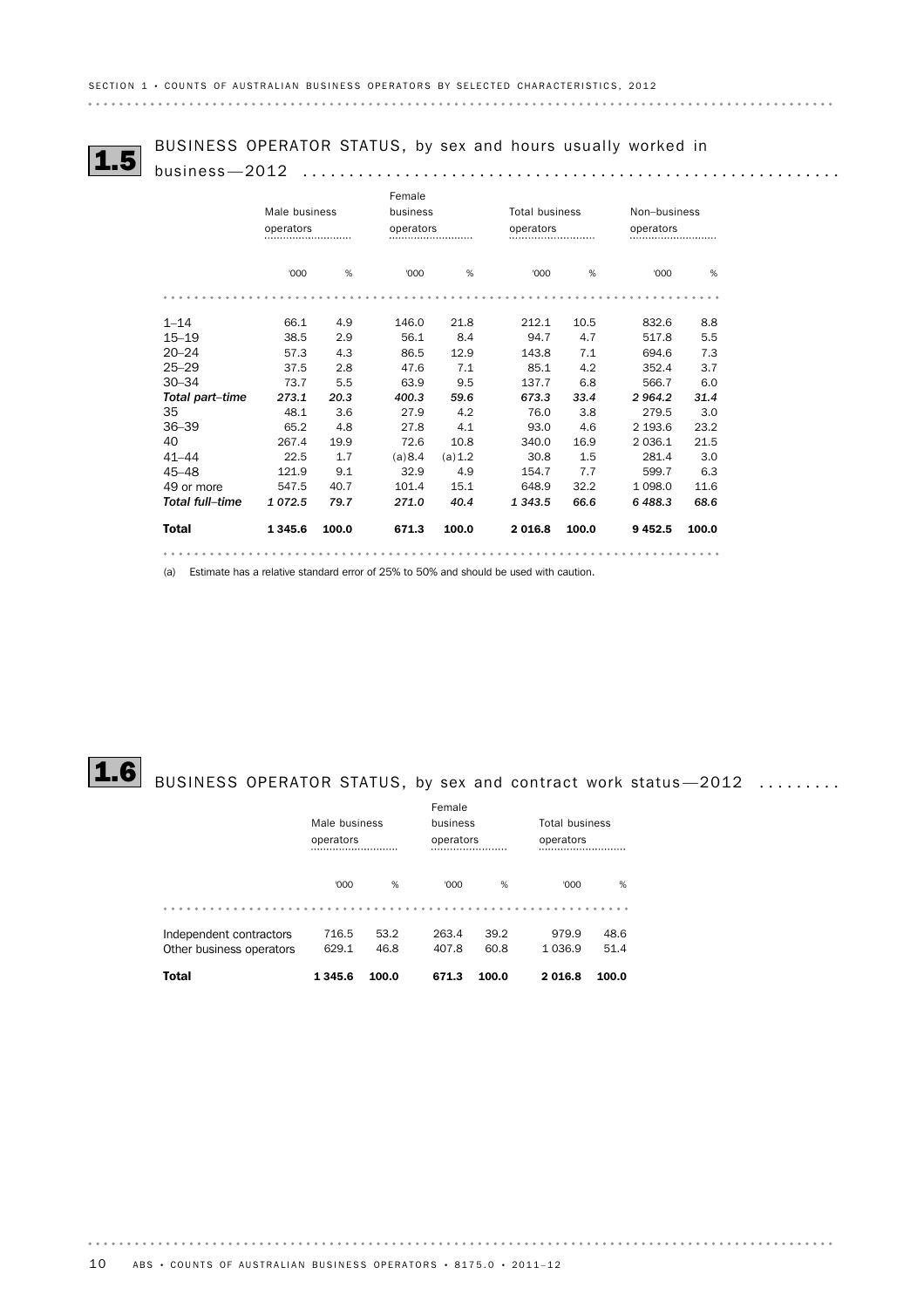# $\fbox{1.7}$  BUSINESS OPERATOR STATUS, by sex and employing status  $-2012$  ............

|                                               |                            |       | Female |                       |           |                       |              |       |  |  |
|-----------------------------------------------|----------------------------|-------|--------|-----------------------|-----------|-----------------------|--------------|-------|--|--|
|                                               | Male business<br>operators |       |        | business<br>operators |           | <b>Total business</b> | Non-business |       |  |  |
|                                               |                            |       |        |                       |           | operators             |              |       |  |  |
|                                               | '000                       | %     | '000   | %                     | '000      | %                     | '000         | %     |  |  |
|                                               |                            |       |        |                       |           |                       |              |       |  |  |
| Had employees                                 | 492.9                      | 36.6  | 227.8  | 33.9                  | 720.7     | 35.7                  |              |       |  |  |
| Did not have employees                        | 852.7                      | 63.4  | 443.4  | 66.1                  | 1 2 9 6.1 | 64.3                  | 9452.5       | 100.0 |  |  |
| <b>Total</b>                                  | 1345.6                     | 100.0 | 671.3  | 100.0                 | 2016.8    | 100.0                 | 9452.5       | 100.0 |  |  |
|                                               |                            |       |        |                       |           |                       |              |       |  |  |
| nil or rounded to zero (including null cells) |                            |       |        |                       |           |                       |              |       |  |  |

# $\textbf{1.8} \text{ }$  BUSINESS OPERATOR STATUS, by sex and expected duration in business—2012 .

|                                                         |               |       | Female   |               |                       |               |              |               |  |
|---------------------------------------------------------|---------------|-------|----------|---------------|-----------------------|---------------|--------------|---------------|--|
|                                                         | Male business |       | business |               | <b>Total business</b> |               | Non-business |               |  |
|                                                         | operators<br> |       |          | operators<br> |                       | operators<br> |              | operators<br> |  |
|                                                         | '000          | %     | '000     | %             | '000                  | %             | '000         | %             |  |
|                                                         |               |       |          |               |                       |               |              |               |  |
| Expected to be with current business in 12 months       | 1 277.6       | 95.0  | 630.7    | 94.0          | 1908.3                | 94.6          | 8 5 6 6.8    | 90.6          |  |
| Did not expect to be with current business in 12 months | 67.9          | 5.0   | 40.5     | 6.0           | 108.5                 | 5.4           | 885.6        | 9.4           |  |
| <b>Total</b>                                            | 1 3 4 5 . 6   | 100.0 | 671.3    | 100.0         | 2016.8                | 100.0         | 9452.5       | 100.0         |  |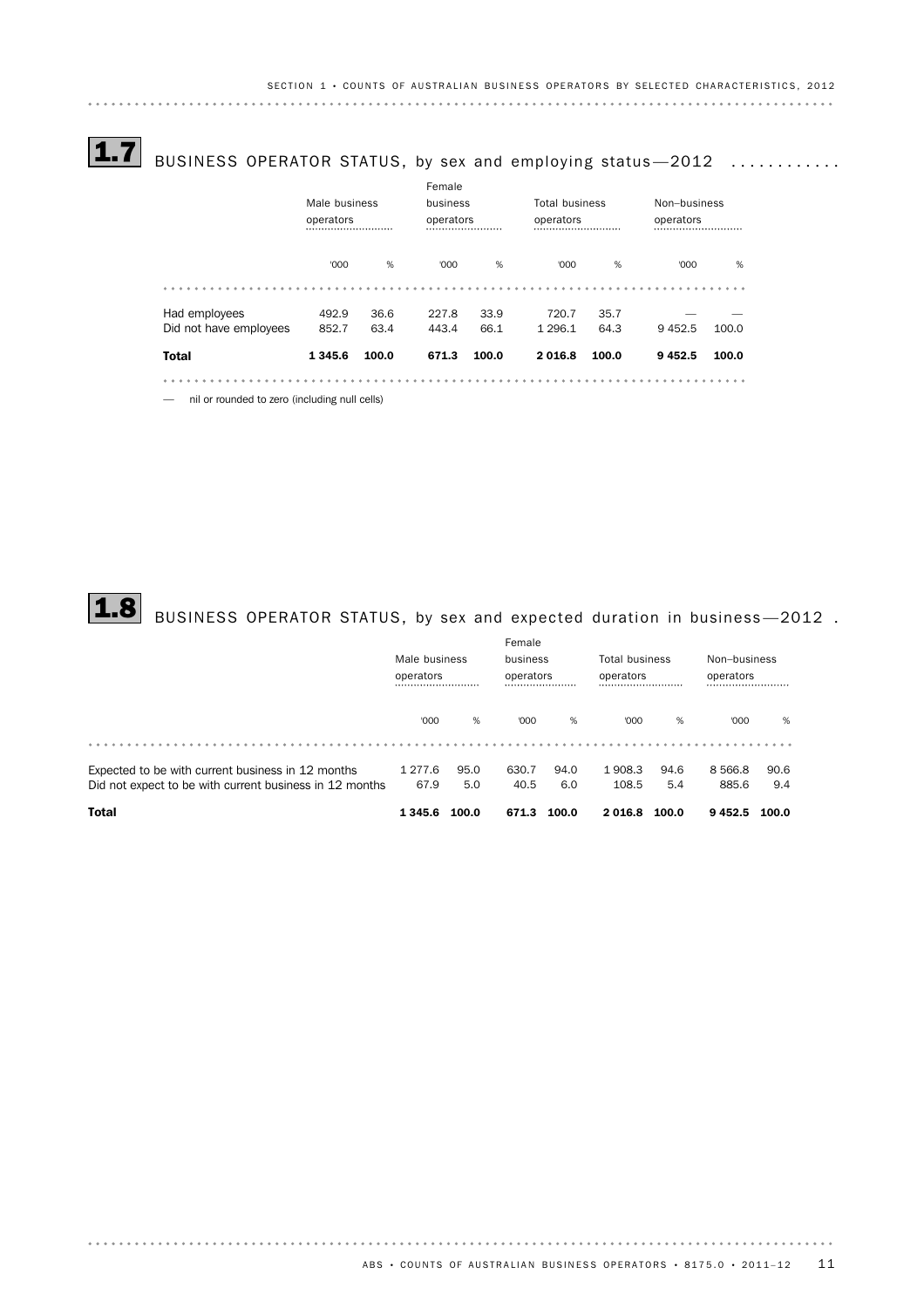# BUSINESS OPERATOR STATUS, by sex and reasons for expected duration in 1.9 business is less than 12 months —2012 ....................................

|                                           | Male business<br>operators<br> |         |         | Female business<br>operators<br> |         | <b>Total business</b><br>operators<br> |       | Non-business<br>operators<br> |  |
|-------------------------------------------|--------------------------------|---------|---------|----------------------------------|---------|----------------------------------------|-------|-------------------------------|--|
|                                           | '000                           | %       | 000'    | %                                | '000    | %                                      | '000  | %                             |  |
|                                           |                                |         |         |                                  |         |                                        |       |                               |  |
| Changing jobs/seeking other employment    | 25.1                           | 36.9    | 16.3    | 40.3                             | 41.4    | 38.1                                   | 472.3 | 53.3                          |  |
| Return to study/travel/family reasons     | (a) 4.9                        | (a) 7.2 | (a) 2.3 | (a) 5.8                          | (a) 7.3 | (a) 6.7                                | 119.2 | 13.5                          |  |
| Retiring                                  | 16.6                           | 24.4    | 9.0     | 22.3                             | 25.6    | 23.6                                   | 71.6  | 8.1                           |  |
| Seasonal/temporary job/fixed contract     | (a) 2.5                        | (a)3.6  | (a) 2.5 | (a) 6.1                          | (a) 4.9 | (a) 4.5                                | 100.1 | 11.3                          |  |
| Employer/business closing down/downsizing | 9.7                            | 14.3    | (a) 6.8 | (a) 16.7                         | 16.5    | 15.2                                   | 47.6  | 5.4                           |  |
| Other(b)                                  | 9.2                            | 13.5    | (a)3.6  | (a) 8.9                          | 12.8    | 11.8                                   | 74.8  | 8.4                           |  |
| <b>Total</b>                              | 67.9                           | 100.0   | 40.5    | 100.0                            | 108.5   | 100.0                                  | 885.6 | 100.0                         |  |

(a) Estimate has a relative standard error of 25% to 50% and should be used with caution.

(b) Reasons for expected duration in business not classified

elsewhere.



# $\fbox{\bf 1.10}$  BUSINESS OPERATOR STATUS, by sex and age $-$ 2012  $\ldots\ldots\ldots\ldots\ldots\ldots\ldots$

|              |               |         | Female    |           |                                                                                       |         |              |       |  |
|--------------|---------------|---------|-----------|-----------|---------------------------------------------------------------------------------------|---------|--------------|-------|--|
|              | Male business |         | business  |           | Total business                                                                        |         | Non-business |       |  |
|              | operators     |         |           | operators |                                                                                       |         | operators    |       |  |
|              | '000          | %       | '000      | %         | '000                                                                                  | %       | '000         | %     |  |
|              |               |         |           |           |                                                                                       |         |              |       |  |
| $15 - 19$    | (a) 7.7       | (a) 0.6 | $(a)$ 4.6 | (a) 0.7   | (a) 12.3                                                                              | (a) 0.6 | 637.9        | 6.7   |  |
| $20 - 24$    | 38.4          | 2.9     | 18.7      | 2.8       | 57.1                                                                                  | 2.8     | 1 1 3 0 . 0  | 12.0  |  |
| $25 - 34$    | 203.8         | 15.1    | 96.3      | 14.3      | 300.2                                                                                 | 14.9    | 2 301.8      | 24.4  |  |
| $35 - 44$    | 311.6         | 23.2    | 185.9     | 27.7      | 497.5                                                                                 | 24.7    | 2 0 8 9.0    | 22.1  |  |
| $45 - 54$    | 375.6         | 27.9    | 183.0     | 27.3      | 558.6                                                                                 | 27.7    | 1900.9       | 20.1  |  |
| $55 - 59$    | 159.9         | 11.9    | 78.3      | 11.7      | 238.2                                                                                 | 11.8    | 708.1        | 7.5   |  |
| 60-64        | 135.2         | 10.0    | 61.0      | 9.1       | 196.2                                                                                 | 9.7     | 459.0        | 4.9   |  |
| 65 and over  | 113.3         | 8.4     | 43.4      | 6.5       | 156.7                                                                                 | 7.8     | 225.7        | 2.4   |  |
| <b>Total</b> | 1345.6        | 100.0   | 671.3     | 100.0     | 2016.8                                                                                | 100.0   | 9452.5       | 100.0 |  |
|              |               |         |           |           |                                                                                       |         |              |       |  |
| (a)          |               |         |           |           | Estimate has a relative standard error of 25% to 50% and should be used with caution. |         |              |       |  |

12 ABS • COUNTS OF AUSTRALIAN BUSINESS OPERATORS • 8175.0 • 2011-12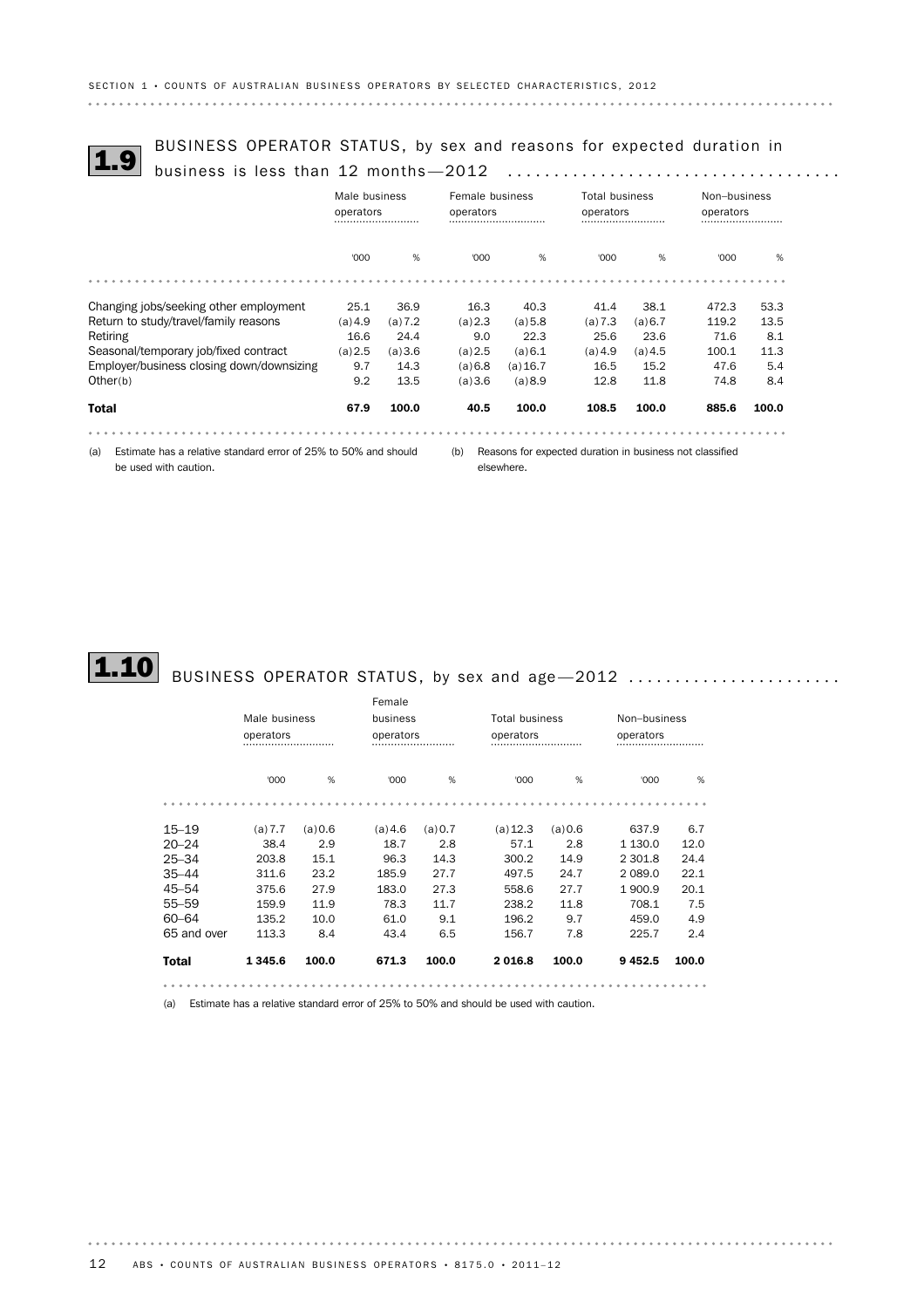# BUSINESS OPERATOR STATUS, by sex and State or Territory of usual 1.11 residence—2012 .......................................................

|                              | Male business<br>operators<br> |       |       | Female<br>business<br>operators |        | <b>Total business</b><br>operators<br> |             | Non-business<br>operators<br> |  |
|------------------------------|--------------------------------|-------|-------|---------------------------------|--------|----------------------------------------|-------------|-------------------------------|--|
|                              | '000                           | %     | '000  | %                               | '000   | %                                      | '000        | %                             |  |
|                              |                                |       |       |                                 |        |                                        |             |                               |  |
| New South Wales              | 436.8                          | 32.5  | 207.7 | 30.9                            | 644.4  | 32.0                                   | 2954.0      | 31.3                          |  |
| Victoria                     | 360.0                          | 26.8  | 175.7 | 26.2                            | 535.7  | 26.6                                   | 2 3 1 9 . 0 | 24.5                          |  |
| Queensland                   | 260.1                          | 19.3  | 151.9 | 22.6                            | 411.9  | 20.4                                   | 1922.8      | 20.3                          |  |
| South Australia              | 92.4                           | 6.9   | 44.2  | 6.6                             | 136.6  | 6.8                                    | 677.2       | 7.2                           |  |
| Western Australia            | 144.7                          | 10.8  | 66.7  | 9.9                             | 211.4  | 10.5                                   | 1 0 9 1 .0  | 11.5                          |  |
| Tasmania                     | 27.1                           | 2.0   | 13.3  | 2.0                             | 40.4   | 2.0                                    | 189.3       | 2.0                           |  |
| Northern Territory           | 9.7                            | 0.7   | 5.5   | 0.8                             | 15.2   | 0.8                                    | 112.0       | 1.2                           |  |
| Australian Capital Territory | 14.8                           | 1.1   | 6.3   | 0.9                             | 21.1   | 1.0                                    | 187.1       | 2.0                           |  |
| <b>Australia</b>             | 1345.6                         | 100.0 | 671.3 | 100.0                           | 2016.8 | 100.0                                  | 9452.5      | 100.0                         |  |

# $\textbf{1.12} \Big|$  BUSINESS OPERATOR STATUS, by sex and relationship in household—2012  $\dots$

|                             |               |         | Female   |           |                       |           |              |           |  |
|-----------------------------|---------------|---------|----------|-----------|-----------------------|-----------|--------------|-----------|--|
|                             | Male business |         | business |           | <b>Total business</b> |           | Non-business |           |  |
|                             | operators     |         |          | operators |                       | operators |              | operators |  |
|                             | '000          | %       | '000     | %         | '000                  | %         | '000         | %         |  |
|                             |               |         |          |           |                       |           |              |           |  |
| Family member               | 1 170.1       | 87.0    | 593.0    | 88.3      | 1 763.1               | 87.4      | 7927.2       | 83.9      |  |
| Husband, wife or partner    | 1 0 6 7 . 7   | 79.3    | 523.4    | 78.0      | 1591.1                | 78.9      | 5 702.7      | 60.3      |  |
| With dependants             | 568.0         | 42.2    | 280.8    | 41.8      | 848.8                 | 42.1      | 2959.1       | 31.3      |  |
| Without dependants          | 499.7         | 37.1    | 242.6    | 36.1      | 742.3                 | 36.8      | 2 743.6      | 29.0      |  |
| Lone parent                 | 30.2          | 2.2     | 40.8     | 6.1       | 71.1                  | 3.5       | 459.3        | 4.9       |  |
| With dependants             | 20.0          | 1.5     | 32.5     | 4.8       | 52.6                  | 2.6       | 339.6        | 3.6       |  |
| Without dependants          | 10.2          | 0.8     | (a)8.3   | (a) 1.2   | 18.5                  | 0.9       | 119.7        | 1.3       |  |
| Dependent student           | (a) 4.7       | (a) 0.3 | (a) 4.8  | (a) 0.7   | (a) 9.4               | (a) 0.5   | 497.4        | 5.3       |  |
| Non-dependent child         | 51.0          | 3.8     | 20.6     | 3.1       | 71.6                  | 3.6       | 1053.8       | 11.1      |  |
| Other family person         | 16.5          | 1.2     | (a)3.4   | (a) 0.5   | 19.9                  | 1.0       | 214.1        | 2.3       |  |
| Non-family member           | 160.9         | 12.0    | 69.1     | 10.3      | 230.0                 | 11.4      | 1432.8       | 15.2      |  |
| Lone person                 | 116.6         | 8.7     | 52.4     | 7.8       | 168.9                 | 8.4       | 868.2        | 9.2       |  |
| Not living alone            | 44.3          | 3.3     | 16.7     | 2.5       | 61.1                  | 3.0       | 564.6        | 6.0       |  |
| Relationship not determined | 14.5          | 1.1     | 9.1      | 1.4       | 23.7                  | 1.2       | 92.4         | 1.0       |  |
| <b>Total</b>                | 1 3 4 5 . 6   | 100.0   | 671.3    | 100.0     | 2016.8                | 100.0     | 9 4 5 2.5    | 100.0     |  |
|                             |               |         |          |           |                       |           |              |           |  |

(a) Estimate has a relative standard error of 25% to 50% and should be used with caution.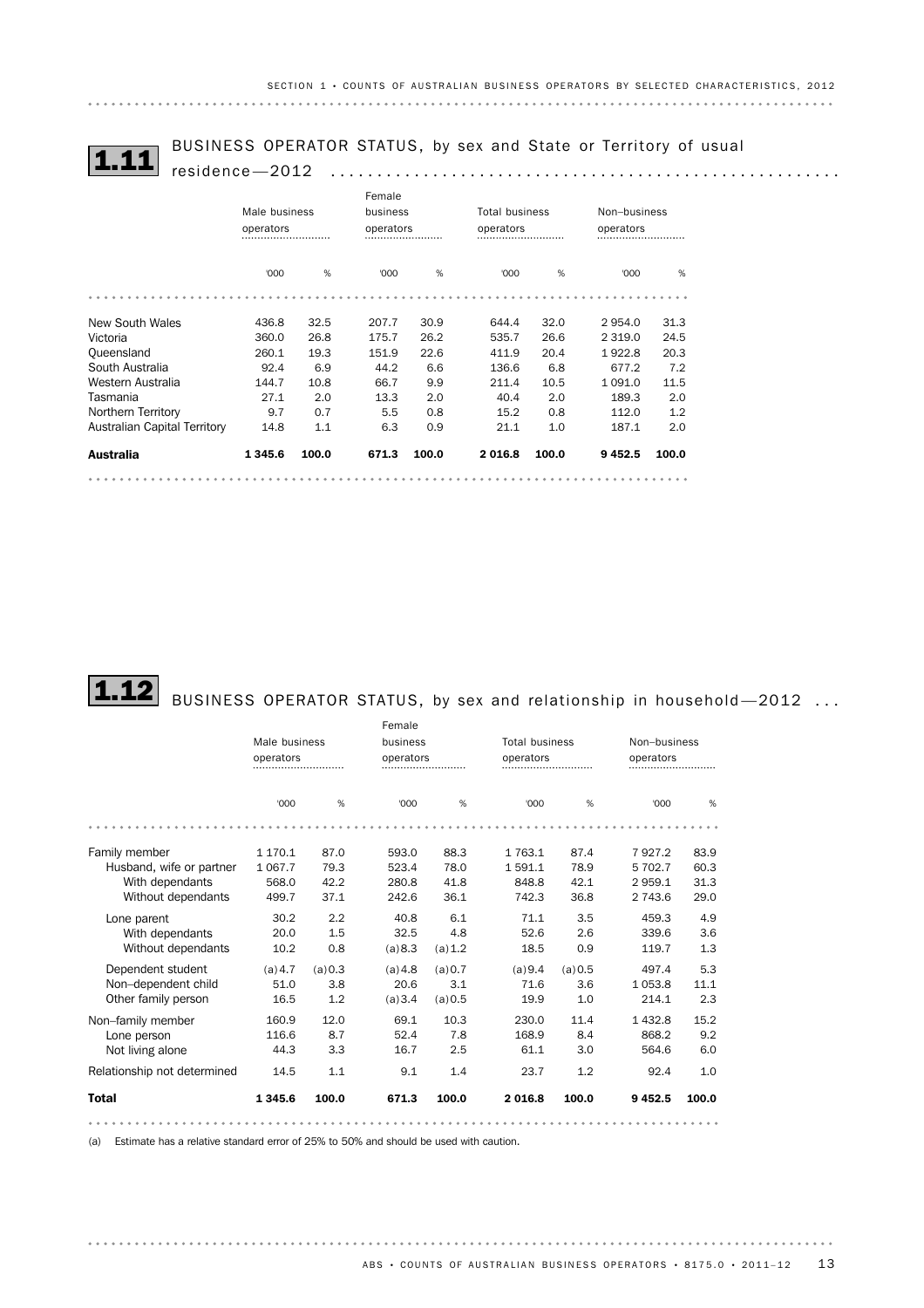## SECTION 2 **COUNTS OF AUSTRALIAN BUSINESS OPERATORS** BY SELECTED CHARACTERISTICS, 2011 ...........

| OVERVIEW                                   | The data presented in Section Two of this publication were sourced from the 2011<br>Census of Population and Housing. These data were collected on August 9, 2011 (Census<br>night) when Australian households self-reported information on their Census Forms.<br>For further information (including how Census data differs from Forms of Employment<br>Survey data presented in Section One), please refer to the Explanatory Notes. |
|--------------------------------------------|-----------------------------------------------------------------------------------------------------------------------------------------------------------------------------------------------------------------------------------------------------------------------------------------------------------------------------------------------------------------------------------------------------------------------------------------|
| <b>SEX</b>                                 | In 2011, 68.1% of business operators were 'Male business operators', whilst 31.9% were<br>'Female business operators'.                                                                                                                                                                                                                                                                                                                  |
| NUMBER OF EMPLOYEES                        | In 2011, 55.8 % of business operators indicated they were 'Owner managers of<br>unincorporated enterprises' with the remaining 44.2% 'Owner managers of incorporated<br>enterprises'.                                                                                                                                                                                                                                                   |
|                                            | A higher proportion of 'Female business operators' (59.3%) were 'Owner managers of<br>unincorporated enterprises' than 'Male business operators' (54.1%).                                                                                                                                                                                                                                                                               |
| HIGHEST YEAR OF<br><b>SCHOOL COMPLETED</b> | In 2011, 53.9% of business operators indicated that the highest year of school they<br>completed was 'Year 12 or equivalent'. A higher percentage of business operators<br>completed 'Year 10 or equivalent' (25.2%) than 'Year 11 or equivalent' (10.9%). These<br>figures are comparable when broken down by sex.                                                                                                                     |
|                                            | PROPORTION OF BUSINESS OPERATORS, BY HIGHEST YEAR OF SCHOOL<br>$COMPLETED - 2011$                                                                                                                                                                                                                                                                                                                                                       |

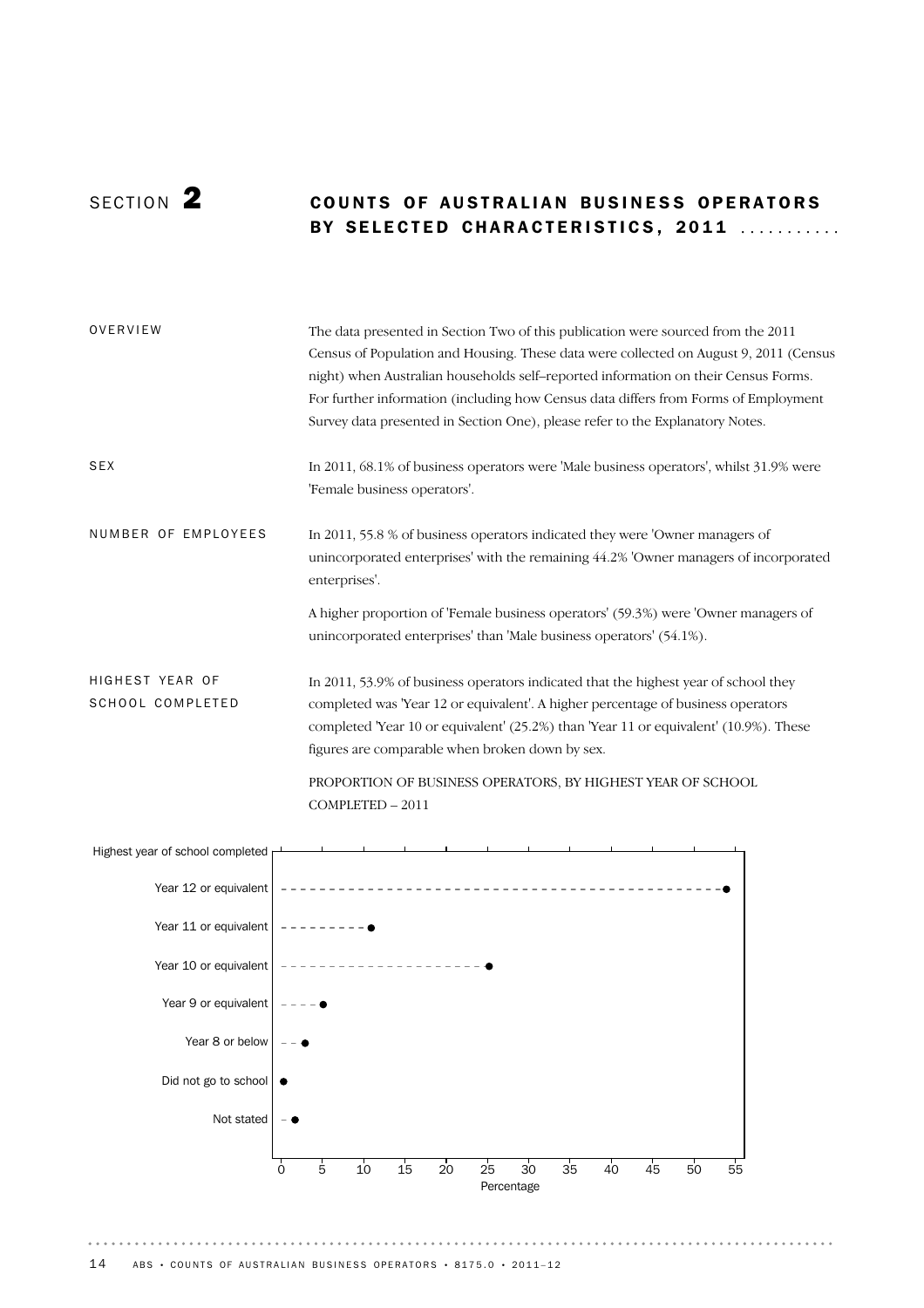In 2011, 67% of business operators completed a level of non–school qualification compared to 33% who had not completed a non–school qualification. Approximately 29.4% of business operators achieved the non–school qualification – 'Certificate Level'. This was followed by 'Bachelor Degree Level' (16.6%) and 'Advanced Diploma and Diploma Level' (10.2%). When broken down by sex, 35.6% of 'Male business operators' achieved the 'Certificate Level' compared to 16.0% for 'Female business operators'. HIGHEST YFAR OF NON-SCHOOL COMPLETED

In 2011, 67.0% of business operators identified themselves being involved in a field of study, with the most popular being 'Engineering and Related Technologies' (13.9%). The most popular field of study for 'Female business operators' was 'Management and Commerce' (14.9%) compared to 'Engineering and Related Technologies' (19.8%) for 'Male business operators'. FIFID OF STUDY

PROPORTION OF BUSINESS OPERATORS, BY SEX AND FIELD OF STUDY – 2011



IN D IV I D U A L WE FK LY INCOME

There were differences in the most common income ranges between Male and Female business operators and these differences were also evident between business operators and small business operators. The highest proportion of 'Male business operators' (16.3%) had an individual weekly income in excess of \$2,000. In contrast, the highest proportion of 'Female business operators' (17.4%) had an individual weekly income in the '\$400–\$599' income range category. The largest gap in individual weekly income between 'Male business operators' (16.3%) and 'Female business operators' (9.2%) were in the '\$2,000 or more' income range category.

The highest proportion of business operators with an individual weekly income in excess of \$2,000 was 14.0%. This contrasts with the highest proportion of small business operators (14.1%) whose individual weekly income was in the '\$400–\$599' income bracket range. The most common small business operators income range is lower than the most common income range for 'Non–business operators', which is in the '\$600–\$799' income range category.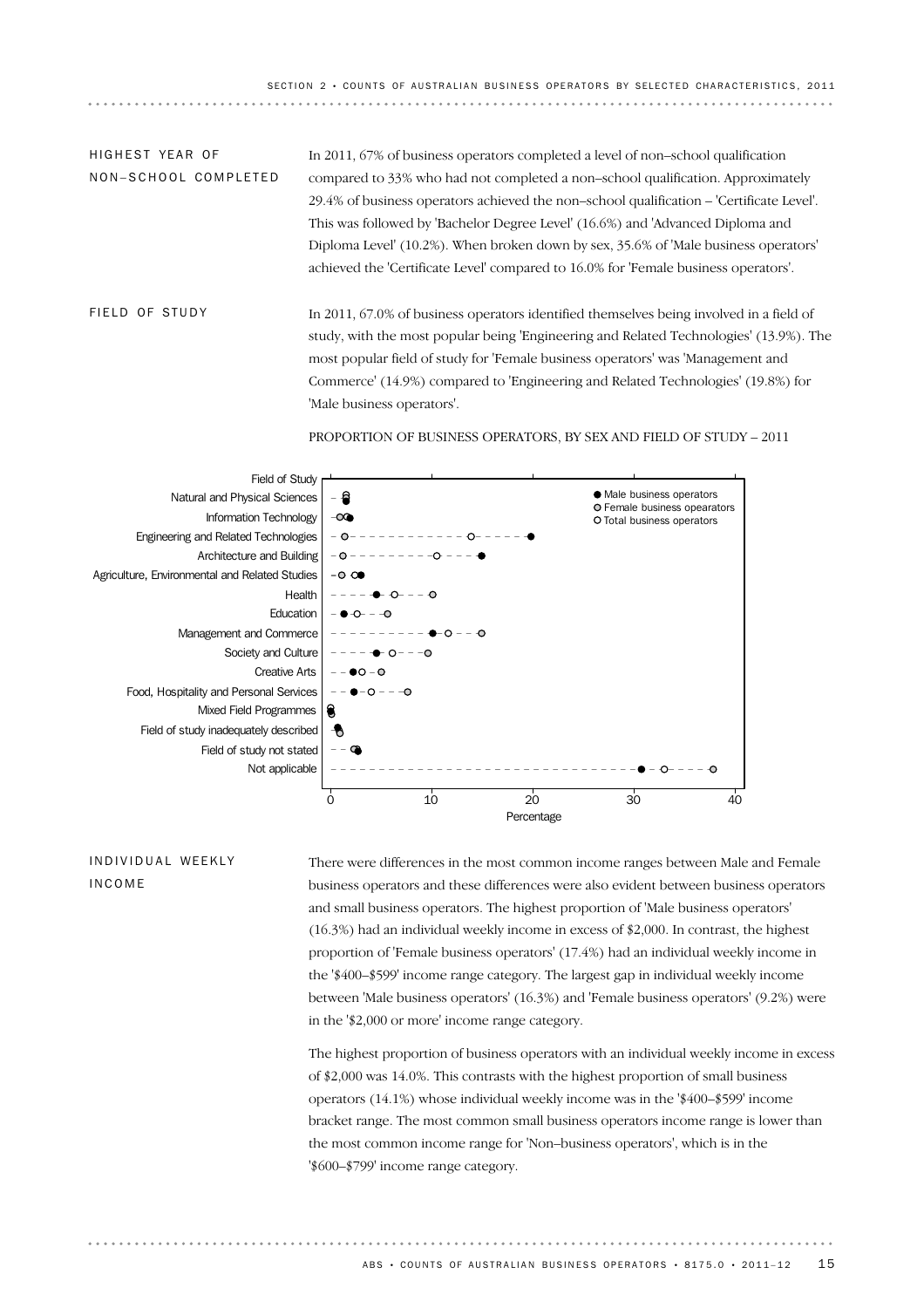SECTION 2 · COUNTS OF AUSTRALIAN BUSINESS OPERATORS BY SELECTED CHARACTERISTICS, 2011 

The differences in the individual income ranges between 'Male business operators' and 'Female business operators' and also between business operators and small business operators, are not evident with family income. The most common range for 'Family weekly income' in all categories was in the '\$1,500–\$1,999' income range. FAMILY WEEKLY INCOME

In 2011, 39.6% of business operators had indicated they had 'Provided childcare (unpaid)'. There were a higher percentage of 'Female business operators' (46.5%) than 'Male business operators' (36.4%) that 'Provided childcare (unpaid)'. CHIL D CARE PROVISION **STATUS** 

The largest percentage of business operators were located in 'NSW' (31.3%), followed by, 'VIC' (25.2%), 'QLD' (19.6%), 'WA' (10.5%), 'SA' (7.0%), 'TAS' (2.0%), 'ACT' (1.2%) and 'NT'  $(0.7\%)$ . PLACE OF WORK

PROPORTION OF BUSINESS OPERATORS, BY SEX AND PLACE OF WORK – 2011



REMOTE AREAS The majority (67.7%) of business operators were located in 'Major Cities of Australia'.

Approximately 18.6% of business operators were identified as 'Worked at home', with 88.9% of these business operators having a 'Broadband connection'.

The majority (69.9%) of business operators were born in 'Australia (includes External Territories)'. The next most popular birth areas were 'North–West Europe' (8.8%) and 'Southern and Eastern Europe' (3.9%). REGION OF BIRTH

Of all the business operators not born in Australia, the most common period of arrival was in the 'Arrived 1981–1990' category (22.8%). This was followed by the 'Arrived 1991–2000' (18.3%) and 'Arrived 2001–2010' (17.6%) categories. In contrast, the highest proportion of immigrants in the 'Non–business operators' sub–population (35.1%), arrived between 2001 and 2010. YEAR OF ARRIVAL IN AUSTRALIA

IN D I G E N O U S ST A T U S The majority (98.7%) of business operators identified themselves as 'Non–Indigenous'.

CONNECTEDNESS TO WORK AND INTERNET

CONNECTION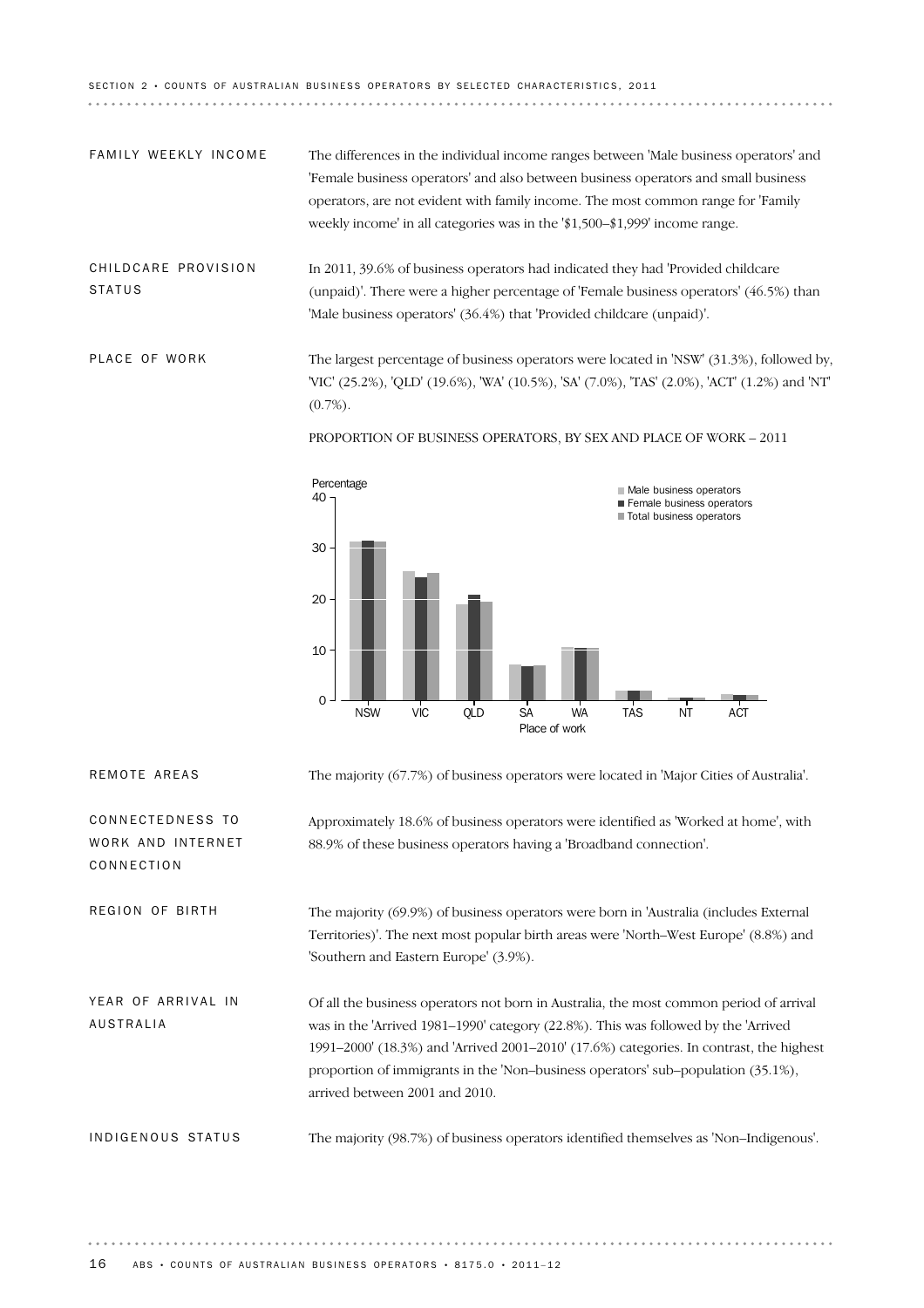SECTION 2 · COUNTS OF AUSTRALIAN BUSINESS OPERATORS BY SELECTED CHARACTERISTICS, 2011

| <b>HOUSING TENURE TYPE</b>      | The most popular type of housing tenure for business operators was 'Owned with a<br>mortgage' (49.4%). This was followed by the 'Owned outright' (31.7%) and 'Rented'<br>$(16.1\%)$ categories. |
|---------------------------------|-------------------------------------------------------------------------------------------------------------------------------------------------------------------------------------------------|
| USUAL ADDRESS ONE<br>YEAR AGO   | The majority (88.9%) of business operators had the 'Same address one year ago'.                                                                                                                 |
| USUAL ADDRESS FIVE<br>YEARS AGO | In 2011, 63.9% of business operators had the 'Same address five years ago'.                                                                                                                     |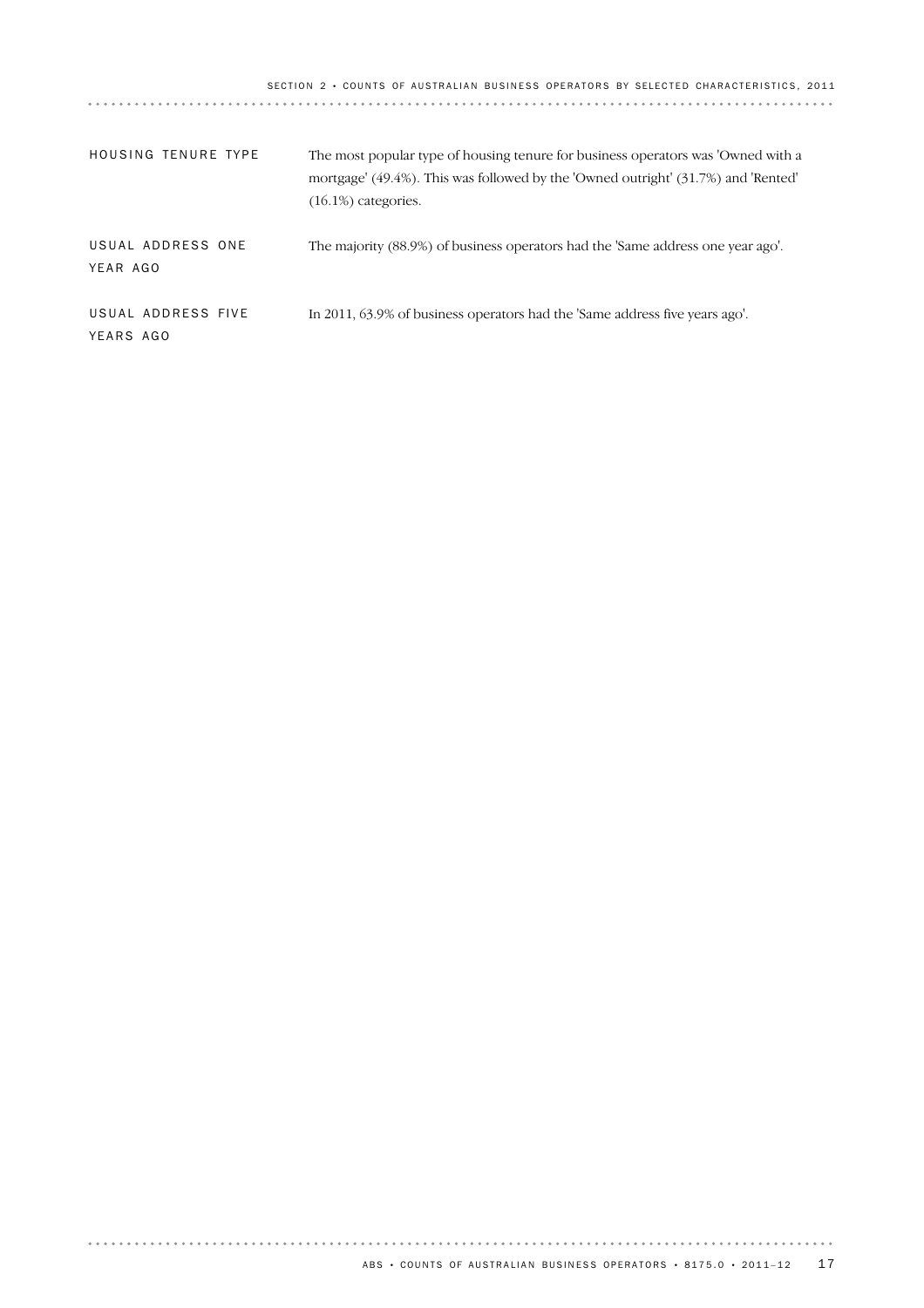## **LIST OF TABLES**

### SECTION TWO

## **2.17** Business operator status, by sex and usual address five years ago,  $2011$  ..... 27 **2.16** Business operator status, by sex and usual address one year ago,  $2011$  ..... 27 **2.15** Business operator status, by sex and housing tenure type,  $2011$  .............. 26 2.14 Business operator status, by sex and indigenous status, 2011 ........... 26 **2.13** Business operator status, by sex and year of arrival in Australia,  $2011$  ...... 25 2.12 Business operator status, by sex and region of birth, 2011 ............. 25 24 connection, 2011 ...................................... Business operator status, by sex, connectedness to work and Internet 2.11 2.10 Business operator status, by sex and remote areas, 2011 .............. 24 2.9 Business operator status, by sex and place of work, 2011 .............. 23 **2.8** Business operator status, by sex and childcare provision status,  $2011$  ...... 22 **2.7** Business operator status, by sex and family weekly income, 2011 . . . . . . . . . 22 2.6 Business operator status, by sex and individual weekly income, 2011 . . . . . . 21 2.5 Business operator status, by sex and field of study, 2011 .............. 21 20 qualification, 2011 ...................................... Business operator status, by sex and highest year of non–school 2.4 20 .............................................. Business operator status, by sex and highest year of school completed, 2011 2.3 2.2 Business operator status, by sex, sector and number of employees, 2011 . . . . 19 2.1 Business operator status, by sex, 2011 ......................... 19

18 ABS • COUNTS OF AUSTRALIAN BUSINESS OPERATORS • 8175.0 • 2011-12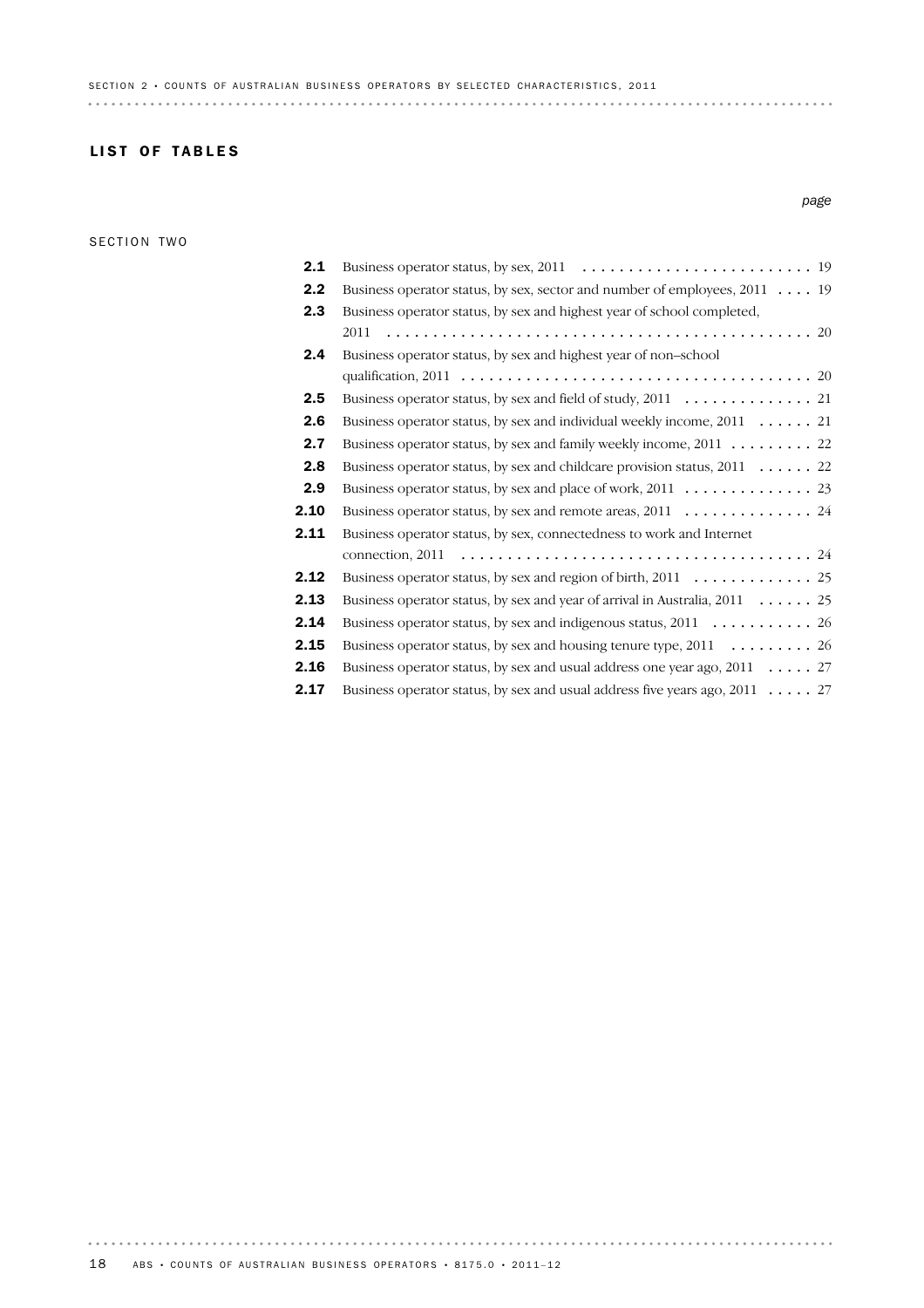$\overline{\textbf{2.1}}$  business operator status(a), by sex—2011  $\ldots\ldots\ldots\ldots\ldots\ldots\ldots\ldots\ldots$ 

|                                                                                                   | Male<br>business<br>operators | Female<br>business<br>operators | Total<br>business<br>operators | Male<br>small<br>business<br>operators | Female<br>small<br>business<br>operators | Total<br>small<br>business<br>operators |
|---------------------------------------------------------------------------------------------------|-------------------------------|---------------------------------|--------------------------------|----------------------------------------|------------------------------------------|-----------------------------------------|
|                                                                                                   | %                             | %                               | %                              | %                                      | %                                        | %                                       |
|                                                                                                   |                               |                                 |                                |                                        |                                          |                                         |
| <b>Business operators</b>                                                                         | 68.1                          | 31.9                            | 100.0                          | 67.9                                   | 32.1                                     | 100.0                                   |
|                                                                                                   |                               |                                 |                                |                                        |                                          |                                         |
| Cells in this table have been randomly adjusted to avoid the release of confidential data.<br>(a) |                               |                                 |                                |                                        |                                          |                                         |



# $\textbf{2.2} \text{ }$  BUSINESS OPERATOR STATUS(a), by sex, sector and number of employees—2011

|                                               |           |           |           | Male      | Female                                                   | Total     |
|-----------------------------------------------|-----------|-----------|-----------|-----------|----------------------------------------------------------|-----------|
|                                               | Male      | Female    | Total     | small     | small                                                    | small     |
|                                               | business  | business  | business  | business  | business                                                 | business  |
|                                               | operators | operators | operators | operators | operators                                                | operators |
|                                               | %         | %         | %         | %         | %                                                        | %         |
|                                               |           |           |           |           |                                                          |           |
| Owner managers of unincorporated enterprises  |           |           |           |           |                                                          |           |
| Nil employees                                 | 39.0      | 43.8      | 40.6      | 40.9      | 45.5                                                     | 42.4      |
| 1-19 employees                                | 14.2      | 14.9      | 14.4      | 14.9      | 15.5                                                     | 15.1      |
| 20 or more employees                          | 0.8       | 0.6       | 0.8       |           |                                                          |           |
| <b>Total</b>                                  | 54.1      | 59.3      | 55.8      | 55.8      | 61.0                                                     | 57.5      |
| Owner managers of incorporated enterprises    |           |           |           |           |                                                          |           |
| Nil employees                                 |           |           |           |           |                                                          |           |
| 1-19 employees                                | 42.1      | 37.5      | 40.7      | 44.2      | 39.0                                                     | 42.5      |
| 20 or more employees                          | 3.8       | 3.1       | 3.6       |           |                                                          |           |
| <b>Total</b>                                  | 45.9      | 40.7      | 44.2      | 44.2      | 39.0                                                     | 42.5      |
| <b>Total</b>                                  |           |           |           |           |                                                          |           |
| Nil employees                                 | 39.0      | 43.8      | 40.6      | 40.9      | 45.5                                                     | 42.4      |
| 1-19 employees                                | 56.3      | 52.5      | 55.1      | 59.1      | 54.5                                                     | 57.6      |
| 20 or more employees                          | 4.6       | 3.7       | 4.3       |           |                                                          |           |
| <b>Total</b>                                  | 100.0     | 100.0     | 100.0     | 100.0     | 100.0                                                    | 100.0     |
|                                               |           |           |           |           |                                                          |           |
| nil or rounded to zero (including null cells) |           | (a)       |           |           | Cells in this table have been randomly adjusted to avoid |           |

the release of confidential data.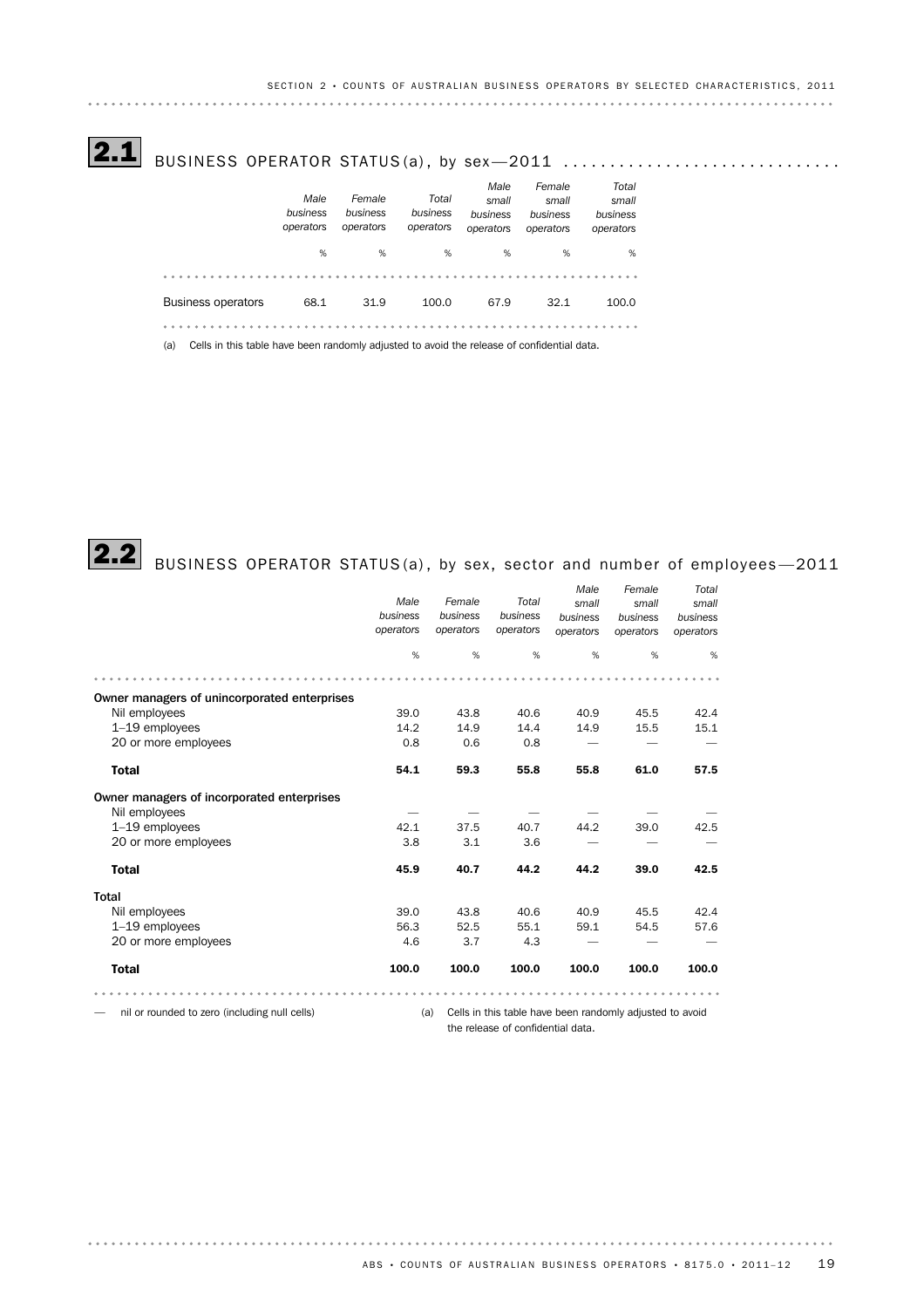# BUSINESS OPERATOR STATUS (a) , by sex and highest year of school 2.3 completed—2011 .........................................................

|                       | COMPICICU-ZUIL                |                                 |                                |                                     |                                       |                                      |                           |  |  |  |
|-----------------------|-------------------------------|---------------------------------|--------------------------------|-------------------------------------|---------------------------------------|--------------------------------------|---------------------------|--|--|--|
|                       | Male<br>business<br>operators | Female<br>business<br>operators | Total<br>business<br>operators | Male small<br>business<br>operators | Female small<br>business<br>operators | Total small<br>business<br>operators | Non-business<br>operators |  |  |  |
|                       | %                             | %                               | %                              | %                                   | %                                     | %                                    | %                         |  |  |  |
|                       |                               |                                 |                                |                                     |                                       |                                      |                           |  |  |  |
| Year 12 or equivalent | 51.9                          | 58.2                            | 53.9                           | 51.3                                | 58.3                                  | 53.5                                 | 61.0                      |  |  |  |
| Year 11 or equivalent | 11.1                          | 10.4                            | 10.9                           | 11.3                                | 10.4                                  | 11.0                                 | 10.7                      |  |  |  |
| Year 10 or equivalent | 26.1                          | 23.2                            | 25.2                           | 26.5                                | 23.2                                  | 25.5                                 | 20.5                      |  |  |  |
| Year 9 or equivalent  | 5.5                           | 4.1                             | 5.1                            | 5.6                                 | 4.0                                   | 5.1                                  | 3.9                       |  |  |  |
| Year 8 or below       | 3.2                           | 2.2                             | 2.9                            | 3.2                                 | 2.2                                   | 2.9                                  | 1.8                       |  |  |  |
| Did not go to school  | 0.3                           | 0.3                             | 0.3                            | 0.3                                 | 0.3                                   | 0.3                                  | 0.3                       |  |  |  |
| Not stated            | 1.8                           | 1.6                             | 1.7                            | 1.7                                 | $1.5\,$                               | 1.7                                  | 1.8                       |  |  |  |
| <b>Total</b>          | 100.0                         | 100.0                           | 100.0                          | 100.0                               | 100.0                                 | 100.0                                | 100.0                     |  |  |  |
|                       |                               |                                 |                                |                                     |                                       |                                      |                           |  |  |  |

(a) Cells in this table have been randomly adjusted to avoid the release of confidential data.

BUSINESS OPERATOR STATUS (a) , by sex and highest year of non– school 2.4 qualification—2011 .......................................................

|                                           | Male<br>business<br>operators | Female<br>business<br>operators | Total<br>business<br>operators | Male small<br>business<br>operators | Female small<br>business<br>operators | Total small<br>business<br>operators | Non-business<br>operators |
|-------------------------------------------|-------------------------------|---------------------------------|--------------------------------|-------------------------------------|---------------------------------------|--------------------------------------|---------------------------|
|                                           | %                             | %                               | %                              | %                                   | %                                     | %                                    | %                         |
|                                           |                               |                                 |                                |                                     |                                       |                                      |                           |
| Postgraduate Degree Level                 | 4.5                           | 5.1                             | 4.7                            | 4.5                                 | 5.2                                   | 4.7                                  | 5.2                       |
| Graduate Diploma and Graduate Certificate |                               |                                 |                                |                                     |                                       |                                      |                           |
| Level                                     | 1.3                           | 2.6                             | 1.7                            | 1.3                                 | 2.7                                   | 1.7                                  | 2.5                       |
| <b>Bachelor Degree Level</b>              | 15.4                          | 19.3                            | 16.6                           | 14.8                                | 19.2                                  | 16.2                                 | 18.7                      |
| Advanced Diploma and Diploma Level        | 8.5                           | 13.9                            | 10.2                           | 8.5                                 | 14.0                                  | 10.3                                 | 10.0                      |
| Certificate Level                         | 35.6                          | 16.0                            | 29.4                           | 36.4                                | 16.3                                  | 29.9                                 | 21.4                      |
| Level of education inadequately described | 1.4                           | 2.2                             | 1.7                            | 1.4                                 | 2.2                                   | 1.7                                  | 1.4                       |
| Level of education not stated(b)          | 2.5                           | 3.1                             | 2.7                            | 2.4                                 | 3.0                                   | 2.6                                  | 2.7                       |
| Has not completed a non-school            |                               |                                 |                                |                                     |                                       |                                      |                           |
| qualification                             | 30.7                          | 37.8                            | 33.0                           | 30.7                                | 37.5                                  | 32.9                                 | 38.2                      |
| <b>Total</b>                              | 100.0                         | 100.0                           | 100.0                          | 100.0                               | 100.0                                 | 100.0                                | 100.0                     |
|                                           |                               |                                 |                                |                                     |                                       |                                      |                           |

(a) Cells in this table have been randomly adjusted to avoid the release of (b) Level of education inadequately described. confidential data.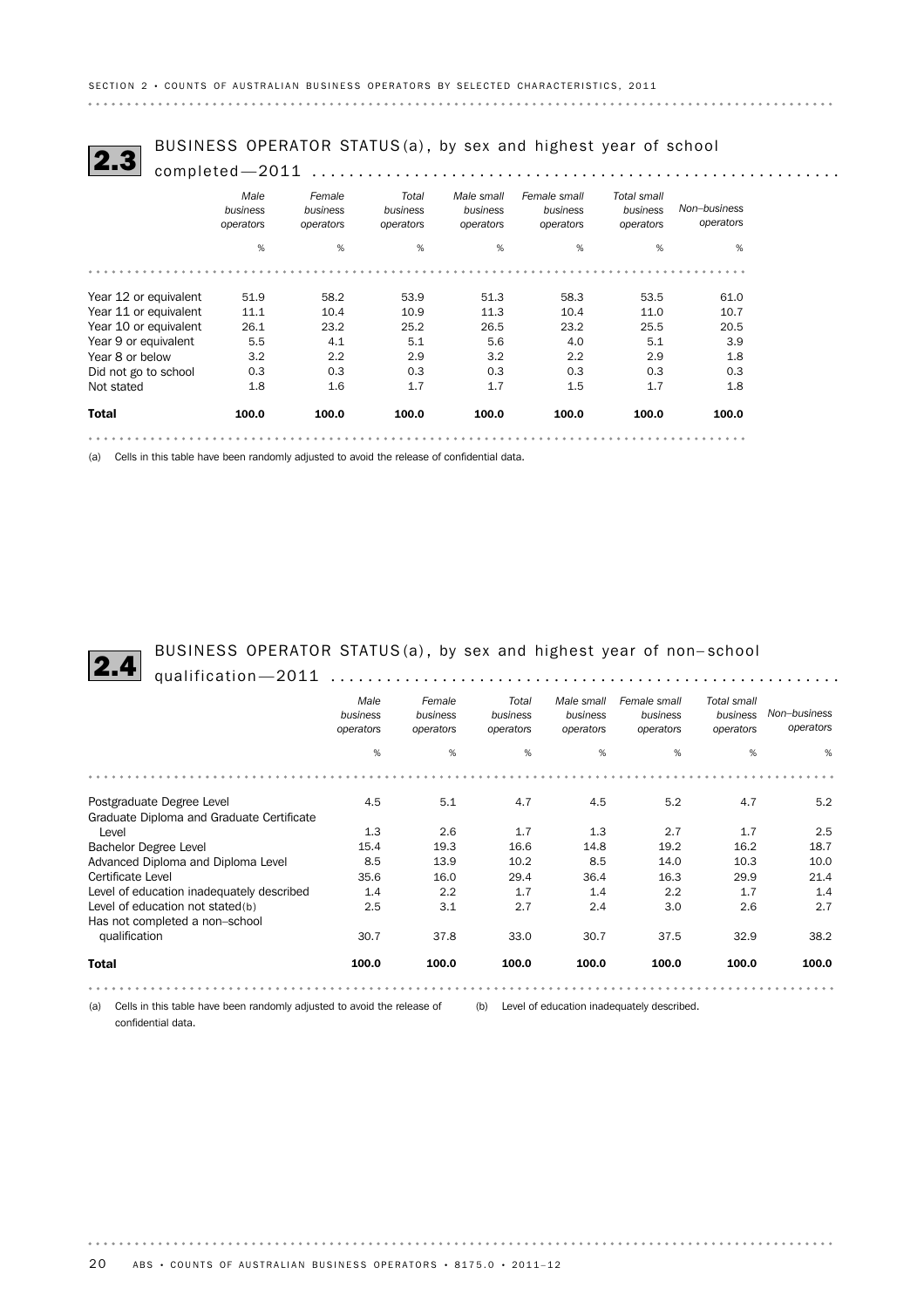# $\overline{\bf 2.5}$  BUSINESS OPERATOR STATUS(a), by sex and field of study—2011  $\,\ldots\ldots\ldots\ldots$

|                                                | Male<br>business<br>operators | Female<br>business<br>operators | Total<br>business<br>operators | Male small<br>business<br>operators | Female small<br>business<br>operators | <b>Total small</b><br>business<br>operators | Non-business<br>operators |
|------------------------------------------------|-------------------------------|---------------------------------|--------------------------------|-------------------------------------|---------------------------------------|---------------------------------------------|---------------------------|
|                                                | %                             | %                               | %                              | %                                   | %                                     | %                                           | %                         |
|                                                |                               |                                 |                                |                                     |                                       |                                             |                           |
| Natural and Physical Sciences                  | 1.5                           | 1.5                             | 1.5                            | 1.5                                 | 1.5                                   | 1.5                                         | 2.1                       |
| Information Technology                         | 1.9                           | 0.9                             | 1.6                            | 1.9                                 | 0.9                                   | 1.6                                         | 2.4                       |
| Engineering and Related Technologies           | 19.8                          | 1.4                             | 13.9                           | 20.0                                | 1.4                                   | 14.0                                        | 10.6                      |
| Architecture and Building                      | 14.9                          | 1.2                             | 10.5                           | 15.3                                | 1.2                                   | 10.8                                        | 3.0                       |
| Agriculture, Environmental and Related Studies | 3.0                           | 1.1                             | 2.4                            | 3.0                                 | 1.2                                   | 2.4                                         | 1.4                       |
| Health                                         | 4.5                           | 10.1                            | 6.3                            | 4.5                                 | 10.2                                  | 6.3                                         | 6.6                       |
| Education                                      | 1.3                           | 5.6                             | 2.6                            | 1.3                                 | 5.6                                   | 2.7                                         | 5.5                       |
| Management and Commerce                        | 10.1                          | 14.9                            | 11.6                           | 9.7                                 | 14.9                                  | 11.4                                        | 13.5                      |
| Society and Culture                            | 4.5                           | 9.6                             | 6.1                            | 4.2                                 | 9.6                                   | 6.0                                         | 7.6                       |
| Creative Arts                                  | 2.2                           | 5.0                             | 3.1                            | 2.2                                 | 5.1                                   | 3.2                                         | 2.2                       |
| Food, Hospitality and Personal Services        | 2.3                           | 7.6                             | 4.0                            | 2.3                                 | 7.7                                   | 4.0                                         | 3.3                       |
| <b>Mixed Field Programmes</b>                  |                               | 0.1                             |                                |                                     | 0.1                                   |                                             | 0.1                       |
| Field of study inadequately described          | 0.7                           | 0.9                             | 0.8                            | 0.7                                 | 0.9                                   | 0.8                                         | 0.8                       |
| Field of study not stated                      | 2.7                           | 2.3                             | 2.6                            | 2.6                                 | 2.2                                   | 2.5                                         | 2.7                       |
| Not applicable(b)                              | 30.7                          | 37.8                            | 33.0                           | 30.7                                | 37.5                                  | 32.9                                        | 38.2                      |
| <b>Total</b>                                   | 100.0                         | 100.0                           | 100.0                          | 100.0                               | 100.0                                 | 100.0                                       | 100.0                     |
|                                                |                               |                                 |                                |                                     |                                       |                                             |                           |

— nil or rounded to zero (including null cells)

(a) Cells in this table have been randomly adjusted to avoid the release of confidential data.

(b) Not applicable comprises Persons who have a qualification that is out of scope of this classification; Persons with no qualification and Persons still studying for a first qualification.

# **2.6** BUSINESS OPERATOR STATUS(a), by sex and individual weekly income - 2011 ...

|                        | Male<br>business<br>operators | Female<br>business<br>operators | Total<br>business<br>operators | Male small<br>business<br>operators | Female small<br>business<br>operators | Total small<br>business<br>operators | Non-business<br>operators |
|------------------------|-------------------------------|---------------------------------|--------------------------------|-------------------------------------|---------------------------------------|--------------------------------------|---------------------------|
|                        | %                             | %                               | %                              | %                                   | %                                     | %                                    | %                         |
|                        |                               |                                 |                                |                                     |                                       |                                      |                           |
| Nil or negative income | $1.5\,$                       | 1.5                             | 1.5                            | 1.5                                 | 1.5                                   | $1.5\,$                              | 1.0                       |
| $$1 - $199$            | 2.0                           | 6.4                             | 3.4                            | 2.1                                 | 6.5                                   | 3.5                                  | 5.5                       |
| \$200-\$299            | 3.2                           | 7.2                             | 4.5                            | 3.3                                 | 7.4                                   | 4.6                                  | 4.2                       |
| \$300-\$399            | 4.9                           | 9.0                             | 6.2                            | 5.0                                 | 9.2                                   | 6.4                                  | 5.5                       |
| \$400-\$599            | 11.8                          | 17.4                            | 13.6                           | 12.3                                | 17.8                                  | 14.1                                 | 11.8                      |
| \$600-\$799            | 13.2                          | 14.5                            | 13.6                           | 13.7                                | 14.8                                  | 14.0                                 | 15.2                      |
| \$800-\$999            | 12.1                          | 10.3                            | 11.5                           | 12.4                                | 10.4                                  | 11.8                                 | 13.0                      |
| \$1,000-\$1,249        | 12.8                          | 9.2                             | 11.6                           | 13.1                                | 9.2                                   | 11.8                                 | 12.8                      |
| \$1.250-\$1.499        | 9.3                           | 6.3                             | 8.3                            | 9.4                                 | 6.2                                   | 8.4                                  | 9.1                       |
| \$1,500-\$1,999        | 10.6                          | 6.9                             | 9.4                            | 10.5                                | 6.7                                   | 9.3                                  | 10.9                      |
| \$2,000 or more        | 16.3                          | 9.2                             | 14.0                           | 14.4                                | 8.3                                   | 12.4                                 | 9.5                       |
| Not stated             | 2.4                           | 2.1                             | 2.3                            | 2.3                                 | 2.0                                   | 2.2                                  | 1.6                       |
| <b>Total</b>           | 100.0                         | 100.0                           | 100.0                          | 100.0                               | 100.0                                 | 100.0                                | 100.0                     |
|                        |                               |                                 |                                |                                     |                                       |                                      |                           |

(a) Cells in this table have been randomly adjusted to avoid the release of confidential data.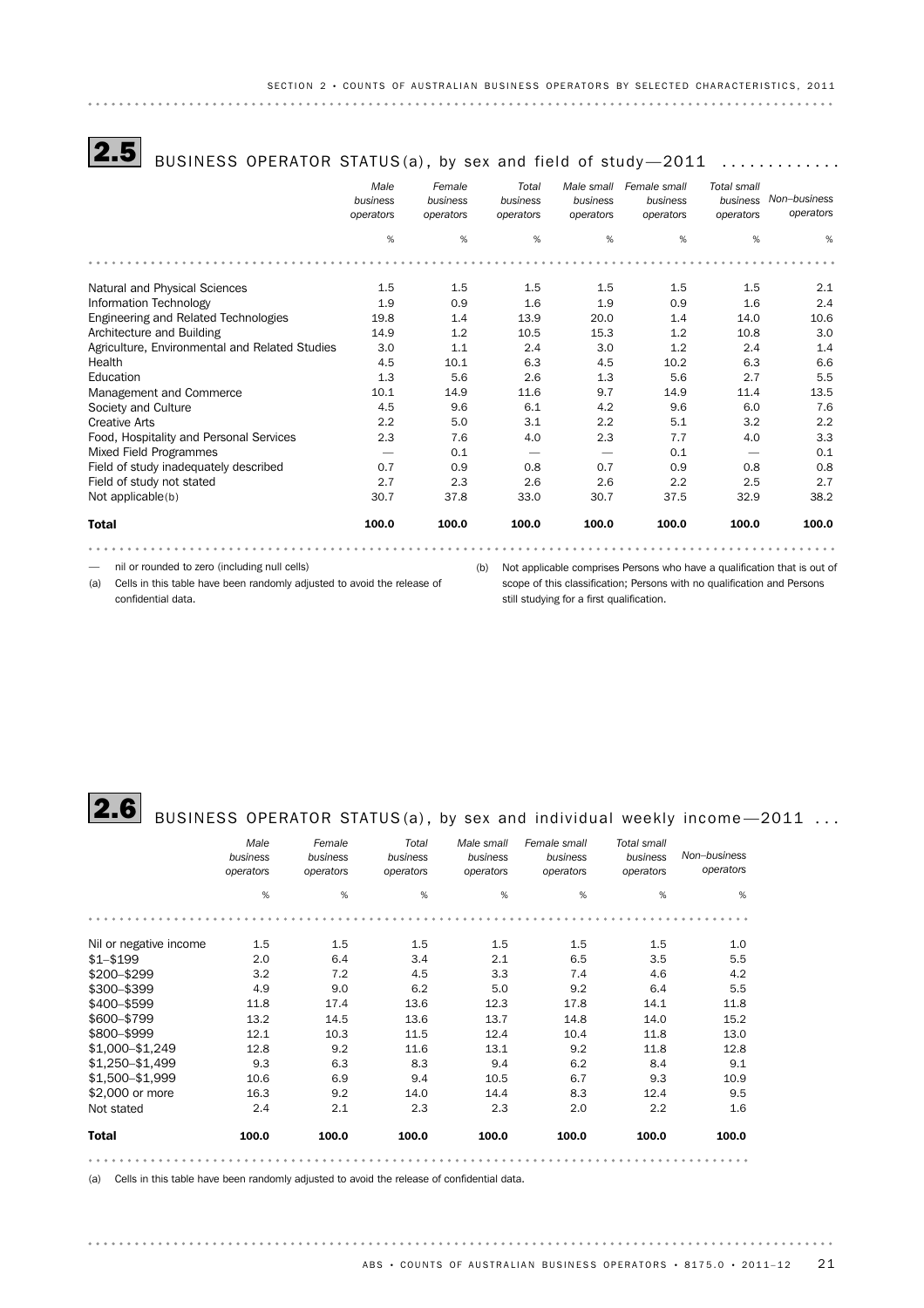# $\overline{\bf 2.7}$  BUSINESS OPERATOR STATUS(a), by sex and family weekly income—2011  $\,\ldots\ldots$

|                        | Male<br>business<br>operators | Female<br>business<br>operators | Total<br>business<br>operators | Male small<br>business<br>operators | Female small<br>business<br>operators | Total small<br>business<br>operators | Non-business<br>operators |
|------------------------|-------------------------------|---------------------------------|--------------------------------|-------------------------------------|---------------------------------------|--------------------------------------|---------------------------|
|                        | %                             | %                               | %                              | %                                   | %                                     | %                                    | %                         |
|                        |                               |                                 |                                |                                     |                                       |                                      |                           |
| Nil or negative income | 0.5                           | 0.6                             | 0.5                            | 0.5                                 | 0.6                                   | 0.5                                  | 0.3                       |
| $$1 - $199$            | 0.6                           | 0.8                             | 0.7                            | 0.6                                 | 0.8                                   | 0.7                                  | 0.4                       |
| \$200-\$299            | 0.2                           | 0.3                             | 0.3                            | 0.2                                 | 0.3                                   | 0.3                                  | 0.2                       |
| \$300-\$399            | 0.6                           | 0.8                             | 0.7                            | 0.6                                 | 0.8                                   | 0.7                                  | 0.5                       |
| \$400-\$599            | 2.7                           | 3.1                             | 2.8                            | 2.8                                 | 3.2                                   | 2.9                                  | 2.1                       |
| \$600-\$799            | 4.8                           | 4.8                             | 4.8                            | 5.0                                 | 5.0                                   | 5.0                                  | 3.7                       |
| \$800-\$999            | 7.3                           | 7.5                             | 7.3                            | 7.6                                 | 7.7                                   | 7.6                                  | 4.9                       |
| \$1,000-\$1,249        | 7.7                           | 6.3                             | 7.2                            | 8.0                                 | 6.4                                   | 7.5                                  | 7.4                       |
| \$1,250-\$1,499        | 9.1                           | 9.0                             | 9.1                            | 9.5                                 | 9.2                                   | 9.4                                  | 8.2                       |
| \$1,500-\$1,999        | 14.4                          | 13.5                            | 14.1                           | 14.9                                | 13.7                                  | 14.5                                 | 16.1                      |
| \$2,000-\$2,499        | 12.8                          | 12.1                            | 12.6                           | 13.1                                | 12.2                                  | 12.8                                 | 15.6                      |
| \$2,500-\$2,999        | 9.4                           | 9.1                             | 9.3                            | 9.1                                 | 9.1                                   | 9.1                                  | 11.2                      |
| \$3,000-\$3,499        | 8.1                           | 8.5                             | 8.2                            | 7.8                                 | 8.4                                   | 8.0                                  | 9.0                       |
| \$3,500-\$3,999        | 3.9                           | 3.7                             | 3.8                            | 3.6                                 | 3.6                                   | 3.6                                  | 4.5                       |
| \$4,000-\$4,999        | 3.4                           | 3.3                             | 3.3                            | 3.1                                 | 3.1                                   | 3.1                                  | 4.0                       |
| \$5,000 or more        | 4.7                           | 6.1                             | 5.1                            | 3.9                                 | 5.4                                   | 4.4                                  | 2.7                       |
| Partial income stated  | 9.9                           | 10.6                            | 10.1                           | 9.7                                 | 10.5                                  | 9.9                                  | 9.4                       |
| <b>Total</b>           | 100.0                         | 100.0                           | 100.0                          | 100.0                               | 100.0                                 | 100.0                                | 100.0                     |
|                        |                               |                                 |                                |                                     |                                       |                                      |                           |

(a) Cells in this table have been randomly adjusted to avoid the release of confidential data.

# **2.8** BUSINESS OPERATOR STATUS(a), by sex and childcare provision status - 2011 ..

|                             | Male<br>business<br>operators | Female<br>business<br>operators | Total<br>business<br>operators | Male small<br>business<br>operators | Female small<br>business<br>operators | Total small<br>business<br>operators | Non-business<br>operators |
|-----------------------------|-------------------------------|---------------------------------|--------------------------------|-------------------------------------|---------------------------------------|--------------------------------------|---------------------------|
|                             | %                             | %                               | %                              | %                                   | %                                     | %                                    | %                         |
|                             |                               |                                 |                                |                                     |                                       |                                      |                           |
| Provided childcare (unpaid) | 36.4                          | 46.5                            | 39.6                           | 36.2                                | 46.5                                  | 39.5                                 | 32.2                      |
| Did not provide child care  | 62.4                          | 52.6                            | 59.3                           | 62.7                                | 52.7                                  | 59.5                                 | 66.6                      |
| Not stated                  | 1.2                           | 0.9                             | 1.1                            | 1.1                                 | 0.8                                   | 1.0                                  | 1.2                       |
| <b>Total</b>                | 100.0                         | 100.0                           | 100.0                          | 100.0                               | 100.0                                 | 100.0                                | 100.0                     |
|                             |                               |                                 |                                |                                     |                                       |                                      |                           |

(a) Cells in this table have been randomly adjusted to avoid the release of confidential data.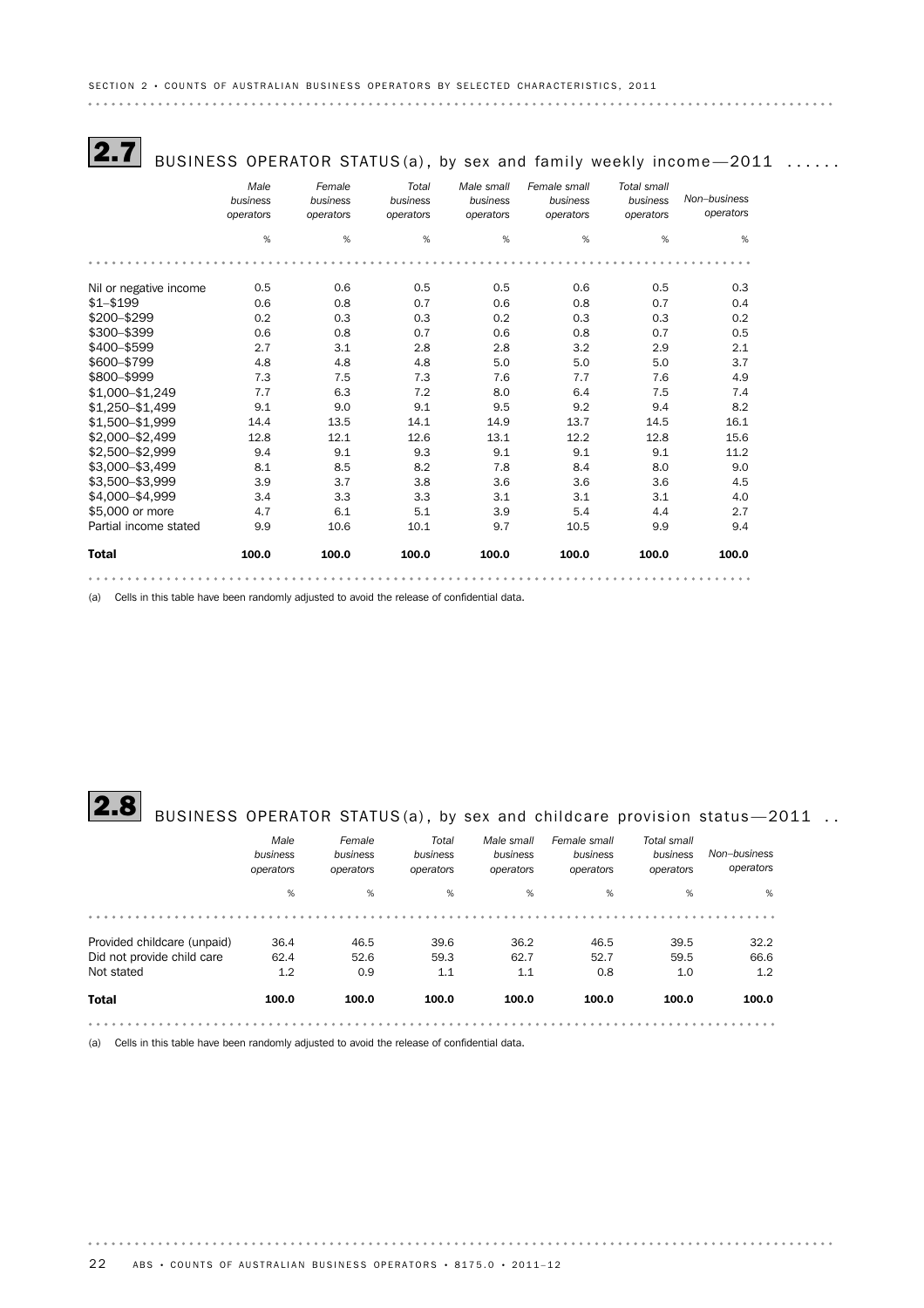

**2.9** BUSINESS OPERATOR STATUS(a), by sex and place of work—2011  $\dots\dots\dots\dots$ 

|                            | Male<br>business<br>operators | Female<br>business<br>operators | Total<br>business<br>operators | Male small<br>business<br>operators | Female small<br>business<br>operators | <b>Total small</b><br>business<br>operators | Non-business<br>operators |
|----------------------------|-------------------------------|---------------------------------|--------------------------------|-------------------------------------|---------------------------------------|---------------------------------------------|---------------------------|
|                            | %                             | %                               | %                              | %                                   | %                                     | %                                           | %                         |
|                            |                               |                                 |                                |                                     |                                       |                                             |                           |
| Sydney                     | 16.4                          | 18.0                            | 16.9                           | 16.3                                | 18.1                                  | 16.9                                        | 18.9                      |
| Other NSW                  | 8.9                           | 10.9                            | 9.6                            | 9.0                                 | 11.0                                  | 9.6                                         | 8.9                       |
| $NSW - Not categorized(b)$ | 5.9                           | 2.5                             | 4.8                            | 6.1                                 | 2.6                                   | 5.0                                         | 2.1                       |
| <b>NSW</b>                 | 31.2                          | 31.4                            | 31.3                           | 31.4                                | 31.6                                  | 31.5                                        | 30.0                      |
| Melbourne                  | 15.3                          | 16.3                            | 15.6                           | 15.1                                | 16.2                                  | 15.5                                        | 17.8                      |
| Other VIC                  | 5.6                           | 6.3                             | 5.8                            | 5.7                                 | 6.3                                   | 5.9                                         | 4.9                       |
| $VIC - Not categorized(b)$ | 4.6                           | 1.8                             | 3.7                            | 4.7                                 | 1.8                                   | 3.8                                         | 1.5                       |
| VIC                        | 25.5                          | 24.3                            | 25.2                           | 25.5                                | 24.3                                  | 25.1                                        | 24.2                      |
| <b>Brisbane</b>            | 6.9                           | 8.2                             | 7.3                            | 6.8                                 | 8.2                                   | 7.3                                         | 9.5                       |
| Other OLD                  | 8.3                           | 10.8                            | 9.1                            | 8.3                                 | 10.8                                  | 9.1                                         | 8.6                       |
| QLD - Not categorised(b)   | 3.8                           | 1.9                             | 3.2                            | 4.0                                 | 2.0                                   | 3.3                                         | 1.7                       |
| <b>OLD</b>                 | 19.0                          | 20.9                            | 19.6                           | 19.1                                | 21.0                                  | 19.7                                        | 19.8                      |
| Adelaide                   | 4.1                           | 4.4                             | 4.2                            | 4.0                                 | 4.4                                   | 4.2                                         | 5.4                       |
| Other SA                   | 1.6                           | 1.8                             | 1.6                            | 1.6                                 | 1.8                                   | 1.7                                         | 1.3                       |
| $SA - Not categorized(b)$  | 1.4                           | 0.6                             | 1.2                            | 1.5                                 | 0.6                                   | 1.2                                         | 0.5                       |
| SΑ                         | 7.1                           | 6.8                             | 7.0                            | 7.1                                 | 6.8                                   | 7.0                                         | 7.2                       |
| Perth                      | 6.3                           | 7.1                             | 6.6                            | 6.2                                 | 7.1                                   | 6.5                                         | 7.6                       |
| Other WA                   | 2.1                           | 2.4                             | 2.2                            | 2.2                                 | 2.4                                   | 2.2                                         | 2.3                       |
| WA - Not categorised(b)    | 2.1                           | 0.9                             | 1.7                            | 2.2                                 | 0.9                                   | 1.8                                         | 0.9                       |
| WA                         | 10.6                          | 10.4                            | 10.5                           | 10.6                                | 10.4                                  | 10.5                                        | 10.8                      |
| Hobart                     | 0.7                           | 0.8                             | 0.7                            | 0.7                                 | 0.8                                   | 0.7                                         | 1.0                       |
| Other TAS                  | 1.0                           | 1.1                             | 1.0                            | 1.0                                 | 1.1                                   | 1.0                                         | 1.0                       |
| TAS - Not categorised(b)   | 0.4                           | 0.1                             | 0.3                            | 0.4                                 | 0.1                                   | 0.3                                         | 0.2                       |
| <b>TAS</b>                 | 2.0                           | 2.0                             | 2.0                            | 2.0                                 | 2.0                                   | 2.0                                         | 2.1                       |
| Darwin                     | 0.4                           | 0.4                             | 0.4                            | 0.4                                 | 0.4                                   | 0.4                                         | 0.6                       |
| Other NT                   | 0.2                           | 0.2                             | 0.2                            | 0.1                                 | 0.2                                   | 0.2                                         | 0.4                       |
| $NT - Not categorized(b)$  | 0.1                           | 0.1                             | 0.1                            | 0.1                                 | 0.1                                   | 0.1                                         | 0.1                       |
| NΤ                         | 0.7                           | 0.7                             | 0.7                            | 0.6                                 | 0.7                                   | 0.7                                         | 1.0                       |
| Greater Canberra/ACT       | 1.1                           | 1.1                             | 1.1                            | 1.0                                 | 1.1                                   | 1.0                                         | 2.2                       |
| $ACT - Not categorized(b)$ | 0.2                           | 0.1                             | 0.2                            | 0.2                                 | 0.1                                   | 0.2                                         |                           |
| <b>ACT</b>                 | 1.3                           | 1.2                             | 1.2                            | 1.2                                 | 1.1                                   | 1.2                                         | 2.3                       |
| <b>Other Territories</b>   |                               | $\overline{\phantom{a}}$        |                                |                                     | $\overbrace{\phantom{1232211}}$       | $\overbrace{\phantom{1232211}}$             |                           |
| Place of work not stated   | 2.6                           | 2.2                             | 2.4                            | 2.4                                 | 2.0                                   | 2.3                                         | 2.5                       |
| <b>Total</b>               | 100.0                         | 100.0                           | 100.0                          | 100.0                               | 100.0                                 | 100.0                                       | 100.0                     |
|                            |                               |                                 |                                |                                     |                                       |                                             |                           |

— nil or rounded to zero (including null cells) (b) Includes offshore, shipping, migratory and no fixed address.

(a) Cells in this table have been randomly adjusted to avoid the release of confidential data.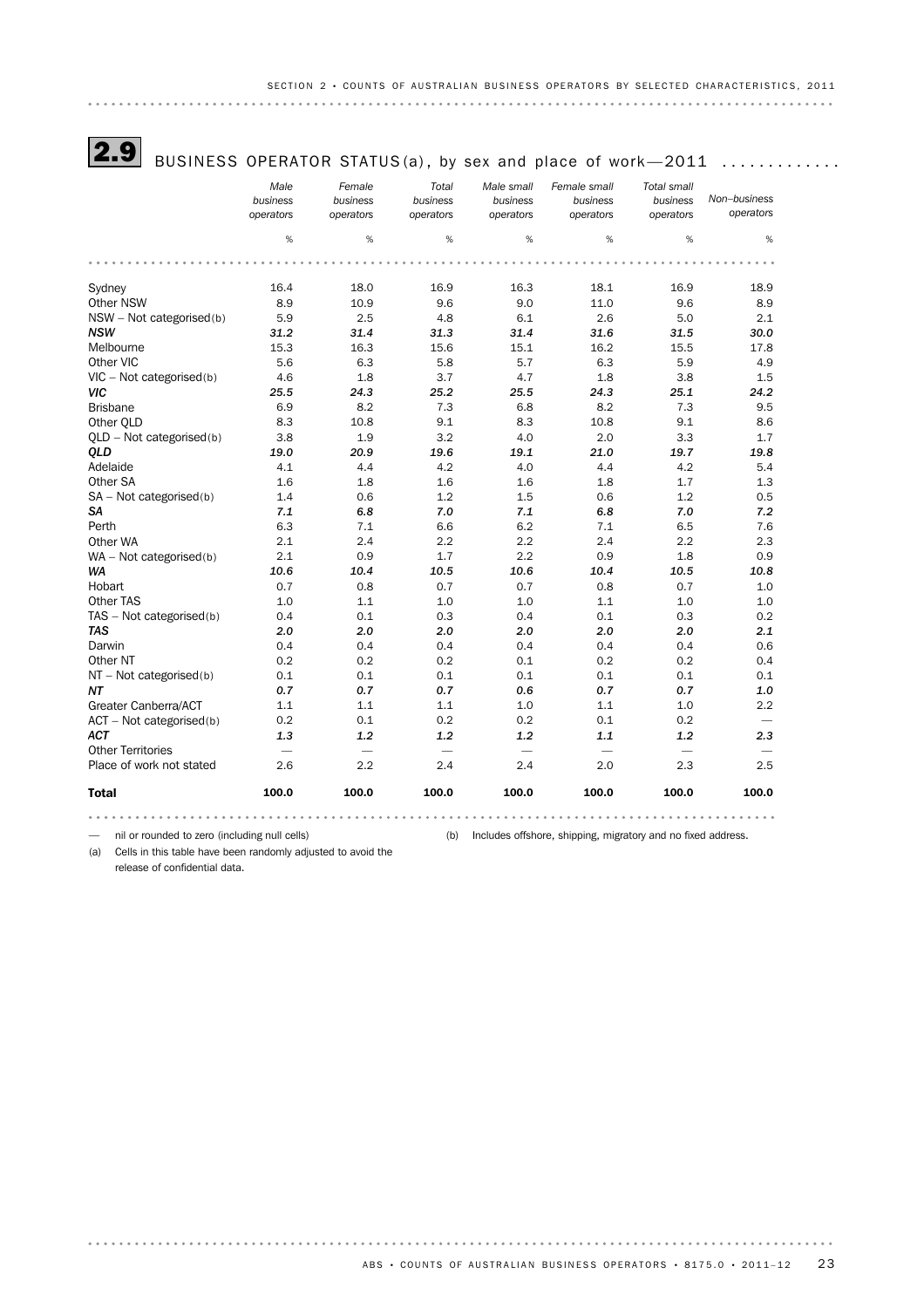$\textbf{2.10}[\,$  BUSINESS OPERATOR STATUS(a), by sex and remote areas—2011  $\,$  ...........

|                                                                     | Male<br>business<br>operators | Female<br>business<br>operators | Total<br>business<br>operators | Male small<br>business<br>operators | Female small<br>business<br>operators    | Total small<br>business<br>operators | Non-business<br>operators |
|---------------------------------------------------------------------|-------------------------------|---------------------------------|--------------------------------|-------------------------------------|------------------------------------------|--------------------------------------|---------------------------|
|                                                                     | %                             | %                               | %                              | %                                   | %                                        | %                                    | %                         |
|                                                                     |                               |                                 |                                |                                     |                                          |                                      |                           |
| Major Cities of Australia                                           | 68.2                          | 66.6                            | 67.7                           | 67.9                                | 66.5                                     | 67.4                                 | 72.1                      |
| Inner Regional Australia                                            | 19.4                          | 20.4                            | 19.7                           | 19.6                                | 20.4                                     | 19.8                                 | 17.0                      |
| Outer Regional Australia                                            | 10.1                          | 10.6                            | 10.2                           | 10.2                                | 10.6                                     | 10.4                                 | 8.5                       |
| Remote Australia                                                    | 1.6                           | 1.7                             | 1.7                            | 1.7                                 | 1.7                                      | 1.7                                  | 1.4                       |
| Very Remote Australia                                               | 0.6                           | 0.6                             | 0.6                            | 0.6                                 | 0.6                                      | 0.6                                  | 0.8                       |
| Other(b)                                                            | 0.1                           | 0.1                             | 0.1                            | 0.1                                 | 0.1                                      | 0.1                                  | 0.2                       |
| <b>Total</b>                                                        | 100.0                         | 100.0                           | 100.0                          | 100.0                               | 100.0                                    | 100.0                                | 100.0                     |
|                                                                     |                               |                                 |                                |                                     |                                          |                                      |                           |
| Cells in this table have been randomly adjusted to avoid the<br>(a) |                               |                                 | (b)                            |                                     | Includes migratory and no usual address. |                                      |                           |

release of confidential data.

BUSINESS OPERATOR STATUS (a) , by sex, connectedness to work and Internet 2.11 connection—2011 ......................................................

|                             | Male<br>business<br>operators | Female<br>business<br>operators | Total<br>business<br>operators | Male small<br>business<br>operators | Female small<br>business<br>operators | Total small<br>business<br>operators | Non-business<br>operators |
|-----------------------------|-------------------------------|---------------------------------|--------------------------------|-------------------------------------|---------------------------------------|--------------------------------------|---------------------------|
|                             | %                             | $\%$                            | %                              | %                                   | %                                     | %                                    | %                         |
|                             |                               |                                 |                                |                                     |                                       |                                      |                           |
| Worked at home              | 12.8                          | 31.0                            | 18.6                           | 13.3                                | 31.9                                  | 19.3                                 | 1.9                       |
| No Internet connection      | 6.2                           | 4.1                             | 5.1                            | 6.1                                 | 4.1                                   | 5.0                                  | 6.3                       |
| <b>Broadband connection</b> | 87.9                          | 89.8                            | 88.9                           | 88.0                                | 89.9                                  | 89.0                                 | 87.4                      |
| Dial-up connection          | 2.6                           | 2.4                             | 2.5                            | 2.6                                 | 2.4                                   | 2.5                                  | 2.4                       |
| <b>Other</b>                | 1.7                           | 1.7                             | 1.7                            | 1.7                                 | 1.7                                   | 1.7                                  | 2.1                       |
| <b>Not stated</b>           | 1.6                           | 1.9                             | 1.8                            | 1.6                                 | 1.9                                   | 1.8                                  | 1.9                       |
| <b>Total</b>                | 100.0                         | 100.0                           | 100.0                          | 100.0                               | 100.0                                 | 100.0                                | 100.0                     |
| Travel to work              | 85.9                          | 67.4                            | 80.0                           | 85.5                                | 66.7                                  | 79.5                                 | 96.5                      |
| Not stated                  | 1.3                           | 1.6                             | 1.4                            | 1.2                                 | 1.4                                   | 1.3                                  | 1.5                       |
| <b>Total</b>                | 100.0                         | 100.0                           | 100.0                          | 100.0                               | 100.0                                 | 100.0                                | 100.0                     |
|                             |                               |                                 |                                |                                     |                                       |                                      |                           |

(a) Cells in this table have been randomly adjusted to avoid the release of confidential data.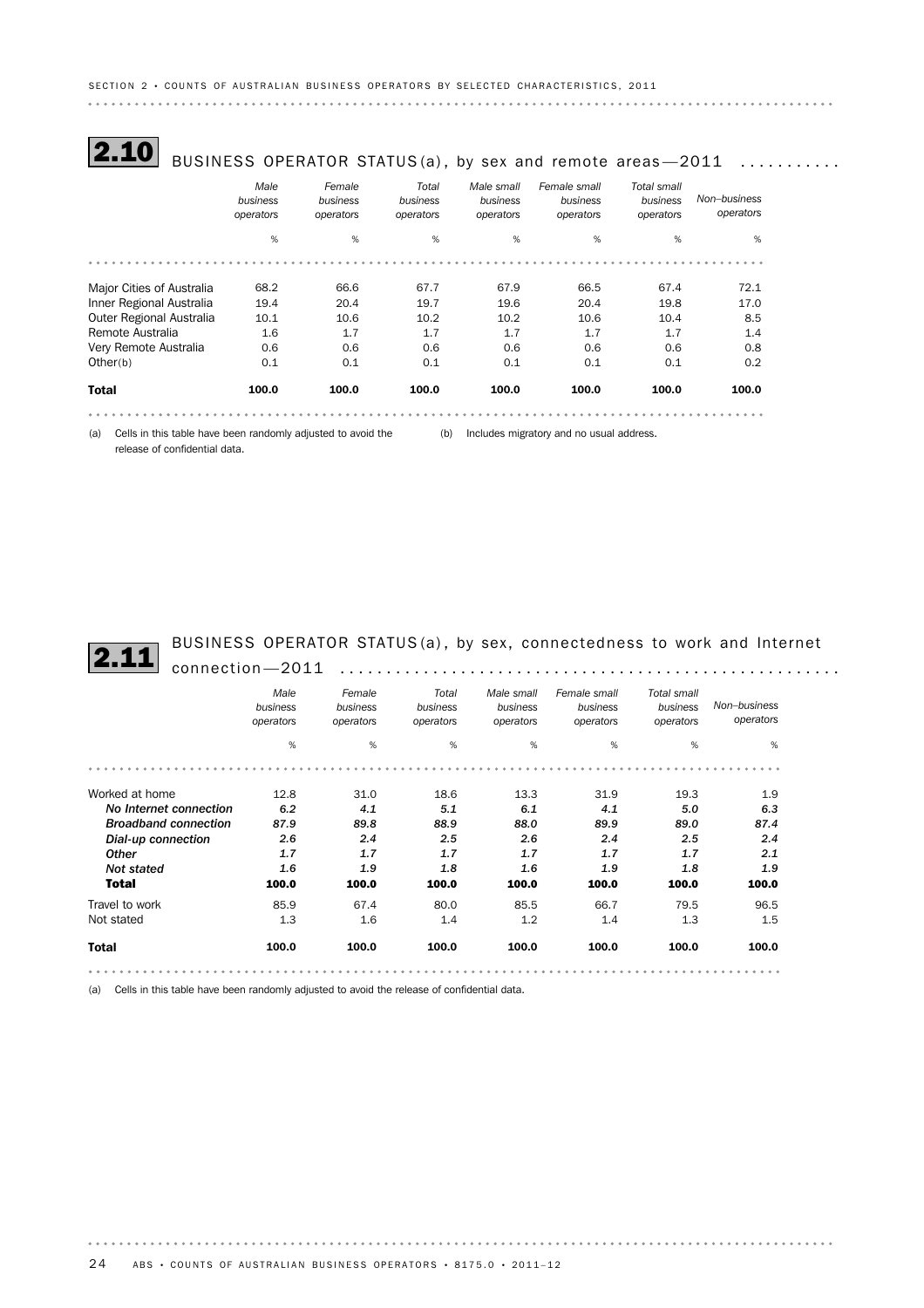| BUSINESS OPERATOR STATUS, by sex and region of birth-2011 |                               |                                 |                                |                                     |                                       |                                      |                           |
|-----------------------------------------------------------|-------------------------------|---------------------------------|--------------------------------|-------------------------------------|---------------------------------------|--------------------------------------|---------------------------|
|                                                           | Male<br>business<br>operators | Female<br>business<br>operators | Total<br>business<br>operators | Male small<br>business<br>operators | Female small<br>business<br>operators | Total small<br>business<br>operators | Non-business<br>operators |
|                                                           | %                             | %                               | %                              | %                                   | %                                     | %                                    | %                         |
|                                                           |                               |                                 |                                |                                     |                                       |                                      |                           |
| Australia (includes External Territories)                 | 70.0                          | 69.6                            | 69.9                           | 69.8                                | 69.4                                  | 69.7                                 | 71.4                      |
| New Zealand                                               | 2.8                           | 2.8                             | 2.8                            | 2.8                                 | 2.8                                   | 2.8                                  | 3.1                       |
| Other Oceania                                             | 0.4                           | 0.4                             | 0.4                            | 0.4                                 | 0.4                                   | 0.4                                  | 0.8                       |
| North-West Europe                                         | 8.8                           | 8.6                             | 8.8                            | 8.9                                 | 8.7                                   | 8.9                                  | 7.3                       |
| Southern and Eastern Europe                               | 4.2                           | 3.3                             | 3.9                            | 4.3                                 | 3.3                                   | 4.0                                  | 2.3                       |
| North Africa and the Middle East                          | 2.2                           | 1.2                             | 1.9                            | 2.2                                 | 1.2                                   | 1.9                                  | 1.0                       |
| South-East Asia                                           | 2.5                           | 4.1                             | 3.0                            | 2.6                                 | 4.1                                   | 3.1                                  | 4.1                       |
| North-East Asia                                           | 2.9                           | 4.1                             | 3.3                            | 2.9                                 | 4.2                                   | 3.3                                  | 2.6                       |
| Southern and Central Asia                                 | 2.1                           | 1.5                             | 1.9                            | 2.1                                 | 1.4                                   | 1.9                                  | 3.3                       |
| Americas                                                  | 1.1                           | 1.5                             | 1.2                            | 1.1                                 | 1.5                                   | 1.2                                  | 1.4                       |
| Sub-Saharan Africa                                        | 1.5                           | 1.6                             | 1.6                            | 1.5                                 | 1.6                                   | 1.5                                  | 1.6                       |
| Not stated                                                | 1.3                           | 1.3                             | 1.3                            | 1.3                                 | 1.3                                   | 1.3                                  | 1.2                       |
| <b>Total</b>                                              | 100.0                         | 100.0                           | 100.0                          | 100.0                               | 100.0                                 | 100.0                                | 100.0                     |
|                                                           |                               |                                 |                                |                                     |                                       |                                      |                           |

 $\textbf{2.13} \quad$  BUSINESS OPERATOR STATUS(a), by sex and year of arrival in Australia—2011

|                               | Male<br>business<br>operators | Female<br>business<br>operators | Total<br>business<br>operators | Male small<br>business<br>operators | Female small<br>business<br>operators | Total small<br>business<br>operators | Non-business<br>operators |
|-------------------------------|-------------------------------|---------------------------------|--------------------------------|-------------------------------------|---------------------------------------|--------------------------------------|---------------------------|
|                               | %                             | $\%$                            | %                              | %                                   | %                                     | %                                    | %                         |
|                               |                               |                                 |                                |                                     |                                       |                                      |                           |
| Arrived 1895-1960             | 8.4                           | 6.4                             | 7.8                            | 8.4                                 | 6.3                                   | 7.7                                  | 3.6                       |
| Arrived 1961-1970             | 14.6                          | 12.6                            | 14.0                           | 14.5                                | 12.5                                  | 13.9                                 | 9.0                       |
| Arrived 1971-1980             | 16.1                          | 16.1                            | 16.1                           | 16.1                                | 16.1                                  | 16.1                                 | 10.9                      |
| Arrived 1981-1990             | 22.8                          | 22.9                            | 22.8                           | 22.9                                | 22.9                                  | 22.9                                 | 18.5                      |
| Arrived 1991-2000             | 17.4                          | 20.0                            | 18.3                           | 17.5                                | 20.1                                  | 18.3                                 | 18.2                      |
| Arrived 2001-2010             | 17.0                          | 18.9                            | 17.6                           | 17.2                                | 19.0                                  | 17.8                                 | 35.1                      |
| Arrived 1 Jan 2011-9 Aug 2011 | 0.3                           | 0.3                             | 0.3                            | 0.3                                 | 0.3                                   | 0.3                                  | 1.6                       |
| Not stated                    | 3.3                           | 2.9                             | 3.1                            | 3.1                                 | 2.8                                   | 3.0                                  | 3.1                       |
| <b>Total</b>                  | 100.0                         | 100.0                           | 100.0                          | 100.0                               | 100.0                                 | 100.0                                | 100.0                     |
|                               |                               |                                 |                                |                                     |                                       |                                      |                           |

(a) Cells in this table have been randomly adjusted to avoid the release of confidential data.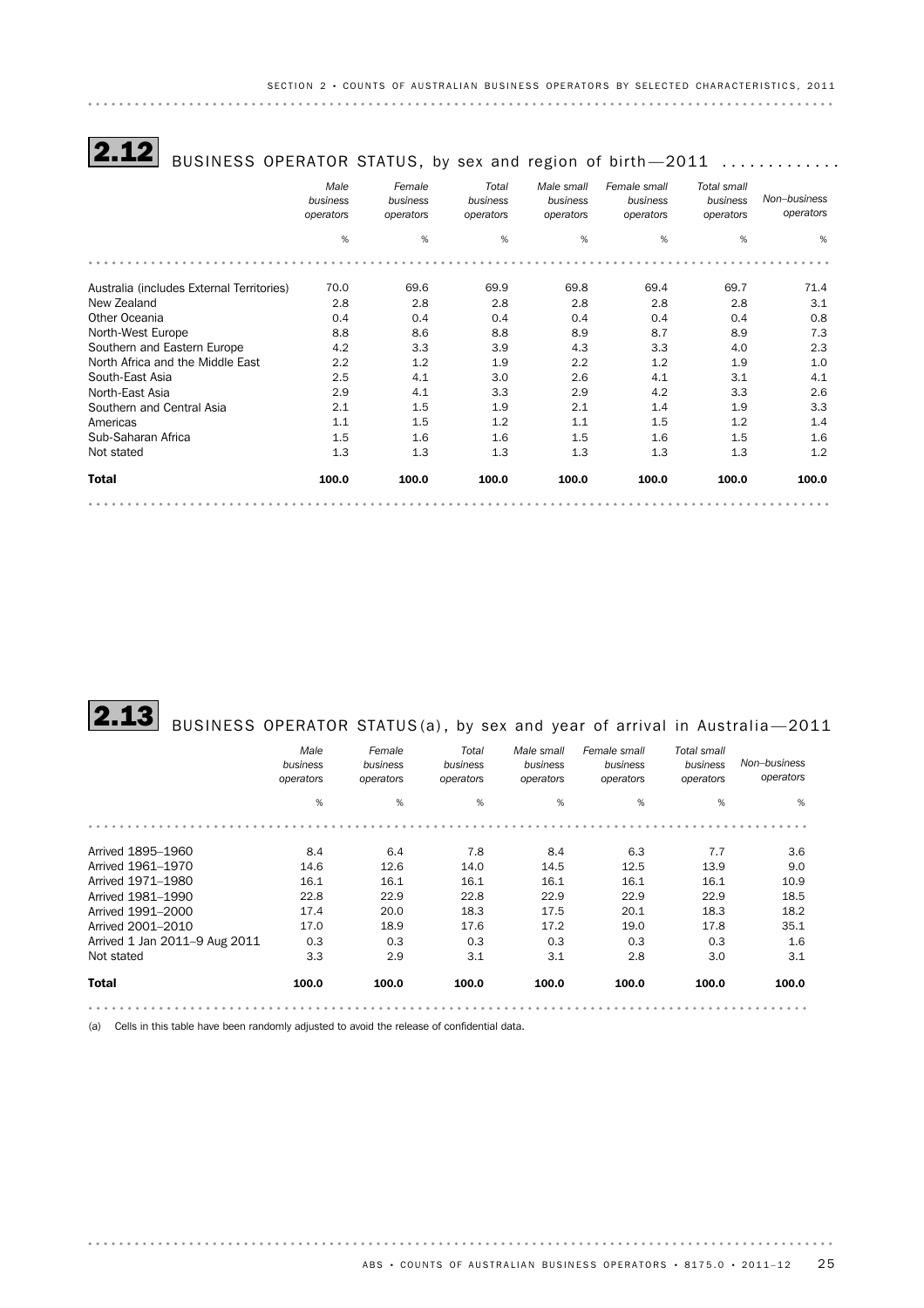# $\overline{\textbf{2.14}}\,$  BUSINESS OPERATOR STATUS(a), by sex and indigenous status—2011  $\,\,\ldots\ldots\,$

|                                                  | Male<br>business<br>operators | Female<br>business<br>operators | Total<br>business<br>operators | Male small<br>business<br>operators | Female small<br>business<br>operators | Total small<br>business<br>operators | Non-business<br>operators |
|--------------------------------------------------|-------------------------------|---------------------------------|--------------------------------|-------------------------------------|---------------------------------------|--------------------------------------|---------------------------|
|                                                  | %                             | %                               | %                              | %                                   | %                                     | %                                    | %                         |
|                                                  |                               |                                 |                                |                                     |                                       |                                      |                           |
| Aboriginal and/or Torres Strait Islander Peoples | 0.6                           | 0.6                             | 0.6                            | 0.6                                 | 0.6                                   | 0.6                                  | 1.6                       |
| Non-Indigenous                                   | 98.7                          | 98.7                            | 98.7                           | 98.8                                | 98.8                                  | 98.8                                 | 97.7                      |
| Not stated                                       | 0.7                           | 0.7                             | 0.7                            | 0.7                                 | 0.7                                   | 0.7                                  | 0.7                       |
| <b>Total</b>                                     | 100.0                         | 100.0                           | 100.0                          | 100.0                               | 100.0                                 | 100.0                                | 100.0                     |
|                                                  |                               |                                 |                                |                                     |                                       |                                      |                           |

(a) Cells in this table have been randomly adjusted to avoid the release of confidential data.

# $\overline{\bf 2.15}$  BUSINESS OPERATOR STATUS(a), by sex and housing tenure type—2011  $\,\,\ldots.\,$

|                       | Male<br>business<br>operators | Female<br>business<br>operators | Total<br>business<br>operators | Male small<br>business<br>operators | Female small<br>business<br>operators | Total small<br>business<br>operators | Non-business<br>operators |
|-----------------------|-------------------------------|---------------------------------|--------------------------------|-------------------------------------|---------------------------------------|--------------------------------------|---------------------------|
|                       | %                             | %                               | %                              | %                                   | %                                     | %                                    | %                         |
|                       |                               |                                 |                                |                                     |                                       |                                      |                           |
| Owned outright        | 31.5                          | 32.3                            | 31.7                           | 31.3                                | 32.1                                  | 31.5                                 | 21.5                      |
| Owned with a mortgage | 49.4                          | 49.6                            | 49.4                           | 49.4                                | 49.7                                  | 49.5                                 | 47.6                      |
| Rented                | 16.4                          | 15.6                            | 16.1                           | 16.6                                | 15.7                                  | 16.3                                 | 28.2                      |
| Other                 | 1.6                           | 1.5                             | 1.6                            | 1.6                                 | 1.5                                   | 1.6                                  | 1.6                       |
| Not stated            | 1.1                           | 1.1                             | 1.1                            | 1.1                                 | 1.0                                   | 1.1                                  | 1.1                       |
| <b>Total</b>          | 100.0                         | 100.0                           | 100.0                          | 100.0                               | 100.0                                 | 100.0                                | 100.0                     |
|                       |                               |                                 |                                |                                     |                                       |                                      |                           |

(a) Cells in this table have been randomly adjusted to avoid the release of confidential data.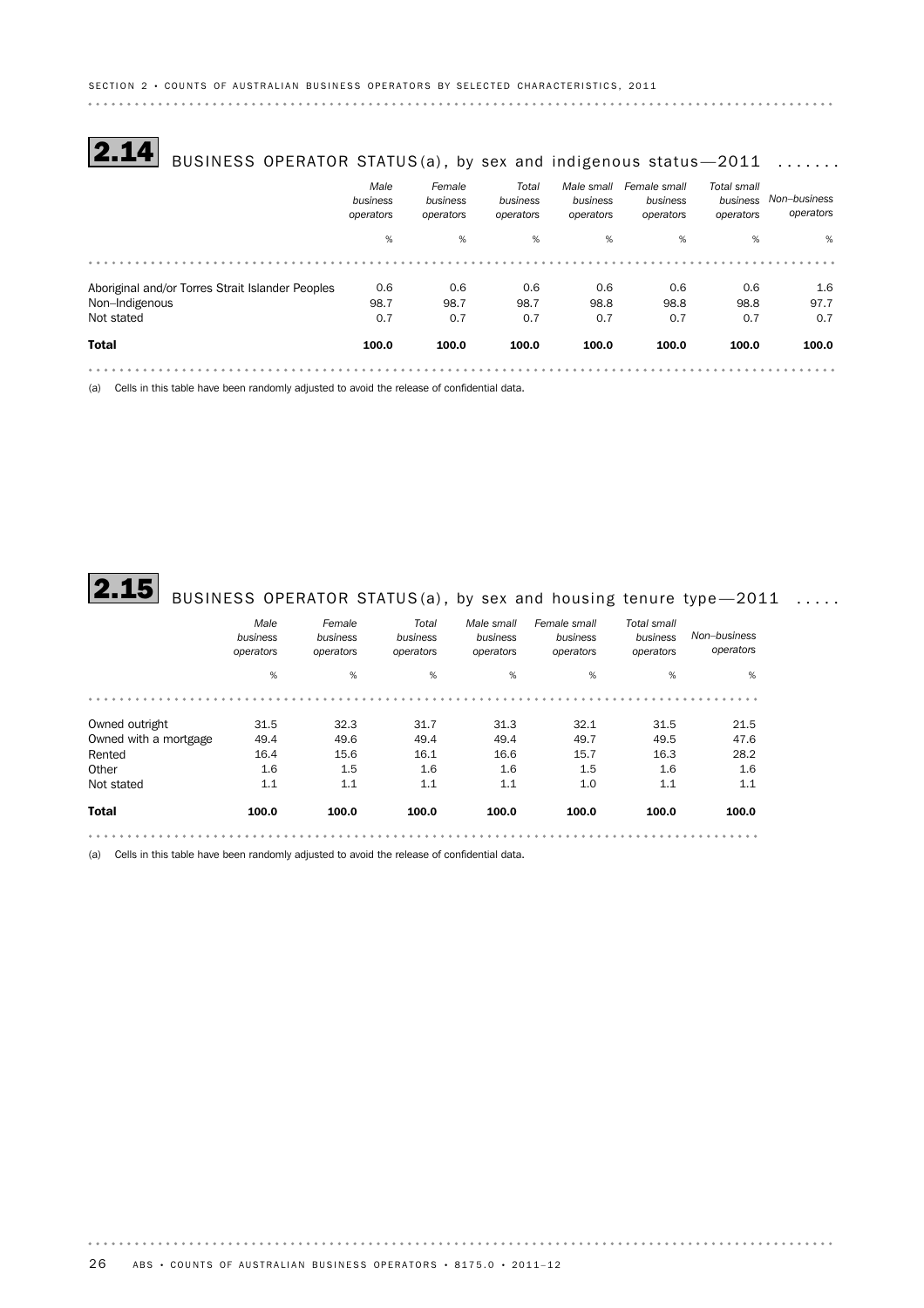# **2.16** BUSINESS OPERATOR STATUS(a), by sex and usual address one year ago-2011

|                                     | Male<br>business<br>operators | Female<br>business<br>operators | Total<br>business<br>operators | Male small<br>business<br>operators | Female small<br>business<br>operators | Total small<br>business<br>operators | Non-business<br>operators |
|-------------------------------------|-------------------------------|---------------------------------|--------------------------------|-------------------------------------|---------------------------------------|--------------------------------------|---------------------------|
|                                     | %                             | %                               | %                              | %                                   | %                                     | %                                    | %                         |
|                                     |                               |                                 |                                |                                     |                                       |                                      |                           |
| Same address one year ago           | 88.8                          | 89.0                            | 88.9                           | 88.8                                | 89.0                                  | 88.9                                 | 81.4                      |
| Elsewhere in Australia one year ago | 10.3                          | 10.1                            | 10.2                           | 10.3                                | 10.1                                  | 10.2                                 | 16.6                      |
| Overseas one year ago               | 0.5                           | 0.5                             | 0.5                            | 0.5                                 | 0.5                                   | 0.5                                  | 1.4                       |
| Not stated                          | 0.5                           | 0.4                             | 0.4                            | 0.4                                 | 0.4                                   | 0.4                                  | 0.6                       |
| <b>Total</b>                        | 100.0                         | 100.0                           | 100.0                          | 100.0                               | 100.0                                 | 100.0                                | 100.0                     |
|                                     |                               |                                 |                                |                                     |                                       |                                      |                           |

(a) Cells in this table have been randomly adjusted to avoid the release of confidential data.

BUSINESS OPERATOR STATUS(a), by sex and usual address five years and usual address five years

|                                       | Male<br>business<br>operators | Female<br>business<br>operators | Total<br>business<br>operators | Male small<br>business<br>operators | Female small<br>business<br>operators | Total small<br>business<br>operators | Non-business<br>operators |
|---------------------------------------|-------------------------------|---------------------------------|--------------------------------|-------------------------------------|---------------------------------------|--------------------------------------|---------------------------|
|                                       | %                             | %                               | %                              | %                                   | %                                     | %                                    | %                         |
|                                       |                               |                                 |                                |                                     |                                       |                                      |                           |
| Same address five years ago           | 64.1                          | 63.6                            | 63.9                           | 64.1                                | 63.5                                  | 63.9                                 | 52.1                      |
| Elsewhere in Australia five years ago | 32.1                          | 32.3                            | 32.2                           | 32.1                                | 32.4                                  | 32.2                                 | 39.7                      |
| Overseas five years ago               | 2.8                           | 3.2                             | 3.0                            | 2.9                                 | 3.3                                   | 3.0                                  | 7.0                       |
| Not stated                            | 0.9                           | 0.8                             | 0.9                            | 0.9                                 | 0.8                                   | 0.9                                  | 1.2                       |
| <b>Total</b>                          | 100.0                         | 100.0                           | 100.0                          | 100.0                               | 100.0                                 | 100.0                                | 100.0                     |

(a) Cells in this table have been randomly adjusted to avoid the release of confidential data.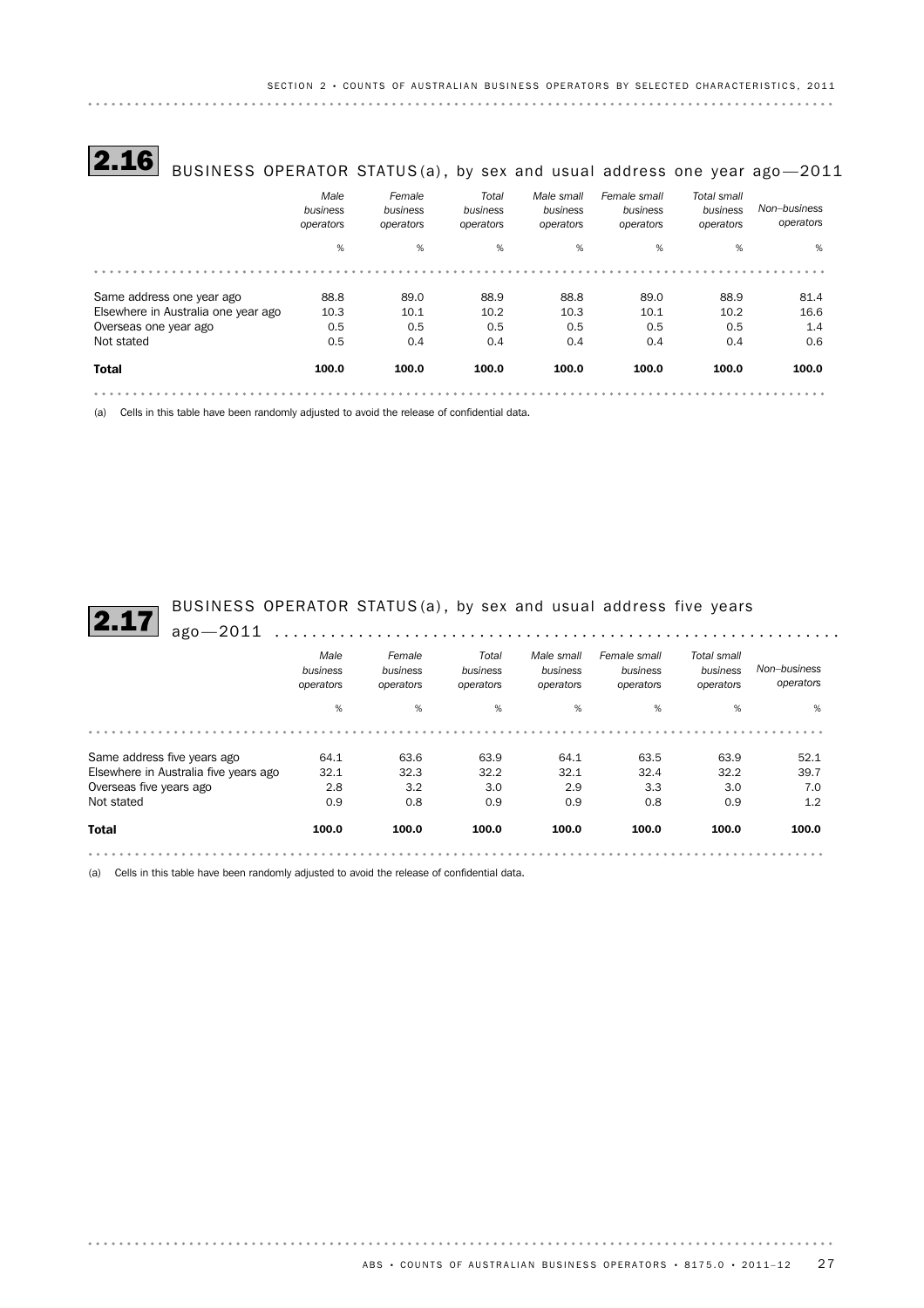## EXPLANATORY NOTES ................................

| OVERVIEW         | This publication presents counts of Australian business operators sourced from the<br>1<br>2012 Forms Of Employment Survey (FOES) and the 2011 Census of Population and<br>Housing (Census).                                                                                                                                                                                                                                                                                                                                                                                                                                                            |  |  |  |
|------------------|---------------------------------------------------------------------------------------------------------------------------------------------------------------------------------------------------------------------------------------------------------------------------------------------------------------------------------------------------------------------------------------------------------------------------------------------------------------------------------------------------------------------------------------------------------------------------------------------------------------------------------------------------------|--|--|--|
|                  | The Census and the FOES are fundamentally different statistical collections (i.e. one<br>2<br>is a census and the other is a survey). The Census relies on Australian households to<br>self-report information on Census night, whereas data collected through the FOES are<br>directly collected by trained ABS interviewers. In addition, there are a range of concepts<br>and methodologies particular to each collection. It is therefore important to separately<br>discuss these and other issues, with specific reference to their use in Counts of<br>Australian Business Operators.                                                            |  |  |  |
| STRUCTURE OF THE | This publication has two Sections.<br>З                                                                                                                                                                                                                                                                                                                                                                                                                                                                                                                                                                                                                 |  |  |  |
| PUBLICATION      | Section One includes data sourced from the 2012 FOES. The data presented describe<br>4<br>Australian business operators across a range of characteristics, using counts and<br>proportions. These characteristics provide an indication of the distribution of Australia's<br>business operators and also provide further insight into the characteristics of the<br>businesses operated in the Australian economy. For example, data on industry,<br>geography, and employment are relevant to individuals (i.e. business operators) and the<br>businesses they operate. Where possible, data have also been included for 'non-business<br>operators'. |  |  |  |
|                  | Section Two includes data sourced from the 2011 Census. The data presented<br>5<br>describe the distribution of Australian business operators (including small business<br>operators) across a range of characteristics, in terms of proportions. The distribution of<br>these characteristics has also been compared with 'non-business operators' where<br>possible.                                                                                                                                                                                                                                                                                  |  |  |  |
|                  | Together, Sections One and Two provide, on a similar conceptual basis, a<br>6<br>comprehensive picture of Australia's business operators. For the purposes of this<br>publication, business operators essentially comprise owner managers of incorporated<br>and unincorporated Australian enterprises, while non-business operators mainly<br>comprise all other employed persons (refer to the Glossary for further information).<br>Further, the data sources used in Sections One and Two collect information in regard to<br>individuals and their 'main job', which further enhances the consistency and<br>complementary nature of the data.     |  |  |  |
|                  | Additional information is presented towards the end of the publication, including<br>7<br>Explanatory and Technical Notes, an Appendix pertaining to the history of ABS business<br>operator counts, and a Glossary of terms used in the publication.                                                                                                                                                                                                                                                                                                                                                                                                   |  |  |  |
|                  | The Explanatory Notes which follow have therefore been separated into two parts.<br>8<br>Part A describes data sourced from the 2012 FOES. Part B describes data sourced from<br>the 2011 Census.                                                                                                                                                                                                                                                                                                                                                                                                                                                       |  |  |  |
| PART A:          | Data Sourced from the 2012 Forms of Employment Survey<br>9                                                                                                                                                                                                                                                                                                                                                                                                                                                                                                                                                                                              |  |  |  |
|                  |                                                                                                                                                                                                                                                                                                                                                                                                                                                                                                                                                                                                                                                         |  |  |  |

28 ABS • COUNTS OF AUSTRALIAN BUSINESS OPERATORS • 8175.0 • 2011-12

 $\alpha$  ,  $\alpha$  ,  $\alpha$  ,  $\alpha$  ,  $\alpha$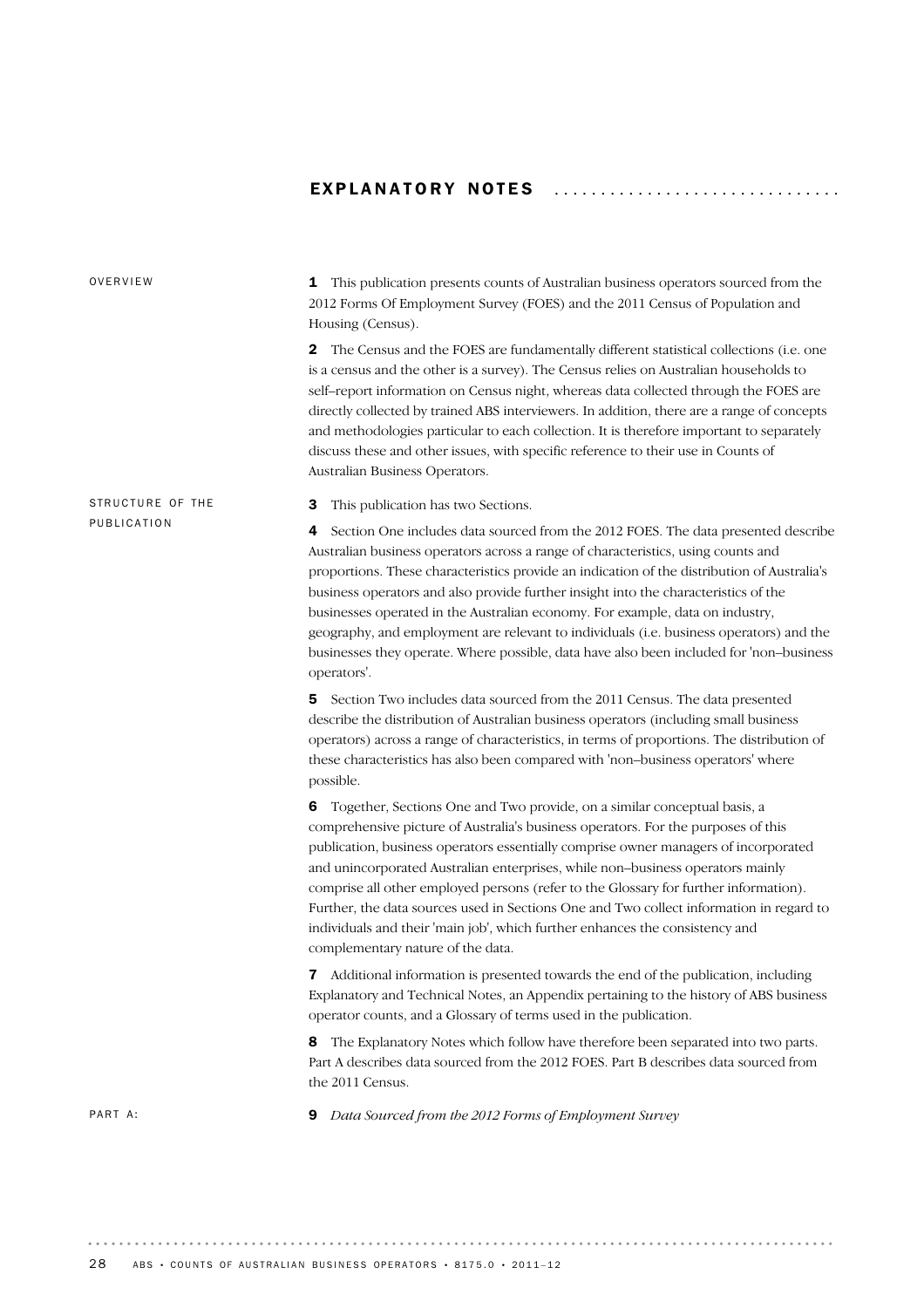| <i><b>INTRODUCTION</b></i> | <b>10</b> The statistics presented in Section One of this publication were compiled using<br>data collected from the 2012 FOES. The FOES was conducted throughout Australia in<br>November 2012 as a supplement to the Monthly Labour Force Survey (LFS).<br>Respondents to the LFS who fell within the scope of the supplementary survey were<br>asked further questions.                                                                                                                                                                                                                                                                         |
|----------------------------|----------------------------------------------------------------------------------------------------------------------------------------------------------------------------------------------------------------------------------------------------------------------------------------------------------------------------------------------------------------------------------------------------------------------------------------------------------------------------------------------------------------------------------------------------------------------------------------------------------------------------------------------------|
|                            | <b>11</b> In addition to the information presented in these Explanatory Notes, the<br>publication Labour Force, Australia (cat. no. 6202.0) contains information about survey<br>design, sample redesign, scope, coverage and population benchmarks relevant to the<br>LFS, which also apply to supplementary surveys. It also contains definitions of<br>demographic and labour force characteristics, and information about telephone<br>interviewing which are relevant to both the LFS and supplementary surveys.                                                                                                                              |
| SCOPE                      | <b>12</b> The LFS is restricted to people aged fifteen years and over and excludes the<br>following people:<br>members of the permanent defence forces;<br>• certain diplomatic personnel of overseas governments, customarily excluded from<br>the census and estimated populations;<br>verseas residents in Australia;<br>members of non-Australian defence forces (and their dependants); and<br>Students at boarding schools, patients in hospitals, residents of homes (e.g.<br>retirement homes, homes for people with disabilities), Aboriginal and Torres Strait                                                                           |
|                            | Islander communities in very remote parts of Australia and inmates of prisons.<br><b>13</b> The FOES is a supplementary survey used to further refine this population. The<br>FOES was conducted in both urban and rural areas in all states and territories, but<br>excluded persons living in very remote parts of Australia which would otherwise have<br>been within the scope of the survey. The exclusion of these people will have only a<br>minor impact on any aggregate estimates produced for individual states and territories,<br>except the Northern Territory where such people account for approximately 22% of the<br>population. |
|                            | 14 This survey was restricted to employed people aged fifteen years and over who<br>were not contributing family workers in their main job. Questions were asked about<br>employment arrangements in the main job of all employed people.                                                                                                                                                                                                                                                                                                                                                                                                          |
|                            | <b>15</b> For the purposes of the data included in Section One of this publication, the<br>business operator population comprises all owner managers of incorporated and<br>unincorporated businesses. It excludes persons who are classified to other types of<br>employment status categories [e.g. employees who do not own businesses (excluding<br>owner managers of incorporated enterprises) and contributing family workers].                                                                                                                                                                                                              |
|                            | 16 Non-business operators comprise of people who work for a public or private<br>employer and receive remuneration as wages or salaries. Employees are engaged under a<br>contract of service (an employment contract) and take directions from their<br>employer/supervisor/manager/foreman on how the work is performed. It excludes<br>business operators as well as those persons who are also excluded from the scope of the<br>LFS and/or FOES (as described above).                                                                                                                                                                         |
| COVERAGE                   | 17<br>The estimates in this publication relate to people covered by the FOES in<br>November 2012. In the LFS, coverage rules are applied which aim to ensure that each<br>person is associated with only one dwelling and hence has only one chance of selection<br>in the survey: See Labour Force, Australia (cat. no. 6202.0) for more details.                                                                                                                                                                                                                                                                                                 |
| REFERENCE PERIOD           | 18 The statistics included in Section One of Counts of Australian Business Operators<br>(CABO) and sourced from the FOES were collected throughout Australia in November<br>2012 as a supplementary to the LFS.                                                                                                                                                                                                                                                                                                                                                                                                                                    |
|                            |                                                                                                                                                                                                                                                                                                                                                                                                                                                                                                                                                                                                                                                    |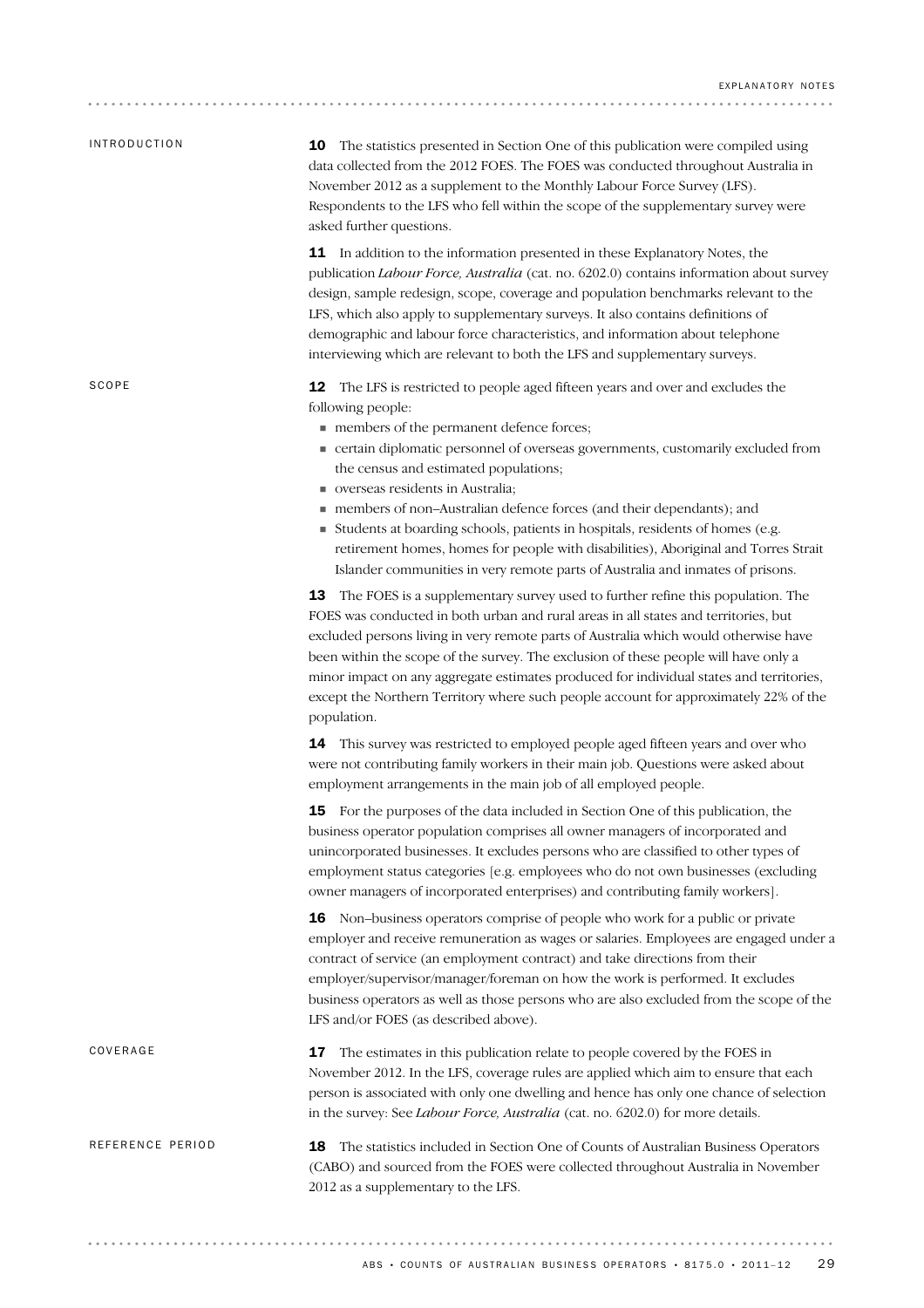| COLLECTION FREQUENCY                   | <b>19</b> The FOES has been collected since August 1998, approximately every three years<br>(1998, 2001 and 2004) and annually from 2006 onwards.                                                                                                                                                                                                                                                                                                                                                           |  |  |  |  |  |
|----------------------------------------|-------------------------------------------------------------------------------------------------------------------------------------------------------------------------------------------------------------------------------------------------------------------------------------------------------------------------------------------------------------------------------------------------------------------------------------------------------------------------------------------------------------|--|--|--|--|--|
|                                        | 20 Refer to the sections below entitled 'Previous Surveys' and 'Next Surveys' for further<br>information about previous and future releases and how these will impact on future<br>releases of CABO.                                                                                                                                                                                                                                                                                                        |  |  |  |  |  |
| SAMPLE SIZE                            | 21 Users should note the issues associated with sample size which impact on the<br>estimates in Section One of CABO and sourced from the 2012 FOES.                                                                                                                                                                                                                                                                                                                                                         |  |  |  |  |  |
|                                        | Supplementary surveys (such as the FOES) are not always conducted on the full<br>22<br>LFS sample. Since August 1994 the sample for supplementary surveys has been restricted<br>to no more than seven-eighths of the LFS sample.                                                                                                                                                                                                                                                                           |  |  |  |  |  |
|                                        | 23 The sample for FOES is a subsample of the 36,803 private dwelling households and<br>special dwelling units included in the LFS in November 2012. The final sample on which<br>estimates are based is composed of 29,655 persons aged 15 years and over who, in<br>November 2012, were:<br>■ employed;<br>$\blacksquare$ employees;<br>independent contractors; and<br>other business operators.<br>ш                                                                                                     |  |  |  |  |  |
| RELIABILITY OF THE                     | Estimates in this publication are subject to sampling and non-sampling errors:<br>24                                                                                                                                                                                                                                                                                                                                                                                                                        |  |  |  |  |  |
| <b>ESTIMATES</b>                       | Sampling error is the difference between the published estimate and the value that<br>25<br>would have been produced if all dwellings had been included in the survey. For more<br>information refer to the Technical Note.                                                                                                                                                                                                                                                                                 |  |  |  |  |  |
|                                        | 26 Non-sampling errors are inaccuracies that occur because of imperfections in<br>reporting by respondents and interviewers and errors made in coding and processing<br>data. These inaccuracies may occur in any enumeration, whether it be a full count or a<br>sample. Every effort is made to reduce the non-sampling error to a minimum by careful<br>design of questionnaires, intensive training and supervision of interviewers and effective<br>processing procedures.                             |  |  |  |  |  |
| SEASONAL FACTORS                       | The estimates in Section One of CABO are based on information collected in the<br>27<br>November 2012 FOES, and, due to seasonal factors, may not be representative of other<br>months of the year.                                                                                                                                                                                                                                                                                                         |  |  |  |  |  |
| CLASSIFICATIONS                        | CABO utilises a range of classifications which are also used in the FOES. The FOES<br>28<br>uses Australian Standard Classifications where available and appropriate.                                                                                                                                                                                                                                                                                                                                       |  |  |  |  |  |
|                                        | For example, country of birth data are classified according to the <i>Standard</i><br>29<br>Australian Classification of Countries (SACC), 2011 (cat. no. 1269.0). Occupation data<br>are classified according to the ANZSCO - Australian and New Zealand Standard<br>Classification of Occupations, First Edition, 2006 Revision 1, (cat. no. 1220.0). Industry<br>data are classified according to the ANZSIC - Australian and New Zealand Standard<br>Industrial Classification, 2006 (cat. no. 1292.0). |  |  |  |  |  |
| CONFIDENTIALITY                        | The data presented in Section One have been confidentialised to ensure no single<br>30<br>individual can be identified. The confidentialising process applied maximises the<br>availability of data without introducing bias to the estimates.                                                                                                                                                                                                                                                              |  |  |  |  |  |
| COMPARABILITY OF TIME<br><b>SERIES</b> | This is the second release of CABO. As such, time-series analysis is not possible and<br>31<br>users should exercise caution making comparisons with previous sources of ABS<br>business operators data. However, data pertaining to owner managers of incorporated<br>and unincorporated businesses are available through the Forms of Employment and<br>other ABS Labour Force Surveys.                                                                                                                   |  |  |  |  |  |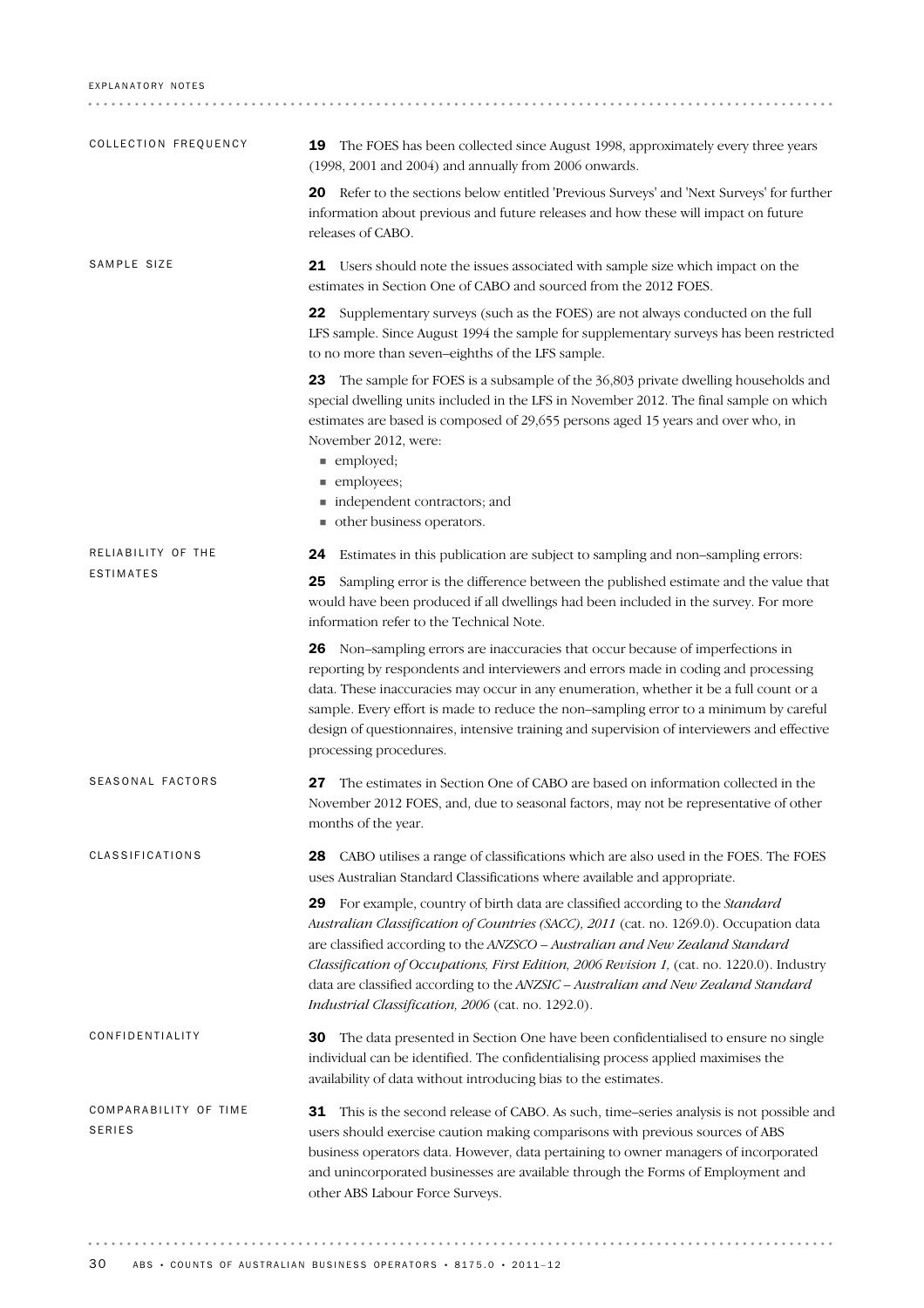| COMPARABILITY OF TIME<br><b>SERIES</b> continued                | <b>32</b> The degree of comparability between data presented in Section One of CABO and<br>the 2012 FOES is high. Refer to the section of the Explanatory Notes entitled 'Scope' for<br>further information. As such, users may refer to the 2012 FOES for additional information<br>regarding the independent contractors and other business operators of Australian<br>businesses.                                                                                                      |
|-----------------------------------------------------------------|-------------------------------------------------------------------------------------------------------------------------------------------------------------------------------------------------------------------------------------------------------------------------------------------------------------------------------------------------------------------------------------------------------------------------------------------------------------------------------------------|
|                                                                 | <b>33</b> Whilst FOES data are considered a suitable source from which to derive counts of<br>Australian business operators, it should be noted that the FOES forms part of the suite of<br>ABS' Monthly Labour Force Supplementary (sample) Surveys, and as such, is subject to<br>sampling and non-sampling error.                                                                                                                                                                      |
|                                                                 | 34 It is also important to note that the main function of ABS' LFS (including the FOES)<br>is not to collect information on business operators, but is instead focussed on<br>developing high quality estimates of employment and unemployment.                                                                                                                                                                                                                                           |
|                                                                 | 35 Given these conceptual and methodological limitations of FOES data, care has been<br>taken to present the data at relatively broad levels so as to minimise the potential impact<br>of the conceptual and methodological influences described above.                                                                                                                                                                                                                                   |
| COMPARABILITY WITH<br>MONTHLY LABOUR FORCE<br><b>STATISTICS</b> | 36 Due to difference in the scope and sample size of the FOES (which impacts on<br>estimates included in this publication) and that of the LFS, the estimation procedure may<br>lead to some small variations between estimates provided in Section One of Counts of<br>Australian Business Operators and those from the LFS.                                                                                                                                                             |
| COMPARABILITY WITH THE<br>CENSUS OF POPULATION AND<br>HOUSING   | 37 When comparing ABS Labour Force data (including the data presented in CABO)<br>with Census data, users should be aware of the issue of Census undercount. For further<br>information, refer to the paper entitled Census of Population and Housing - Details of<br><i>Undercount, 2011</i> (cat. no. 2940.0).                                                                                                                                                                          |
| PREVIOUS SURVEYS                                                | <b>38</b> The FOES was first conducted in August 1998 then in November 2001, November<br>2004 and annually from November 2006. Results of previous surveys on employment<br>arrangement have been published in: Forms of Employment, Australia (cat. no. 6359.0)<br>and Employment Arrangements and Superannuation, Australia (cat. no. 6361.0).                                                                                                                                          |
| NEXT SURVEYS                                                    | The ABS plans to conduct the FOES again in November 2013.<br>39                                                                                                                                                                                                                                                                                                                                                                                                                           |
| PART B:                                                         | Data Sourced from the 2011 Census of Population and Housing<br>40                                                                                                                                                                                                                                                                                                                                                                                                                         |
| <b>INTRODUCTION</b>                                             | The statistics presented in Section Two of this publication were compiled using<br>41<br>data collected from the 2011 Census. The Census is conducted every five years and<br>collects a range of demographic, social and economic information from all people and<br>dwellings (excluding diplomatic personnel and dwellings) in Australia on Census night.                                                                                                                              |
| SCOPE                                                           | 42 The 2011 Census aims to count every person who spent Census night (9 August<br>2011) in Australia. This includes people in the six states, the Northern Territory, the<br>Australian Capital Territory, Jervis Bay Territory, and the external territories of Christmas<br>Island and Cocos (Keeling) Islands. The other Australian external territories (Norfolk<br>Island, and minor islands such as Heard and McDonald Islands), are outside the scope of<br>the Australian Census. |
|                                                                 | 43 People who leave Australia but who are not required to undertake migration<br>formalities, for example those on oil and gas rigs off the Australian coast, and<br>expeditioners to the Australian Antarctic Territory are also included in the Census. They<br>are coded to Off-Shore Statistical Areas Level 1.                                                                                                                                                                       |
|                                                                 | The only groups of people who spend Census night in Australia but are excluded<br>44<br>from the Census are foreign diplomats and their families, and foreign crew members on<br>ships who remain on the ship and do not undertake migration formalities.                                                                                                                                                                                                                                 |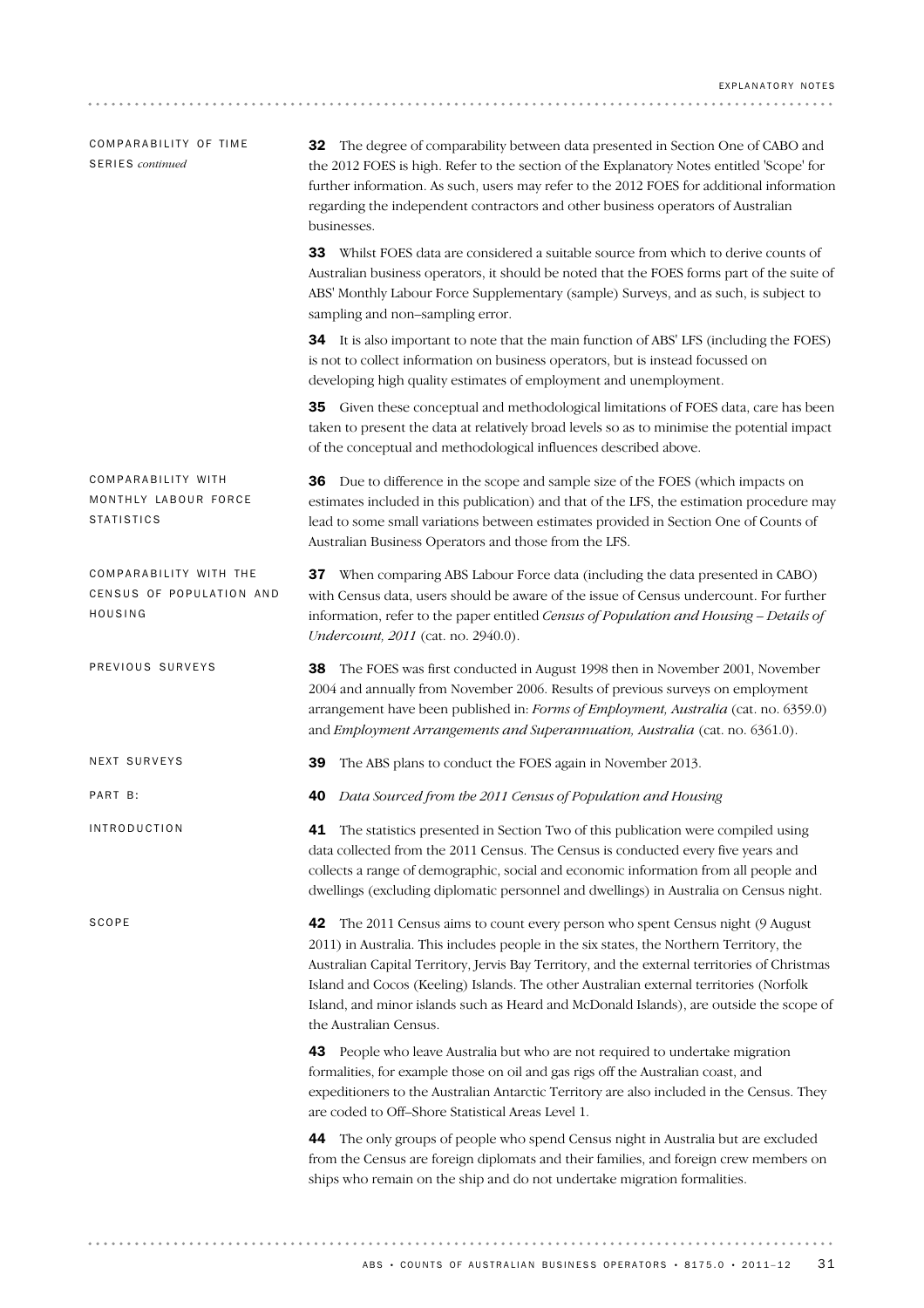SCOPE *continued*

45 The Census also includes people on vessels in or between Australian ports and people on board long distance trains, buses or aircraft. People entering Australia before midnight on Census night are counted, while people leaving an Australian port for an overseas destination before midnight on Census night are not. Visitors to Australia are included regardless of how long they have been in the country or how long they plan to stay. However, for people who will be in Australia less than one year, only basic demographic data are available.

46 Detainees under the jurisdiction of the Department of Immigration and Citizenship, in detention centres in Australia, people in police lock–ups or prisons, are in the scope of the Census. For the 2011 Census, details will be sourced from administrative data, so only basic demographic statistics such as age, sex and marital status may be available.

47 All private dwellings, except diplomatic dwellings, are included in the Census, whether occupied or unoccupied. Caravans in caravan parks and manufactured homes in manufactured home estates, are counted only if occupied. For the 2006 and 2011 Censuses, unoccupied residences in retirement villages (self–contained) are included. Occupied non–private dwellings, such as hospitals, prisons, hotels, etc. are also included.

48 The business operator population is a subset of this population. Specifically, the business operator population comprises all owner managers of incorporated and unincorporated businesses. It excludes persons who are classified to other types of employment status categories [e.g. employees who do not own businesses (excluding owner managers of incorporated enterprises), contributing family workers, persons not in the labour force, and the unemployed].

49 Non–business operators comprise employees who do not own businesses and contributing family workers. It excludes business operators as well as persons who were not in the labour force or who were unemployed.

50 In order to produce data on the respective business operator and non–business operator populations, the Census Form was structured such that persons aged fifteen years or more were asked if they had a full or part–time job at any time in the week leading up to the Census. Those persons indicating they did, were then asked if they worked for an employer or in their own business in the 'main job held last week' (i.e. the job where the person usually works the most hours).

51 Persons indicating they worked in their own business were then asked if the business was incorporated or unincorporated. These people were also asked whether the business employed people. Responses were classified according to how many people were employed by the business. It is this question about employee numbers which allows ABS to produce data about small business operators.

52 Persons aged fifteen years or more were also asked a series of other questions pertaining to their individual characteristics, such as their occupation, industry, income, place of usual residence and Indigenous status on the Census Form. This allows ABS to match individual business operator and non–business operator records so that data across a wide range of these characteristics can be included in Counts of Australian Business Operators.

53 Persons who provided insufficient information on Employment Type of Person (EMTP) on their Census Form, were excluded from the business operator population. Where EMTP was stated (business operator or non–business operator) but the variable of interest (for example, income) was not stated, the person was included and left as not stated. Analysis revealed that this adjustment caused minimal change to the proportions being derived from the Census.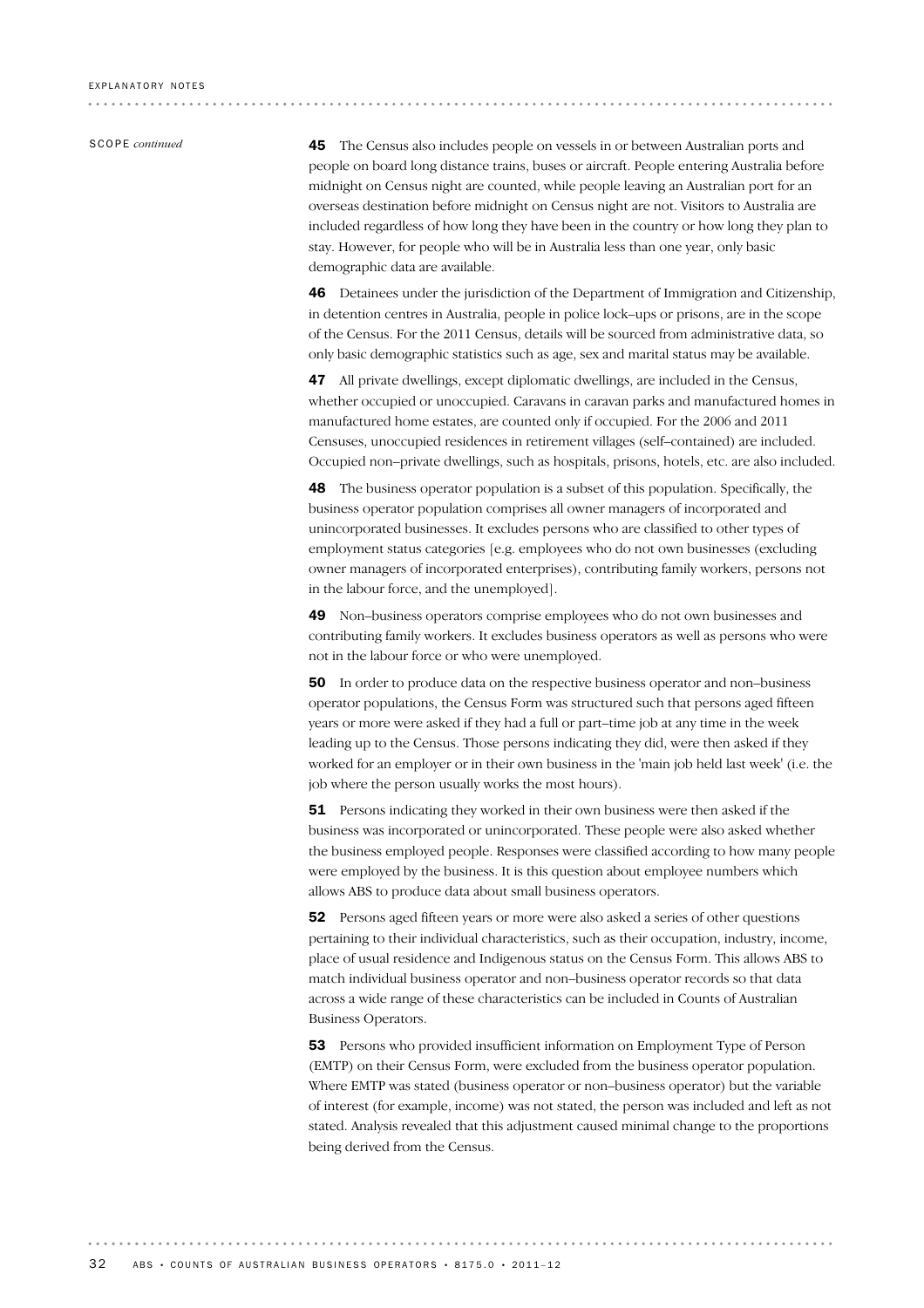| <b>CLASSIFICATIONS</b>                 | <b>54</b> CABO utilises a range of classifications which are also used in the Census.<br>Specifically, Australian Standard Classifications are used where available and appropriate.<br>Examples of these are the Australian Standard Classification of Occupations (ASCO) and<br>the Standard Australian Classification of Countries (SACC). These classifications are used<br>as the basis on which to build Census-specific classifications such as Birthplace of<br>Individual (which uses SACC).                                                  |  |  |  |  |
|----------------------------------------|--------------------------------------------------------------------------------------------------------------------------------------------------------------------------------------------------------------------------------------------------------------------------------------------------------------------------------------------------------------------------------------------------------------------------------------------------------------------------------------------------------------------------------------------------------|--|--|--|--|
|                                        | Classifications such as these are reviewed on an irregular basis to reflect changes in<br>55<br>the Australian social environment. Where an Australian Standard Classification is not<br>available, classifications specific to Census variables have been developed.                                                                                                                                                                                                                                                                                  |  |  |  |  |
| REFERENCE PERIOD                       | The Census was conducted on the night of 9 August, 2011.<br>56                                                                                                                                                                                                                                                                                                                                                                                                                                                                                         |  |  |  |  |
| COLLECTION FREQUENCY                   | 57<br>The Census is collected every five years.                                                                                                                                                                                                                                                                                                                                                                                                                                                                                                        |  |  |  |  |
|                                        | Refer to the sections below entitled 'Previous Census' and 'Next Census' for further<br>58<br>information about previous and future releases and how these will impact on future<br>releases of Counts of Australian Business Operators.                                                                                                                                                                                                                                                                                                               |  |  |  |  |
| RELIABILITY OF THE<br>ESTIMATES        | The Australian Census is self-enumerated. This means that householders are<br>59<br>required to complete the Census form themselves, rather than having the help of a<br>Census Collector. The Census form may be completed by one household member on<br>behalf of others. Error can be introduced if the respondent does not understand the<br>question, or does not know the correct information about other household members.<br>Self-enumeration carries the risk that wrong answers could be given, either intentionally<br>or unintentionally. |  |  |  |  |
|                                        | The data presented in this publication may be subject to non-sampling error.<br>60                                                                                                                                                                                                                                                                                                                                                                                                                                                                     |  |  |  |  |
|                                        | These data are not subject to sampling error as the data represents a complete<br>61<br>enumeration of those persons who identified themselves as a business operator.<br>However, users should be aware of the issue of undercount which impacts on Census<br>(estimated at approximately 1.7%).                                                                                                                                                                                                                                                      |  |  |  |  |
|                                        | 62 It should be noted that the issue of undercount in the 2011 Census is not an issue<br>particular to the production of business operator counts. It is an issue which relates to<br>Census data per se, and can be associated with the scope, coverage, timing,<br>measurement of underlying concepts and methodologies used in the 2011 Census. The<br>ABS has published an article which examines these issues in more detail.                                                                                                                     |  |  |  |  |
|                                        | For further information, refer to the paper entitled Census of Population and<br>63<br>Housing - Undercount, 2011 (cat. no. 2940.0).                                                                                                                                                                                                                                                                                                                                                                                                                   |  |  |  |  |
| CONFIDENTIALITY                        | The data presented in CABO have been confidentialised to ensure no single<br>64<br>individual can be identified. The confidentialising process applied is expected to<br>maximise the availability of data without introducing any bias to the estimates.                                                                                                                                                                                                                                                                                              |  |  |  |  |
| COMPARABILITY OF TIME<br><b>SERIES</b> | This is the second release of CABO. As such, time-series analysis is not possible and<br>65<br>users should exercise caution when making comparisons with previous ABS business<br>operators data.                                                                                                                                                                                                                                                                                                                                                     |  |  |  |  |
|                                        | 66 Data are however available for a wide range of topics from current and previous<br>Census, much of which may be accessed directly from the ABS website<br><www.abs.gov.au>. Users are advised to investigate the comparability of data items over<br/>time. A useful resource for these purposes is the Census Dictionary (cat. no. 2901.0).</www.abs.gov.au>                                                                                                                                                                                       |  |  |  |  |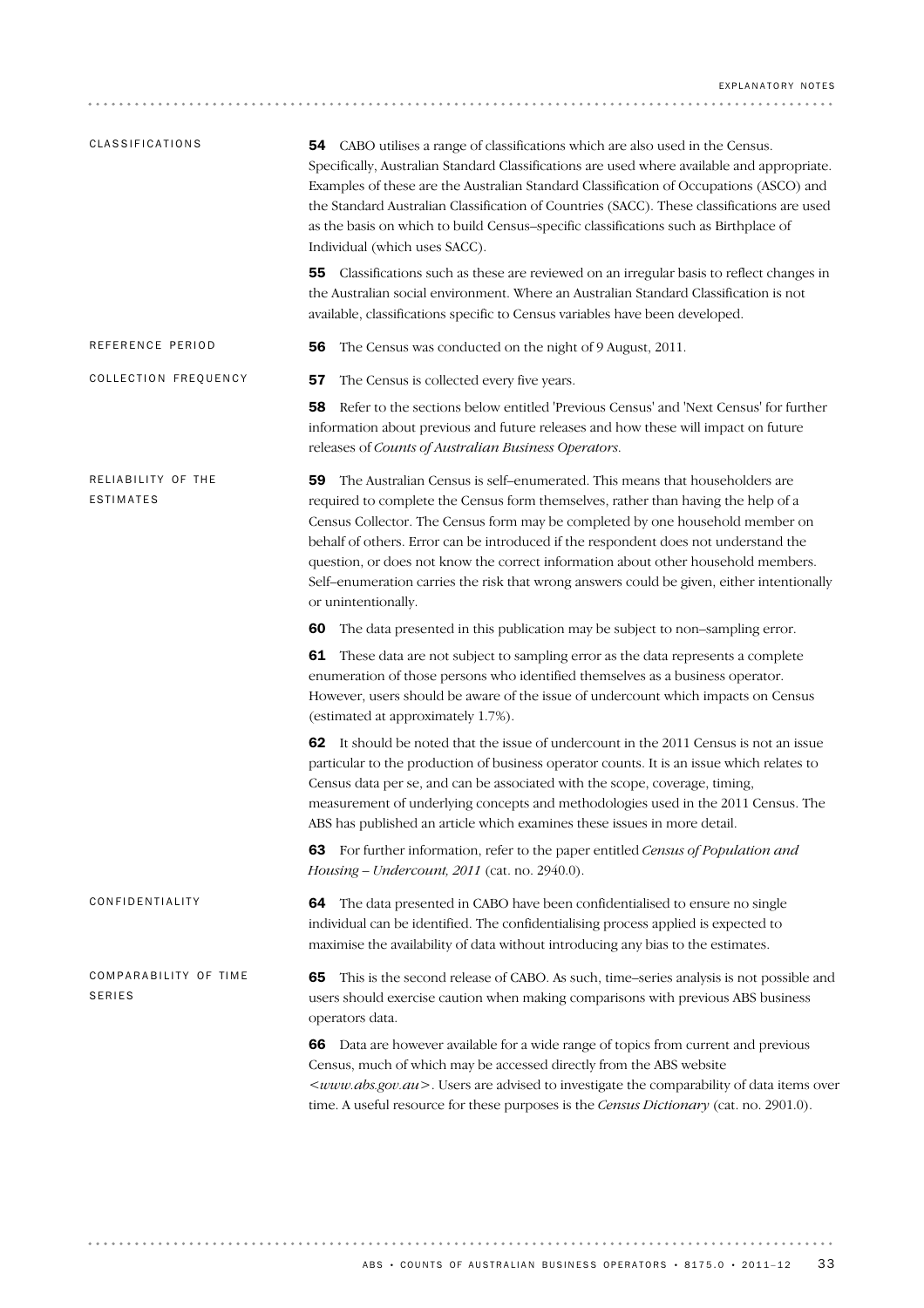### EXPLANATORY NOTES

| COMPARABILITY WITH<br>MONTHLY LABOUR FORCE<br><b>STATISTICS</b> | <b>67</b> The data presented in Section Two of this publication have been confronted with<br>data from a range of LFS. In most cases, the proportions presented in this publication are<br>broadly comparable with data derived from these surveys. However, users are advised to |                                                                                                                                                                                                                                                     |  |  |  |  |
|-----------------------------------------------------------------|-----------------------------------------------------------------------------------------------------------------------------------------------------------------------------------------------------------------------------------------------------------------------------------|-----------------------------------------------------------------------------------------------------------------------------------------------------------------------------------------------------------------------------------------------------|--|--|--|--|
|                                                                 |                                                                                                                                                                                                                                                                                   | exercise caution when making data comparisons, and in particular, should consider the<br>scope of each survey before making any comparisons.                                                                                                        |  |  |  |  |
|                                                                 |                                                                                                                                                                                                                                                                                   | <b>68</b> Users are also reminded of the issue of undercount which impacts on Census<br>estimates. For further information, refer to the paper entitled Census of Population and<br><i>Housing – Details of Undercount, 2011</i> (cat. no. 2940.0). |  |  |  |  |
| ROUNDING                                                        |                                                                                                                                                                                                                                                                                   | 69 Where figures have been rounded discrepancies may occur between the sum of<br>component items and the total.                                                                                                                                     |  |  |  |  |
| PREVIOUS CENSUS                                                 |                                                                                                                                                                                                                                                                                   | 70 Information regarding previous Census may be accessed through the ABS website<br><www.abs.gov.au>.</www.abs.gov.au>                                                                                                                              |  |  |  |  |
| NEXT CENSUS                                                     |                                                                                                                                                                                                                                                                                   | 71 The next Census of Population and Housing will be conducted in 2016.                                                                                                                                                                             |  |  |  |  |
| <b>FUTURE RELEASES</b>                                          | 72<br>on future releases.                                                                                                                                                                                                                                                         | The ABS will assess the user demand of this publication prior to forming a decision                                                                                                                                                                 |  |  |  |  |
| ABBREVIATIONS                                                   | '000'                                                                                                                                                                                                                                                                             | thousand                                                                                                                                                                                                                                            |  |  |  |  |
|                                                                 | %                                                                                                                                                                                                                                                                                 | percentage                                                                                                                                                                                                                                          |  |  |  |  |
|                                                                 | ABS .                                                                                                                                                                                                                                                                             | Australian Bureau of Statistics                                                                                                                                                                                                                     |  |  |  |  |
|                                                                 |                                                                                                                                                                                                                                                                                   | ANZSCO Australian and New Zealand Standard Classification of Occupations                                                                                                                                                                            |  |  |  |  |
|                                                                 |                                                                                                                                                                                                                                                                                   | ANZSIC Australian and New Zealand Standard Industrial Classification                                                                                                                                                                                |  |  |  |  |
|                                                                 |                                                                                                                                                                                                                                                                                   | ASCO Australian Standard Classification of Occupations                                                                                                                                                                                              |  |  |  |  |
|                                                                 |                                                                                                                                                                                                                                                                                   | cat. no. Catalogue number                                                                                                                                                                                                                           |  |  |  |  |
|                                                                 |                                                                                                                                                                                                                                                                                   | CABO Counts of Australian Business Operators                                                                                                                                                                                                        |  |  |  |  |
|                                                                 |                                                                                                                                                                                                                                                                                   | FOES Forms of Employment Survey                                                                                                                                                                                                                     |  |  |  |  |
|                                                                 | <b>LFS</b>                                                                                                                                                                                                                                                                        | Labour Force Survey (Australia)                                                                                                                                                                                                                     |  |  |  |  |
|                                                                 | m                                                                                                                                                                                                                                                                                 | million                                                                                                                                                                                                                                             |  |  |  |  |
|                                                                 | no.                                                                                                                                                                                                                                                                               | number                                                                                                                                                                                                                                              |  |  |  |  |
|                                                                 |                                                                                                                                                                                                                                                                                   | OMIE owner manager of incorporated enterprise                                                                                                                                                                                                       |  |  |  |  |
|                                                                 |                                                                                                                                                                                                                                                                                   | OMUE owner manager of unincorporated enterprise                                                                                                                                                                                                     |  |  |  |  |
|                                                                 |                                                                                                                                                                                                                                                                                   | RSE relative standard error                                                                                                                                                                                                                         |  |  |  |  |
|                                                                 |                                                                                                                                                                                                                                                                                   | SACC Standard Australian Classification of Countries                                                                                                                                                                                                |  |  |  |  |
|                                                                 | SЕ                                                                                                                                                                                                                                                                                | standard error                                                                                                                                                                                                                                      |  |  |  |  |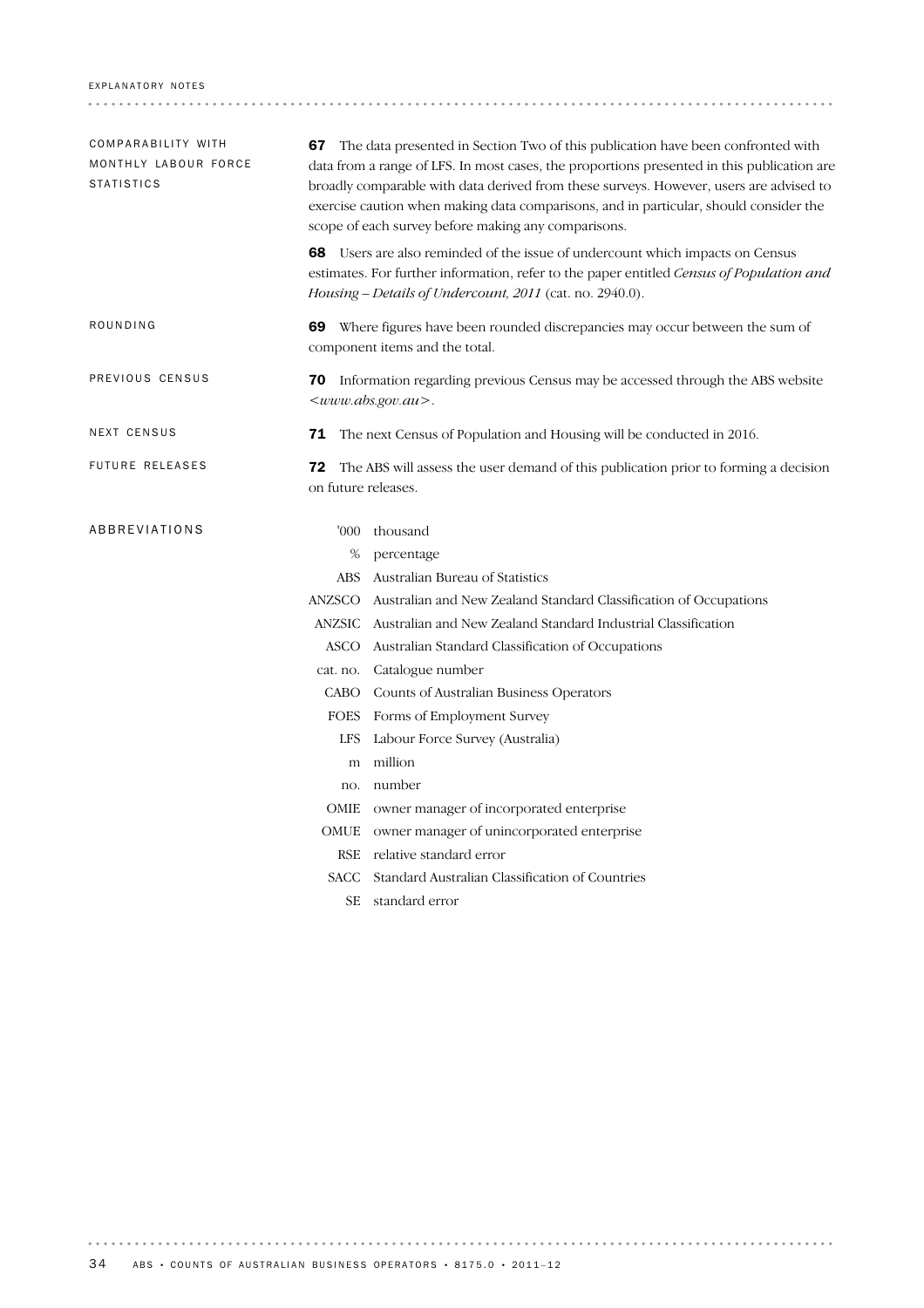. . . . . . . . . . . .

## APPENDIX 1 THE FORMS OF EMPLOYMENT SURVEY AND CENSUS CONCEPTUAL FRAMEWORKS

THE FORMS OF EMPLOYMENT SURVEY AND CENSUS CONCEPTUAL FRAMEWORKS

The conceptual framework used in Australia's Labour Force Statistics (LFS) aligns closely with the standards and guidelines set out in Resolutions of the International Conference of Labour Statisticians. Descriptions of the underlying concepts and structure of Australia's labour force statistics, and the sources and methods used in compiling these estimates, are presented in *Labour Statistics: Concepts, Sources and Methods* (cat. no. 6102.0.55.001) which is available on the ABS website <*http://www.abs.gov.au*> (Methods, Classifications, Concepts and Standards).

In addition to the LFS conceptual framework outlined above, the Forms of Employment Survey (FOES) uses an employment type conceptual framework, which classifies jobholders to an employment type category on the basis of their main job, that is, the job in which the most hours are usually worked. This framework allows data presented in Counts of Australian Business Operators (CABO) to be split between business operators and non–business operators.

This conceptual framework classifies jobholders to a 'Form of employment' on the basis of their main job, that is, the job in which they usually worked the most hours. The form of employment category groups are:

- **Employees:**
- ! Independent contractors; and
- **Other business operators.**

Employees are then further classified according to whether they had paid leave entitlements, that is, whether they had paid sick and/or paid holiday leave.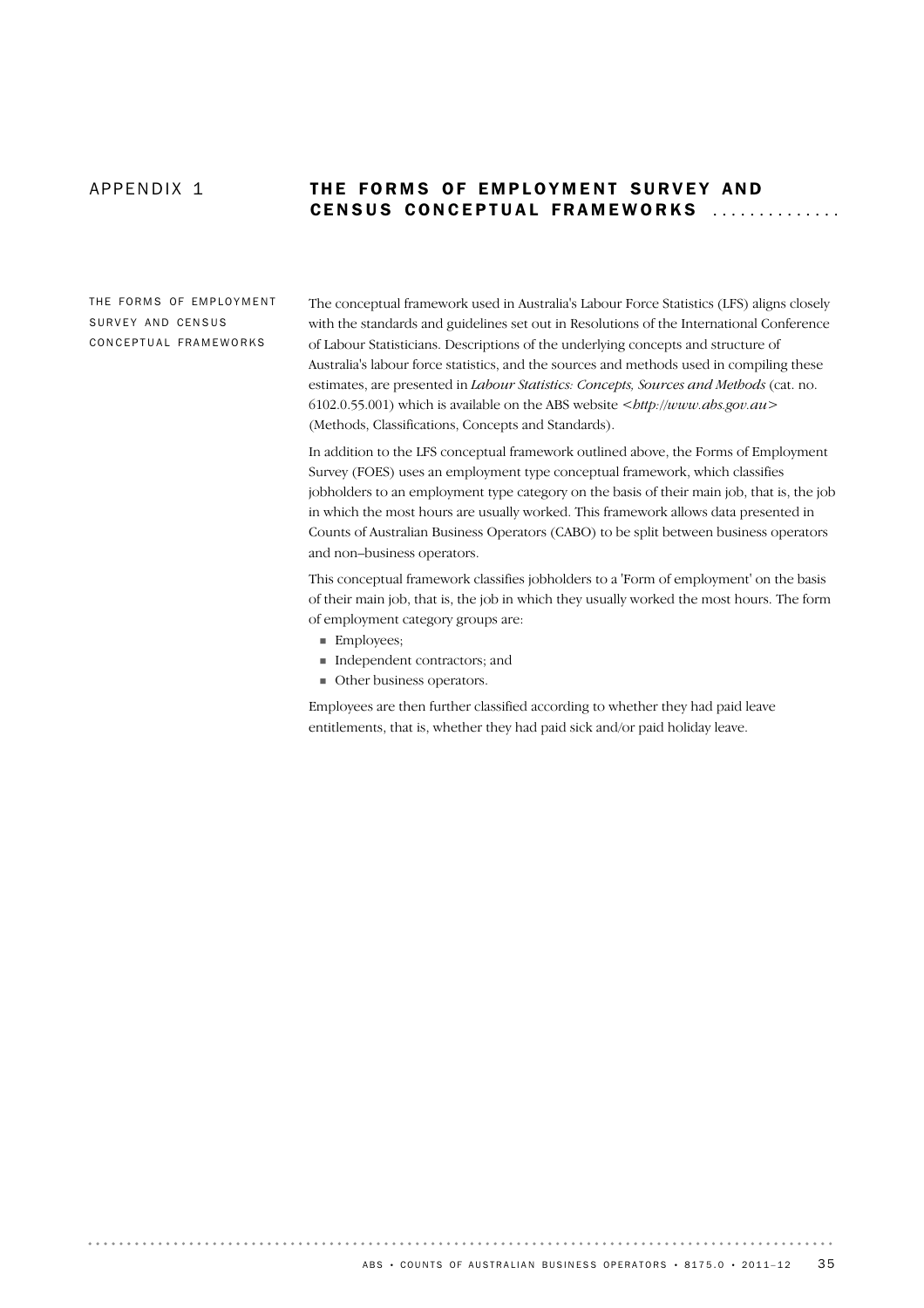THE FORMS OF EMPLOYMENT SURVEY AND CENSUS CONCEPTUAL FRAMEWORKS *continued*

Diagram 1: EMPLOYMENT TYPE CONCEPTUAL FRAMEWORK, Reference Period November 2012



(a) Excludes persons who are contributing family workers in their main job. (b) In main job.

> Employees in the FOES are defined as people who work for a public or private employer and receive remuneration as wages or salaries. Employees are engaged under a contract of service (an employment contract) and take directions from their employer/supervisor/manager/foreman on how the work is performed. This definition of employees is different from that used in the monthly LFS and other ABS household surveys.

> Independent contractors are defined as people who operate their own business and who are contracted to perform services for others without having the legal status of an employee, i.e. people who are engaged by a client, rather than an employer to undertake the work. Independent contractors are engaged under a contract for services (a commercial contract), whereas employees are engaged under a contract of service (an employment contract). Independent contractors' employment may take a variety of forms, for example, they may have a direct relationship with a client or they may work through an intermediary. Independent contractors may have employees, however they spend most of their time directly engaged with clients or on client tasks, rather than managing their staff.

> Other business operators are defined as people who operate their own business, with or without employees, but who are not operating as independent contractors. Other business operators are distinguished from independent contractors in that they generally generate their income from managing their staff or from selling goods or services to the public, rather than providing a labour service directly to a client. Other business operators spend little time working on client tasks with most of their time spent on managing their employees and/or business.

36 ABS • COUNTS OF AUSTRALIAN BUSINESS OPERATORS • 8175.0 • 2011-12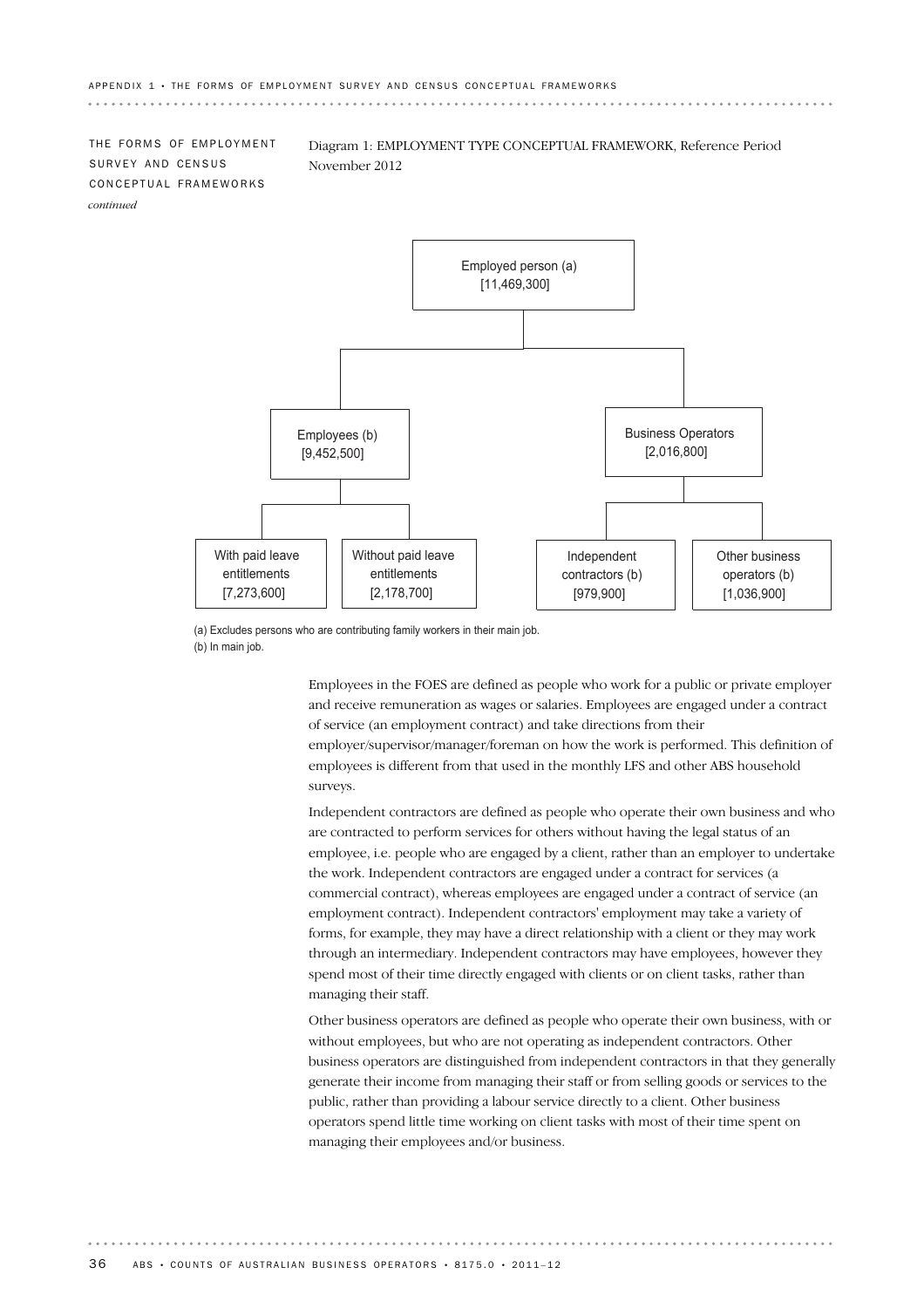## CENSUS OF POPULATION AND HOUSING CONCEPTUAL FRAMEWORK

The concepts, sources and methods underpinning the data presented in Section Two of this publication are guided by the conceptual framework used to support the Census of Population and Housing (Census).

The Census is the largest statistical collection undertaken by the ABS. The Census has two broad objectives. The first of these is to accurately measure the number and key characteristics of people in Australia on Census night (9 August 2011) and the dwellings in which they live. The second is to provide timely, high quality and relevant data for small geographic areas and small population groups, to complement the rich but broad level data provided by ABS surveys.

The 2011 Census Form included questions which collected data on those Australians who operated a business, including a small business in the week before Census night. When matched with data derived from other questions on the 2011 Census Form, this allows ABS to produce business operators data for a range of characteristics.

The conceptual basis of the Census topics included in Section Two of this publication are discussed in further detail in *The Census Dictionary* (cat. no. 2901.0). The Dictionary is a comprehensive reference guide designed to assist users of 2011 Census data to determine and specify their data requirements and to understand the concepts underlying Census data. The Dictionary also provides background information about classifications, a topic index, mnemonic index and data release index for ease of reference, as well as a section on Census data quality.

Table 1: EMPLOYMENT TYPE, NUMBER OF EMPLOYEES AND SEX DETERMINE THE POPULATION OF THE BUSINESS OPERATORS IN CABO

| <b>CABO variable name</b> | Label                              | <b>Census variable</b>      | Label                                          |  |  |
|---------------------------|------------------------------------|-----------------------------|------------------------------------------------|--|--|
| <b>Business operators</b> | Male small business<br>operators   | EMTP - Employment<br>type   | Owner managers of<br>incorporated businesses   |  |  |
|                           |                                    |                             | Owner managers of<br>unincorporated businesses |  |  |
|                           |                                    | FMPP - Number of            | Nil employees                                  |  |  |
|                           |                                    | employees                   | 1-19 employees                                 |  |  |
|                           |                                    | $SEXP - Sex$                | Male                                           |  |  |
|                           | Male business<br>operators         | $EMTP - Employment$<br>type | Owner managers of<br>incorporated businesses   |  |  |
|                           |                                    |                             | Owner managers of<br>unincorporated businesses |  |  |
|                           |                                    | $SEXP - Sex$                | Male                                           |  |  |
|                           | Female small<br>business operators | EMTP - Employment<br>type   | Owner managers of<br>incorporated businesses   |  |  |
|                           |                                    |                             | Owner managers of<br>unincorporated businesses |  |  |
|                           |                                    | EMPP - Number of            | Nil employees                                  |  |  |
|                           |                                    | employees                   | $1-19$ employees                               |  |  |
|                           |                                    | $SEXP - Sex$                | Female                                         |  |  |
|                           | Female business<br>operators       | EMTP - Employment<br>type   | Owner managers of<br>incorporated businesses   |  |  |
|                           |                                    |                             | Owner managers of<br>unincorporated businesses |  |  |
|                           |                                    | SEXP - Sex                  | Female                                         |  |  |
| Non-business operators    |                                    | EMTP - Employment<br>type   | Employee not owning<br>business                |  |  |
|                           |                                    |                             | <b>Contributing Family</b><br>Workers          |  |  |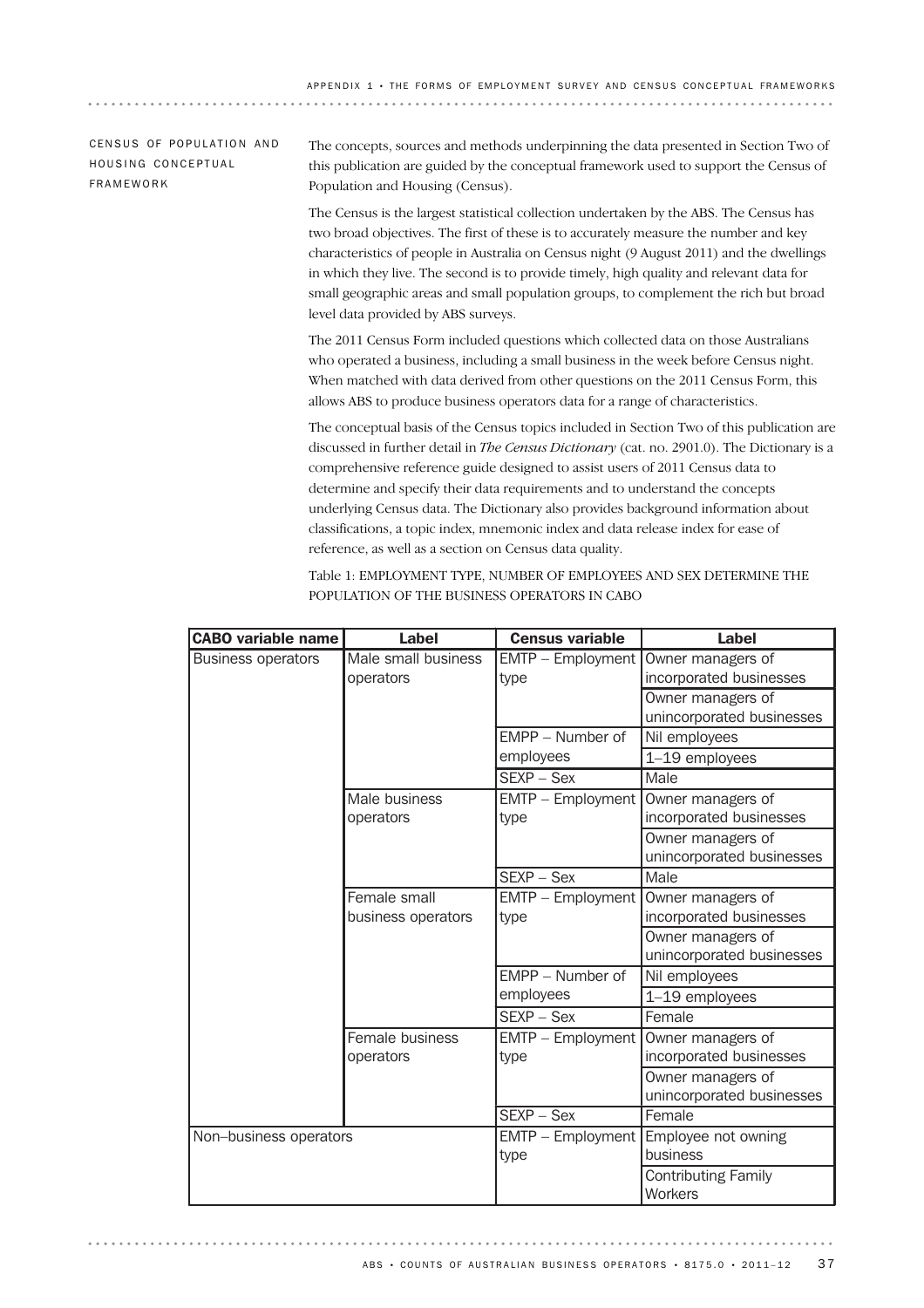## APPENDIX 2 ABS BUSINESS OPERATORS COUNTS ..............

| <b>INTRODUCTION</b>                                      | The following Appendix provides a brief history of ABS business operator counts and<br>discusses planned future developments.                                                                                                                                                                                                                                                                                                                                                                                                                                                                    |  |  |  |  |
|----------------------------------------------------------|--------------------------------------------------------------------------------------------------------------------------------------------------------------------------------------------------------------------------------------------------------------------------------------------------------------------------------------------------------------------------------------------------------------------------------------------------------------------------------------------------------------------------------------------------------------------------------------------------|--|--|--|--|
|                                                          | The ABS has been producing business operator counts for many years. These counts<br>have been presented in the form of business demography products, most recently,<br>through this publication, Counts of Australian Business Operators (CABO).                                                                                                                                                                                                                                                                                                                                                 |  |  |  |  |
|                                                          | In addition, ABS has been producing data pertaining to owner managers of incorporated<br>and unincorporated enterprises (each being a subset of the Australian business operator<br>population) across a range of other statistical products.                                                                                                                                                                                                                                                                                                                                                    |  |  |  |  |
|                                                          | Over time, ABS has been working to improve the quality of business operator counts and<br>has been developing new sources of business operator data.                                                                                                                                                                                                                                                                                                                                                                                                                                             |  |  |  |  |
| COUNTS FROM THIS RELEASE                                 | The business operator data presented in this release have been derived from two data<br>sources: the 2012 Forms of Employment Survey and the 2011 Census of Population and<br>Housing (Census).                                                                                                                                                                                                                                                                                                                                                                                                  |  |  |  |  |
|                                                          | These data are relevant for users interested in understanding the characteristics of those<br>persons engaged in one or more businesses currently operating within the Australian<br>economy.                                                                                                                                                                                                                                                                                                                                                                                                    |  |  |  |  |
|                                                          | The 2012 Forms of Employment Survey was used to derive counts (as well as<br>proportions) of business operators in Australia, while the 2011 Census has been used as<br>a data source to produce a range of proportions relating to Australian business operators<br>(including small business operators).                                                                                                                                                                                                                                                                                       |  |  |  |  |
|                                                          | The decision to use Forms of Employment Survey data to produce count data was taken<br>following detailed analysis which confirmed that the overall counts derived from the<br>Forms of Employment Survey provided for a more reliable and accurate series of<br>estimates compared with data derived from other sources (including from other Monthly<br>Labour Force Supplementary Surveys and the 2011 Census). Specifically, data<br>confrontation exercises confirmed Forms of Employment Survey data compared well<br>with data derived from a range of administrative and survey sources. |  |  |  |  |
|                                                          | This approach is expected to provide a more stable platform upon which users will be<br>able to access data pertaining to the changing demographics of Australia's business<br>operators over time.                                                                                                                                                                                                                                                                                                                                                                                              |  |  |  |  |
| DISCONTINUED ABS<br><b>BUSINESS COUNTS</b>               | The ABS has maintained an integrated business register (ABSBR) since the development<br>phase of the first Integrated Economic Censuses conducted in respect of 1968–69.                                                                                                                                                                                                                                                                                                                                                                                                                         |  |  |  |  |
| Counts from the ABS Business<br>Register (Prior to 2002) | From the amendment of the Income Tax Assessment Act in 1986 until 2002, this was<br>primarily sourced from Group Employer (GE) registrations with the Australian Taxation<br>Office (ATO). When a business commenced employing staff, a GE registration was<br>required to enable the business to deduct income tax from its employees.                                                                                                                                                                                                                                                          |  |  |  |  |
|                                                          | No comprehensive register of 'Non-employing' businesses was maintained by any<br>government organisation and the ABS did not seek to create such a register. As such, any<br>business counts produced from the ABSBR prior to 2002 included 'Employing' businesses<br>only.                                                                                                                                                                                                                                                                                                                      |  |  |  |  |

 $\alpha$  ,  $\alpha$  ,  $\alpha$  ,  $\alpha$  ,  $\alpha$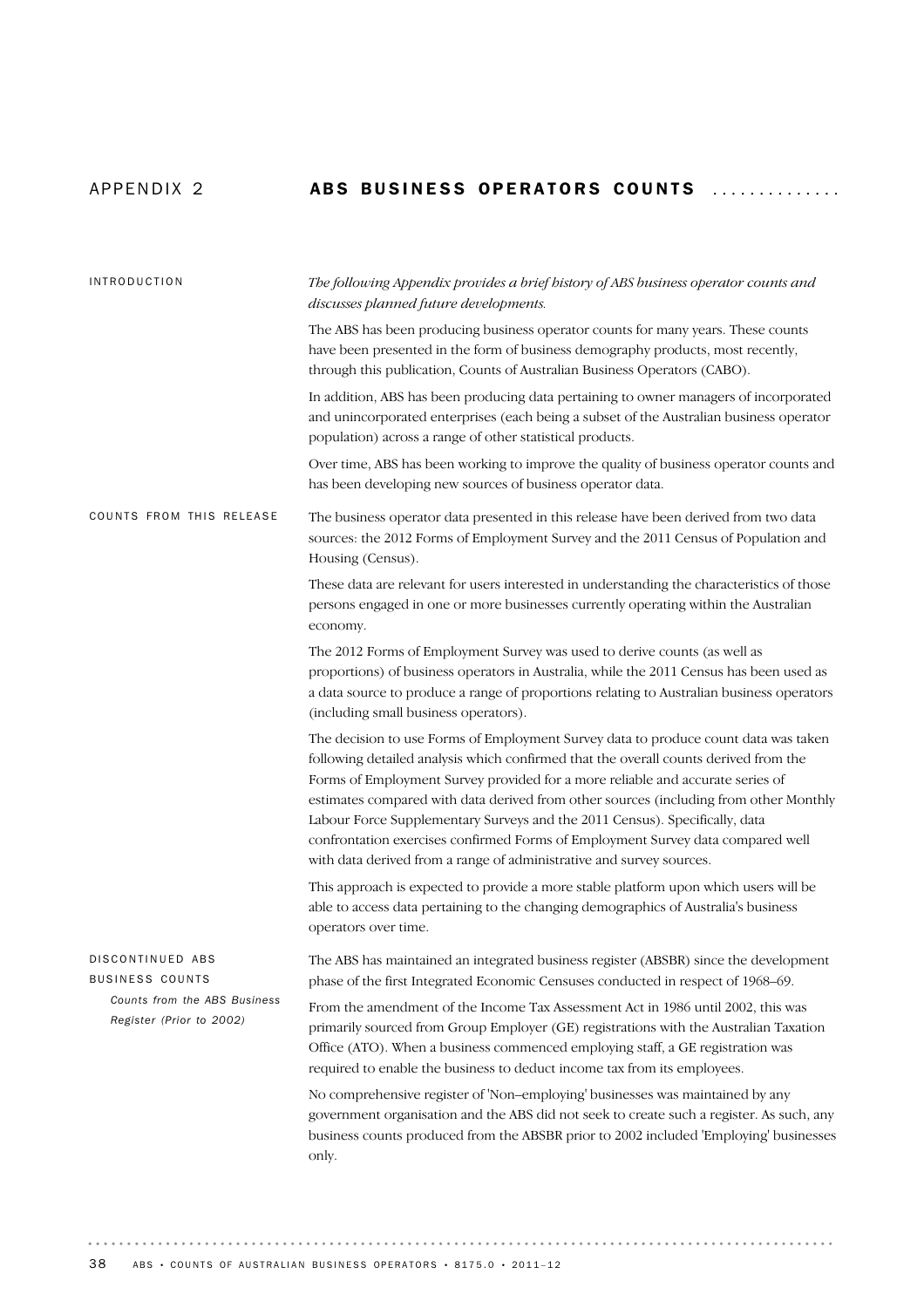| Counts from the ABS Business<br>Register (Prior to 2002)<br>continued                                      | A further short coming in these counts was that proper recording of businesses which<br>had commenced, ceased or continued operation did not occur consistently over time.<br>For example, a units survey in 1991 identified a significant number of businesses which<br>had previously been included on the ABSBR but had ceased operation. These businesses<br>were subsequently removed from the ABSBR. In 1996, a survey of businesses which had<br>been removed as a result of feedback from survey processing identified a significant<br>number of businesses which were in fact still operating.                                                                                             |
|------------------------------------------------------------------------------------------------------------|------------------------------------------------------------------------------------------------------------------------------------------------------------------------------------------------------------------------------------------------------------------------------------------------------------------------------------------------------------------------------------------------------------------------------------------------------------------------------------------------------------------------------------------------------------------------------------------------------------------------------------------------------------------------------------------------------|
|                                                                                                            | In both these cases and other in similar instances over time, ABS economic statistics<br>were backcast to adjust for these effects over time.                                                                                                                                                                                                                                                                                                                                                                                                                                                                                                                                                        |
| <b>Counts from Small Business</b><br>in Australia (1988-2001)                                              | The ABS first released <i>Small Business in Australia</i> (cat. no. 1321.0) in 1988. This<br>compendium release included a range of statistics about small businesses.                                                                                                                                                                                                                                                                                                                                                                                                                                                                                                                               |
|                                                                                                            | 'Non-employing' businesses (such as self employed tradespeople) are a significant<br>component of the small business sector. As such, it was important to include both<br>counts and characteristics of these in Small Business in Australia (cat. no. 1321.0).                                                                                                                                                                                                                                                                                                                                                                                                                                      |
|                                                                                                            | These counts were derived from the monthly Labour Force Survey (LFS) and were<br>progressively updated until the final issue of Small Business in Australia (cat. no.<br>1321.0) in 2001. To produce a comprehensive count of small businesses, the LFS sourced<br>counts of non-employers were added to counts of employing businesses sourced from<br>the Survey of Employment and Earnings (which used the ABSBR as a frame). The counts<br>of small businesses stood at approximately 1.2 million in 2001.                                                                                                                                                                                       |
|                                                                                                            | The counts of 'Non-employing' businesses were almost certainly significantly<br>understated for two reasons:<br>Those counts did not fully capture businesses operated by people whose<br>predominant labour force status was other than a small business operator; and<br>Those counts did not fully capture multiple businesses owned by one operator. It<br>has not been possible to accurately quantify this underestimate.                                                                                                                                                                                                                                                                      |
| Counts included in<br>Characteristics of Small<br>Business (1995-2006)                                     | The ABS first released Characteristics of Small Business (cat. no. 8127.0) in 1995. This<br>compendium release also included a range of information about small businesses,<br>including counts of small businesses and small business operators.                                                                                                                                                                                                                                                                                                                                                                                                                                                    |
|                                                                                                            | The decision to discontinue Characteristics of Small Business Operators (COSBO) was<br>driven by the development of superior data sources, and the findings of a<br>methodological review of the 2005 and 2006 COSBO surveys. The review compared data<br>from the 2005 and 2006 COSBO surveys with data from the 2006 Census of Population<br>and Housing and a range of Labour Force Supplementary Surveys. It concluded that,<br>while some data items collected continue to provide an ongoing and accurate picture of<br>the changing nature of the Australian small business and small business operator<br>populations, a more consistent picture was provided by the alternate data sources. |
|                                                                                                            | Users should note that since the discontinuation of COSBO, the ABS has developed a<br>publication focussing exclusively on Australian business operators. Counts of Australian<br>Business Operators (cat. no. 8175.0) first released in October 2008 and utilises data from<br>the ABS Census of Population and Housing and the ABS Forms of Employment Survey<br>(FOES) to present a range of demographic data. Further information can be obtained<br>from the ABS website < www.abs.gov.au >.                                                                                                                                                                                                    |
| Counts from Australian<br><b>Bureau of Statistics Business</b><br>Register, Counts of<br>Businesses (2005) | From 2002, the ABS changed the basis of the ABSBR from GE registrations to ABN<br>registrations sourced from the Australian Business Register (ABR). From the introduction<br>of the new tax system in July 2000, businesses required to remit GST, deduct income tax<br>from employees or to participate in several other aspects of the tax system were required                                                                                                                                                                                                                                                                                                                                   |

to register for an ABN on the ABR.

 $\begin{array}{cccccccccccccc} \bullet & \bullet & \bullet & \bullet & \bullet & \bullet & \bullet & \bullet \end{array}$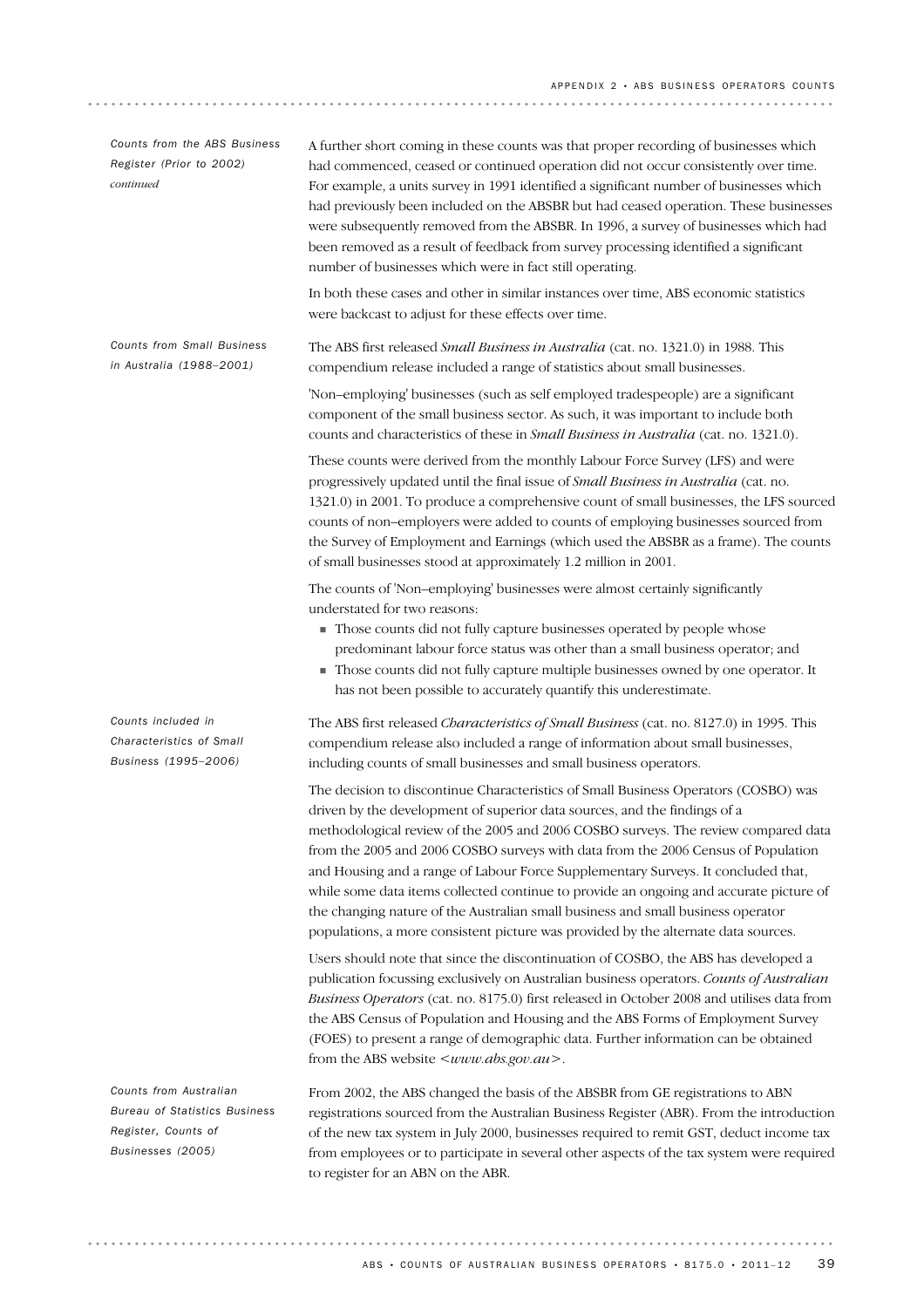*Counts from Australian Bureau of Statistics Business Register, Counts of Businesses (2005) continued*

CURRENT ABS BUSINESS

*Counts of Australian*

*Businesses, including Entries*

COUNTS

*and Exits*

The ABS released experimental estimates of business entries and exits and the first counts from the ABR based ABSBR in 2005.

. . . . . . . . . . . . . . .

The release of *Australian Bureau of Statistics Business Register, Counts of Businesses* (cat. no. 8161.0.55.001) in October 2005 showed 3.0 million businesses operating as at June 2004, 2.9 million of which were small businesses.

These counts significantly overstated the number of businesses actively producing or distributing goods or providing services in the Australian economy for two reasons:

- ! They included businesses which did not have a GST role and whose only tax role was to enable the payment of Income Tax Instalment Provisions. Subsequent investigations indicate that these entities tend to be investment vehicles rather than actively trading businesses; and
- ! They also included businesses with a GST role but which had not remitted GST obligations for at least five successive quarters. These businesses have been termed 'long term non remitters' (LTNRs). Subsequent investigations indicate that the majority of these businesses were no longer active.

Both categories of businesses, which in combination (noting some overlap) contributed over 1 million to these previously released counts, have been excluded from the counts in this release.

Feedback from users since the 2005 release indicated that counts of actively trading businesses, rather than all entities carrying out economic activity, were more valuable for the various uses to which business counts were being put.

This resulted in the development of *Counts of Australian Businesses, including Entries and Exits* (cat. no. 8165.0), first released in February 2007.

The counts showed that there were approximately 1.9 million actively trading businesses at that time. The differences between the count of 1.9 million and the count of approximately 3.0 million from the 2005 release was due to the exclusion of:

- ! Entities which had an active ABN but which had not have a GST role. While economically active, these entities were mainly businesses with asset holdings and consequent income flows but had not traded in goods and services; and
- ! Businesses with a GST role which had not returned a Business Activity Statement (BAS) for more than five quarters or had returned a BAS reporting zero dollar amounts. These businesses were likely to be no longer trading.

In combination (noting some overlap) there were approximately 1 million businesses in the above categories.

*Counts of Australian Businesses, including Entries and Exits* (CABEE) was released again in December 2007 and showed that Australia's population of actively trading businesses had exceeded 2 million. A third release of CABEE in October 2010 showed that business counts had dropped slightly, but still remained above 2 million.

In January 2012, a fourth release of CABEE showed that business counts increased over the 2009–10 (3.6%) and 2010–11 (0.4%) years.

In May 2013, a fifth release of CABEE showed that business counts over the 2011–12 (0.4%) year.

The ABS plans to continue releasing CABEE. The publication is expected to provide users with a regular snapshot of Australia's population of actively trading businesses.

*Counts Produced from ABS Business Surveys (1968 to current)*

Since 1968, several ABS business surveys, using the ABSBR to provide a survey frame, produced counts of businesses as by product from survey processing.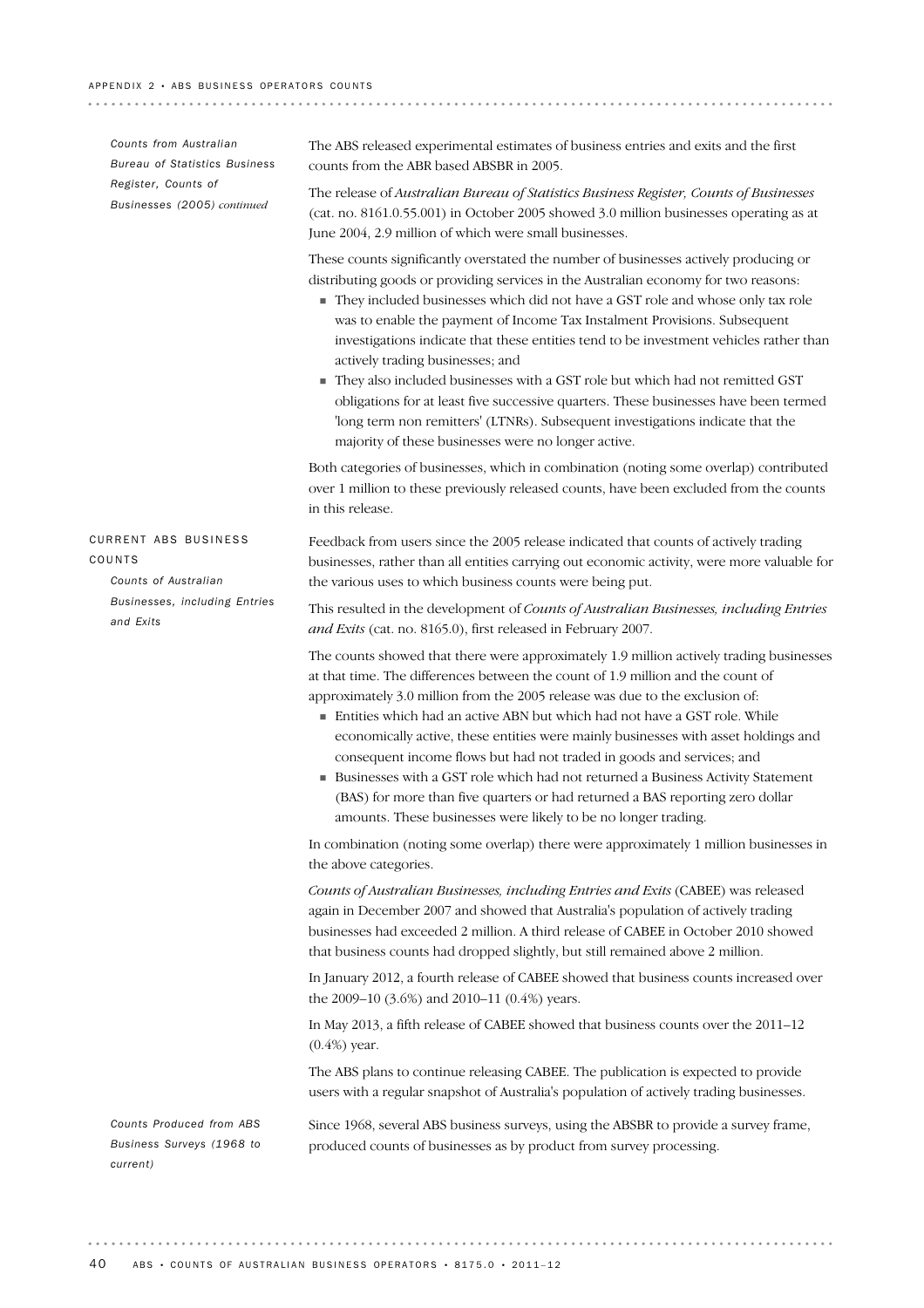*Counts Produced from ABS Business Surveys (1968 to current) continued*

These counts were consistent with business counts sourced directly from the ABSBR except they were adjusted to account for businesses identified in survey processing as no longer operating. However, the scope of these counts aligned with the scope of the respective surveys.

Therefore, counts of business entities derived from ABS surveys may not necessarily be comparable with the counts of actively trading businesses included in CABEE. Users should refer to the Explanatory Notes of the respective publications for further information.

PERSPECTIVES ON REGIONAL AUSTRALIA: BUSINESS OWNERS IN REGIONS, 2011  $(CAT. NO. 1380.0.55.008)$ 

This publication analyses two sources of regional data about business owners – the Census of Population and Housing and Estimates of Personal Income for Small Areas. There are, however, major differences between the two collections, including differences in definitions and timing, which are important to consider when interpreting the data.

This publication focusses on the group of self–employed people who own unincorporated businesses, the regions they live in, the industries they work in and the income they earn from their businesses. There are two sources of regional data about business owners – the Census of Population and Housing and Estimates of Personal Income for Small Areas. There are, however, major differences between the two collections, including differences in definitions and timing, which are important to consider when interpreting the data.

Owners of unincorporated businesses represent a small but distinct category of regional labour markets and understanding this group can provide useful information for regional planners and policy makers who seek to address regional employment and economic issues.

Across Australia, more than one in every seven (15%) income earners earned some income from an unincorporated business in 2009–10. In some regions, however, including rural regions in Queensland, Western Australia, South Australia and New South Wales, business owners made up over a quarter of income earners. On average, people tended to earn much less from an unincorporated business than from all sources of income. Census data indicates that less than half of the people who earned income from an unincorporated business did so as their main job. Of the people who ran an unincorporated business as their main job in 2011, approximately two–thirds of them (66%) were male and their median age was 47, about 7 years older than the average worker. Business owners who ran their business as a main job tended to work in construction, agriculture, forestry and fishing (especially business owners outside of the greater capital cities), and professional, scientific and technical services (especially those in the greater capital cities).

ABS has been producing data pertaining to owner managers of incorporated and unincorporated enterprises (subsets of the business operator population) across a range of statistical products. COUNTS INCLUDED IN OTHER RELEASES

> Most notably, numerous publications using Monthly Labour Force Survey data (including the Forms of Employment Survey) have included estimates relating to the owner manager populations, disaggregated by a wide variety of characteristics. Many of these characteristics have also been included in Counts of Australian Business Operators.

FUTURE DIRECTIONS

The ABS will assess the user demand of this publication prior to forming a decision on future releases.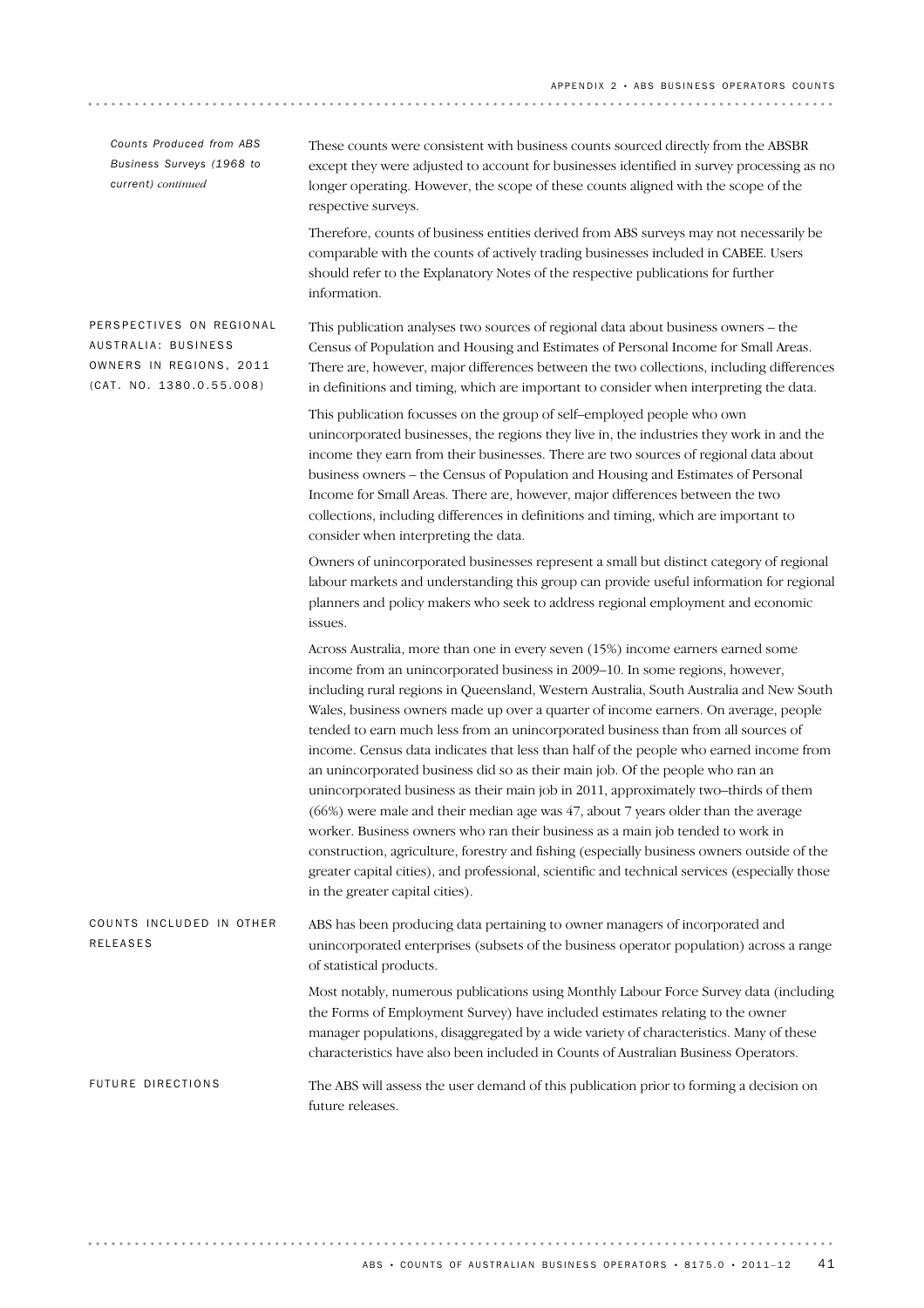## APPENDIX 3 **SUPPLEMENTARY INFORMATION** ....................

|                                             | ABS publications which may be of interest to users of Counts of Australian                                                                                                                                                                                                                                  |
|---------------------------------------------|-------------------------------------------------------------------------------------------------------------------------------------------------------------------------------------------------------------------------------------------------------------------------------------------------------------|
|                                             | Business Operators are listed below.                                                                                                                                                                                                                                                                        |
| <b>BUSINESS DEMOGRAPHY</b>                  | ABS publications which may be of interest to users of Counts of Australian Business                                                                                                                                                                                                                         |
| PUBLICATIONS:                               | Operators are listed below.                                                                                                                                                                                                                                                                                 |
| <b>Business Demography</b><br>Publications: | Counts of Australian Businesses, including Entries and Exits 2008 to 2012 (cat. no.<br>$8165.0$ ;<br>$\blacksquare$ Australian Industry, 2010-11 (cat. no. 8155.0);                                                                                                                                         |
|                                             | Selected Characteristics of Australian Business, 2010-11 (cat. no. 8167.0);<br>Discussion paper: The first iteration of the Business Longitudinal Database,<br>2004-05 (cat. no. 8164.0);                                                                                                                   |
|                                             | Australian Bureau of Statistics Business Register, Counts of Businesses – Summary<br>Tables, June 2004 (cat. no. 8161.0.55.001) (replaced by 8165.0);                                                                                                                                                       |
|                                             | Characteristics of Small Business, Australia (Reissue), 2004 (cat. no. 8127.0)<br>(replaced by 8165.0 and 8175.0);                                                                                                                                                                                          |
|                                             | Experimental Estimates, Entries and Exits of Business Entities, Australia, 2001–02<br>to 2003-04 (cat. no. 8160.0.55.001) (replaced by 8165.0);                                                                                                                                                             |
|                                             | • Small Business in Australia, 2001 (cat. no. 1321.0) (replaced by 8165.0);<br>Experimental Estimates, Regional Small Business Statistics, Australia, 1995-96 to<br>2000-01 (cat. no. 5675.0) (replaced by 8165.0).                                                                                         |
| Information Technology<br>Publications:     | Summary of IT Use and Innovation in Australian Business, 2006–07 (cat. no.<br>8166.0;<br>Business Use of Information Technology, 2005-06 (cat. no. 8129.0);                                                                                                                                                 |
|                                             | Innovation in Australian Business, $2006 - 07$ (cat. no. 8158.0).                                                                                                                                                                                                                                           |
| Labour Publications:                        | Labour Statistics: Concepts, Sources and Methods 2013 (cat. no. 6102.0.55.001);<br>Australian Labour Market Statistics 2013 (cat. no. 6105.0);<br>Employee Earnings, Benefits and Trade Union Membership, Australia 2012 (cat.<br>no. 6310.0);                                                              |
|                                             | Employee Earnings and Hours, Australia 2012 (cat. no. 6306.0);                                                                                                                                                                                                                                              |
|                                             | Locations of Work, Australia 2008 (cat. no. 6275.0);                                                                                                                                                                                                                                                        |
|                                             | Labour Force Experience, Australia 2011 (cat. no. 6206.0);<br>Labour Mobility, Australia 2012 (cat. no. 6209.0);<br>Working Time Arrangements, Australia 2012 (cat. no. 6342.0).                                                                                                                            |
|                                             | Current publications and other products released by the ABS are available from the<br>Statistics Page on the ABS website. The ABS also issues a daily Release Advice on the<br>website which details products to be released in the week ahead.                                                             |
| ADDITIONAL DATA                             | Further detailed data are available through data cubes which will accompany the release<br>of this publication through the ABS website <www.abs.gov.au>. These data cubes<br/>include detailed cross classified information using industry, geographical and business<br/>size dimensions.</www.abs.gov.au> |
|                                             | Users may also be interested in accessing data from other collections. Refer to the<br>section below entitled 'ABS Data Available on Request' for further information.                                                                                                                                      |
|                                             |                                                                                                                                                                                                                                                                                                             |

 $\alpha$  ,  $\alpha$  ,  $\alpha$  ,  $\alpha$  ,  $\alpha$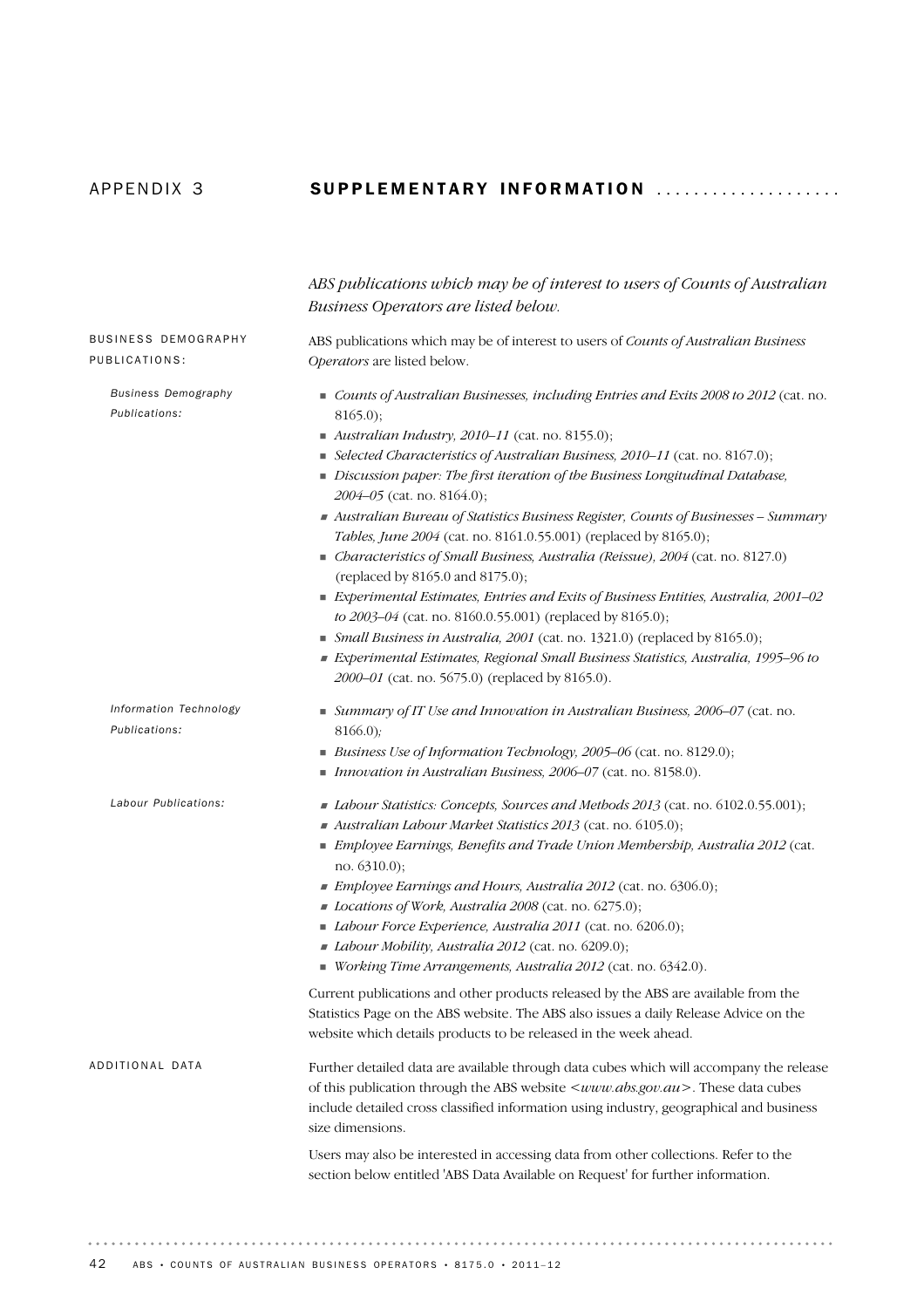| ABS DATA AVAILABLE ON | As well as the statistics included in this and related publications, the ABS may have other                                                                                                                                                                                                                                                                                                                                                                                                            |  |  |  |  |
|-----------------------|--------------------------------------------------------------------------------------------------------------------------------------------------------------------------------------------------------------------------------------------------------------------------------------------------------------------------------------------------------------------------------------------------------------------------------------------------------------------------------------------------------|--|--|--|--|
| REQUEST               | relevant data available on request and for a charge. Inquiries should be made to the ABS<br>National Information and Referral Service on 1300 135 070. Information is also available<br>online via a selection of economic–specific theme pages. To access these theme pages,<br>go to the ABS website home page $\leq www.abs.gov.au>$ , open the Economy link shown<br>under 'Key Products' (located in the left side navigator), then select one of the links<br>shown under 'Business Demography'. |  |  |  |  |
|                       | The ABS has a range of data available on request from the Forms of Employment Survey.<br>The latest release of the survey includes a section which lists the data items and<br>populations which relate to the survey. More detailed breakdowns of some data items<br>may also be available on request.                                                                                                                                                                                                |  |  |  |  |
|                       | For more information about Forms of Employment Survey data available on request,<br>contact Labour Supplementary Survey Section on Canberra (02) 6252 7206, email<br><labour.statistics@abs.gov.au>.</labour.statistics@abs.gov.au>                                                                                                                                                                                                                                                                    |  |  |  |  |
| ACKNOWLEDGEMENT       | ABS publications draw extensively on information provided freely by individuals,<br>businesses, governments and other organisations. Their continued cooperation is very<br>much appreciated: without it, the wide range of statistics published by the ABS would<br>not be available. Information received by the ABS is treated in strict confidence as<br>required by the Census and Statistics Act 1905.                                                                                           |  |  |  |  |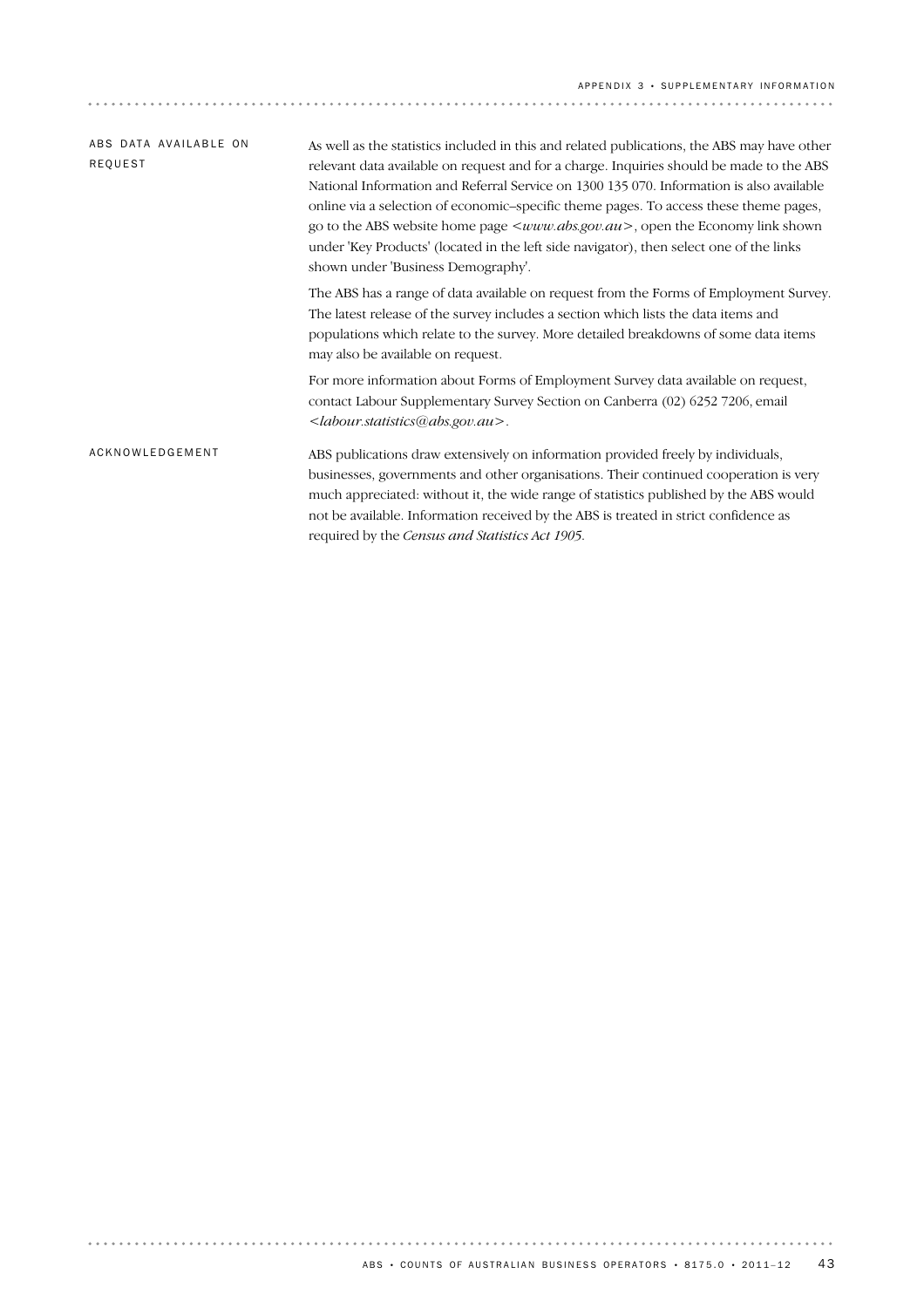## TECHNICAL NOTE SAMPLING ERROR FROM THE 2012 FORMS OF EMPLOYMENT SURVEY ...............................

## INTRODUCTION

**1** Since the estimates in Section One of this publication are based on information obtained from occupants of a sample of dwellings, they are subject to sampling variability. That is, they may differ from those estimates that would have been produced if all dwellings had been included in the survey. One measure of the likely difference is given by the standard error (SE), which indicates the extent to which an estimate might have varied by chance because only a sample of dwellings was included. There are about two chances in three (67%) that a sample estimate will differ by less than one SE from the number that would have been obtained if all dwellings had been included, and about 19 chances in 20 (95%) that the difference will be less than two SEs.

2 Due to space limitations, it is impractical to print the SE of each estimate in the publication. Instead, a table of SEs is provided to enable readers to determine the SE for an estimate from the size of that estimate (see table T1). The SE table is derived from a mathematical model, referred to as the 'SE model', which is created using data from a number of past Labour Force Surveys. It should be noted that the SE model only gives an approximate value for the SE for any particular estimate, since there is some minor variation between SEs for different estimates of the same size.

CALCULATION OF STANDARD ERRORS

3 An example of the calculation and the use of SEs in relation to estimates of people is as follows. Diagram 1 in Appendix 1 shows that the estimated number of persons in Australia who were other business operators was 1,036,900. Since this estimate is between 1,000,000 and 2,000,000, table T1 shows the SE for Australia will be between 11,750 and 17,050 and can be approximated by interpolation using the following general formula:

*SE of estimate*

$$
= lower SE + \left( \left( \frac{size\ of\ estimate - lower\ estimate}{upper\ estimate - lower\ estimate} \right) \times (upper\ SE - lower\ SE) \right)
$$

$$
= 11,750 + \left( \left( \frac{1,036,900 - 1,000,000}{2,000,000 - 1,000,000} \right) \times (17,050 - 11,750) \right)
$$

= 11, 900 (*rounded to the nearest* 100)

4 There are about two chances in three that the value that would have been produced if all dwellings had been included in the survey will fall in the range 1,025,000 to 1,048,800, and about 19 chances in 20 that the value will fall within the range 1,013,100 to 1,060,700. This example is illustrated in the diagram below:



19 chances in 20 that the true value is in this range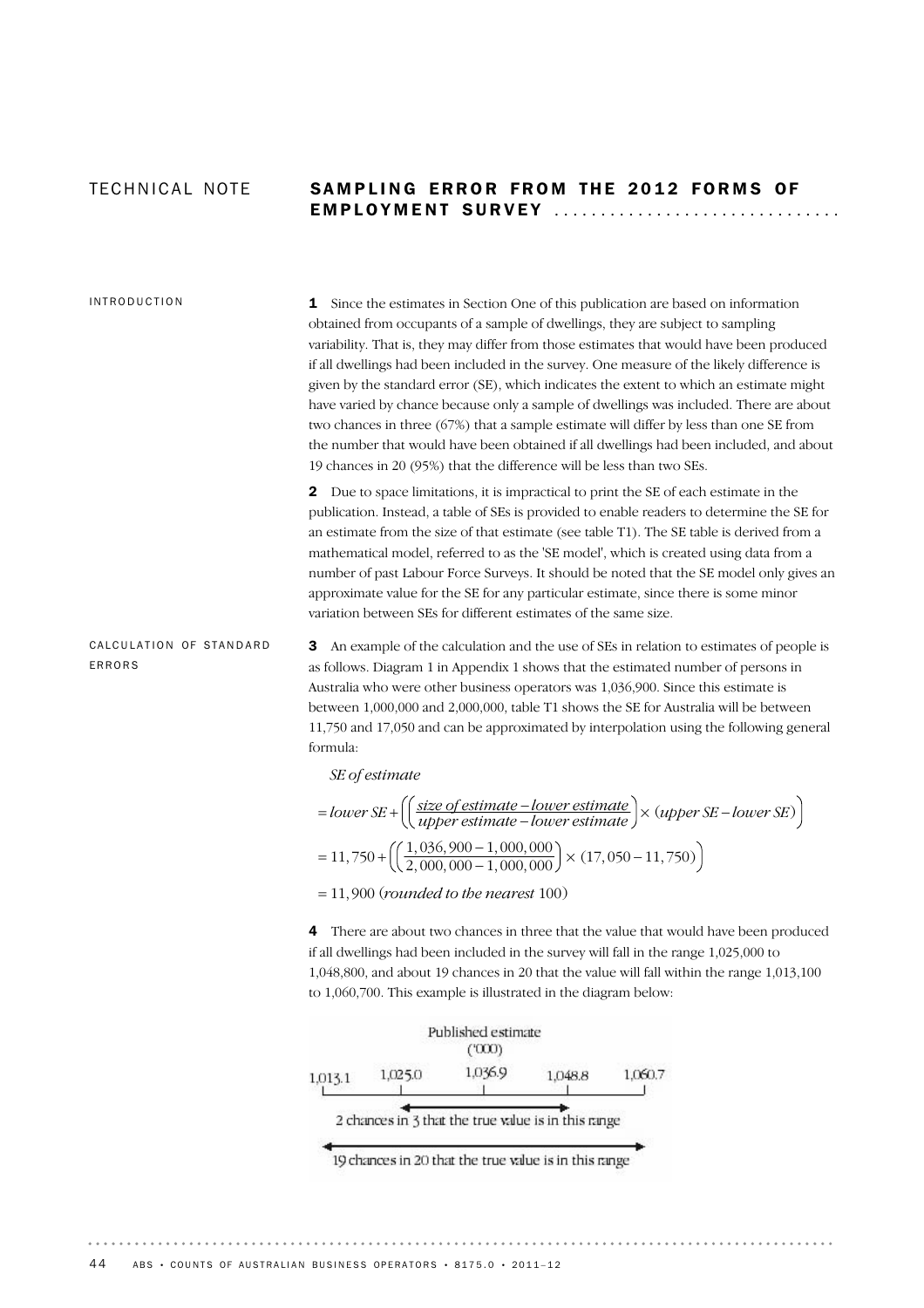## CALCULATION OF STANDARD ERRORS *continued*

5 In general, the size of the SE increases as the size of the estimate increases. Conversely, the RSE decreases as the size of the estimate increases. Very small estimates are thus subject to such high RSEs that their value for most practical purposes is unreliable. In the tables in this publication, only estimates with RSEs of 25% or less are considered reliable for most purposes. Estimates with RSEs greater than 25% but less than or equal to 50% are preceded by an asterisk (e.g. \*3.4) to indicate that they are subject to high SEs and should be used with caution. Estimates with RSEs of greater than 50%, preceded by a double asterisk (e.g. \*\*0.3), are considered too unreliable for general use and should only be used to aggregate with other estimates to provide derived estimates with RSEs of 25% or less.

PROPORTIONS AND PERCENTAGES

6 Proportions and percentages formed from the ratio of two estimates are also subject to sampling errors. The size of the error depends on the accuracy of both the numerator and the denominator. A formula to approximate the RSE of a proportion is given below. This formula is only valid when x is a subset of y:

$$
RSE\left(\frac{x}{y}\right) = \sqrt{[RSE(x)]^2 - [RSE(y)]^2}
$$

7 Considering the example above, of the 1,036,900 persons who were other business operators, 407,800 or 39.3% were female. The SE of 407,800, may be calculated by interpolation as 7,500. To convert this to an RSE we express the SE as a percentage of the estimate, or  $7,500/407,800 = 1.8\%$ . The SE for 1,036,900 was calculated previously as 11,900, which converted to an RSE is 11,900/1,036,900 = 1.1%. Applying the above formulae, the RSE of the proportion is:

 $RSE = \sqrt{(1.8)^2 - (1.1)^2} = 1.4\%$ 

8 The SE for the proportion of females who were other business operators, is 0.6 percentage points, calculated as (39.3/100)x1.4. There are about two chances in three that the proportion of female business operators is between 38.7% and 39.9% and 19 chances in 20 that the proportion is within the range 38.1% to 40.4%.

9 All other estimates produced from population estimates smaller than the values in T2 have RSEs larger than 25% and should be used with caution. T2 also indicates the size of the population estimates that would produce all other estimates with RSEs greater than 50% are considered too unreliable for general use.

### DIFFERENCES

 $SE(x - y) = \sqrt{[SE(x)]^2 + [SE(y)]^2}$ 10 Published estimates may also be used to calculate the difference between two survey estimates (of numbers or percentages). Such an estimate is subject to sampling error. The sampling error of the difference between two estimates depends on their SEs and the relationship (correlation) between them. An appropriate SE of the difference between two estimates (x–y) may be calculated by the following formula:

11 While this formula will only be exact for differences between separate and uncorrelated characteristics or subpopulations, it is expected to provide a good approximation for all differences likely to be of interest in this publication.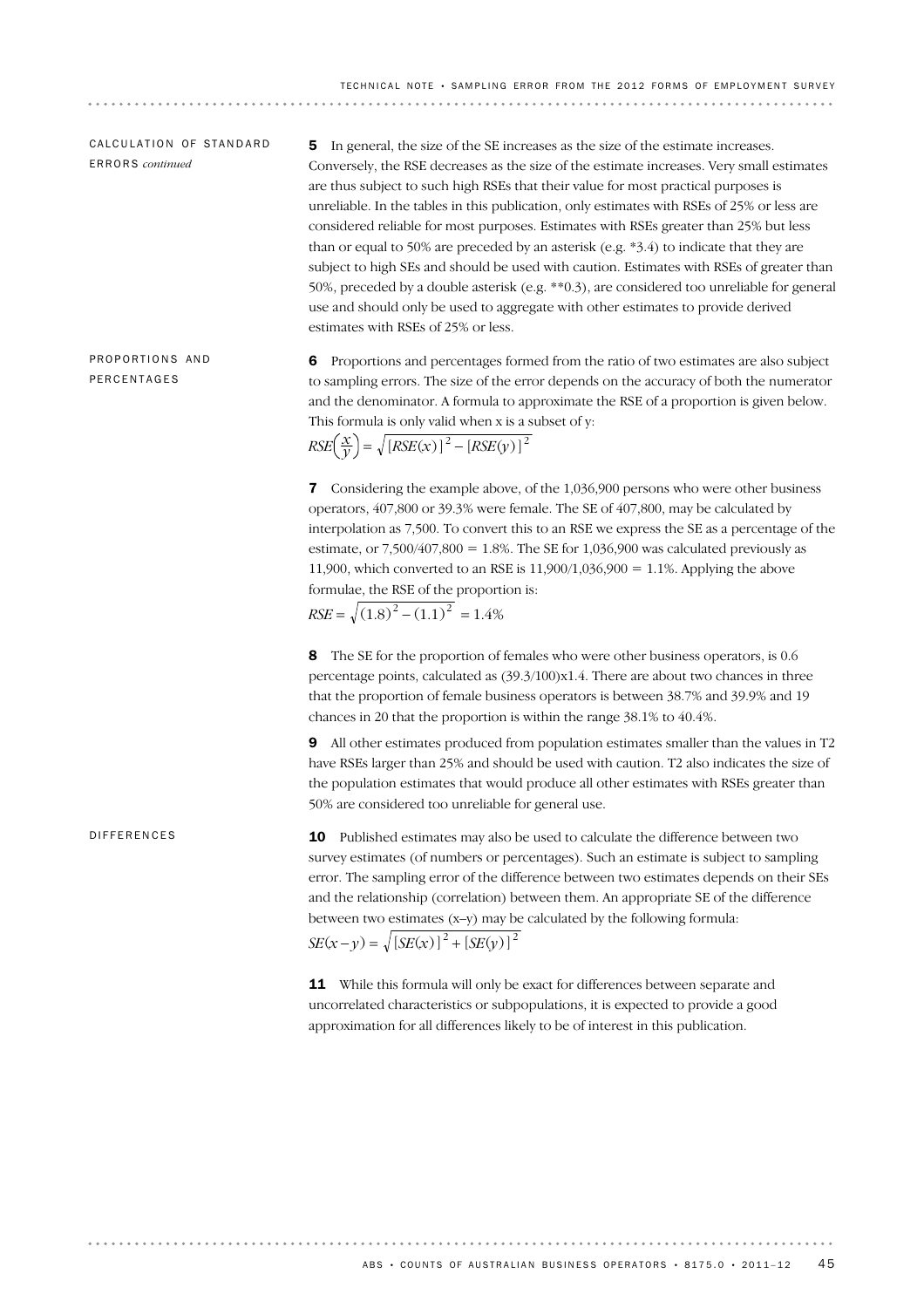## STANDARD ERRORS

# T1 STANDARD ERRORS OF ESTIMATES

|            |            |         |         |                      |           |                      |                      |               | AUST.     |            |
|------------|------------|---------|---------|----------------------|-----------|----------------------|----------------------|---------------|-----------|------------|
|            | <b>NSW</b> | Vic.    | Old.    | <b>SA</b>            | <b>WA</b> | Tas.                 | NT                   | ACT           | <b>SE</b> | <b>RSE</b> |
| Size of    |            |         |         |                      |           |                      |                      |               |           |            |
| estimate   | no.        | no.     | no.     | no.                  | no.       | no.                  | no.                  | no.           | no.       | $\%$       |
| 100        | 290        | 290     | 220     | 180                  | 220       | 110                  | 80                   | 100           | 110       | 110.0      |
| 200        | 400        | 380     | 320     | 240                  | 290       | 160                  | 120                  | 170           | 190       | 95.0       |
| 300        | 470        | 440     | 390     | 280                  | 340       | 190                  | 150                  | 210           | 260       | 86.7       |
| 500        | 580        | 540     | 500     | 340                  | 420       | 240                  | 190                  | 270           | 380       | 76.0       |
| 700        | 660        | 620     | 580     | 390                  | 480       | 270                  | 230                  | 300           | 480       | 68.6       |
| 1 0 0 0    | 760        | 710     | 680     | 450                  | 550       | 310                  | 260                  | 330           | 610       | 61.0       |
| 1500       | 900        | 830     | 810     | 530                  | 640       | 360                  | 310                  | 360           | 780       | 52.0       |
| 2 0 0 0    | 1 0 1 0    | 930     | 910     | 590                  | 710       | 390                  | 340                  | 390           | 920       | 46.0       |
| 2 500      | 1 100      | 1 0 0 0 | 1 0 0 0 | 650                  | 800       | 400                  | 350                  | 400           | 1 0 5 0   | 42.0       |
| 3 0 0 0    | 1 200      | 1 100   | 1 0 5 0 | 700                  | 850       | 450                  | 400                  | 450           | 1 1 5 0   | 38.3       |
| 3500       | 1 2 5 0    | 1 1 5 0 | 1 100   | 700                  | 900       | 450                  | 400                  | 450           | 1 2 5 0   | 35.7       |
| 4 0 0 0    | 1 300      | 1 200   | 1 200   | 750                  | 900       | 500                  | 450                  | 450           | 1 3 5 0   | 33.8       |
| 5 0 0 0    | 1 4 5 0    | 1 300   | 1 2 5 0 | 800                  | 1 0 0 0   | 500                  | 450                  | 500           | 1500      | 30.0       |
| 7 0 0 0    | 1650       | 1500    | 1 4 5 0 | 900                  | 1 1 5 0   | 600                  | 550                  | 600           | 1700      | 24.3       |
| 10 000     | 1850       | 1700    | 1600    | 1 0 5 0              | 1 300     | 700                  | 700                  | 700           | 2 0 0 0   | 20.0       |
| 15 000     | 2 1 5 0    | 1950    | 1800    | 1 200                | 1500      | 850                  | 1 0 0 0              | 850           | 2 3 5 0   | 15.7       |
| 20 000     | 2 4 0 0    | 2 2 0 0 | 1950    | 1 3 5 0              | 1650      | 1 0 0 0              | 1 2 5 0              | 1 0 0 0       | 2 5 5 0   | 12.8       |
| 30 000     | 2800       | 2 5 5 0 | 2 2 5 0 | 1550                 | 1 900     | 1 2 5 0              | 1750                 | 1 2 5 0       | 2 9 0 0   | 9.7        |
| 40 000     | 3 100      | 2800    | 2 500   | 1800                 | 2 100     | 1500                 | 2 2 5 0              | 1500          | 3 1 5 0   | 7.9        |
| 50 000     | 3 3 5 0    | 3 0 5 0 | 2 7 5 0 | 2 0 0 0              | 2 300     | 1700                 | 2 6 5 0              | 1650          | 3 4 0 0   | 6.8        |
| 100 000    | 4 2 5 0    | 4 0 0 0 | 3 7 5 0 | 3 0 0 0              | 3 4 0 0   | 2 400                | 4 6 5 0              | 2 2 5 0       | 4 3 0 0   | 4.3        |
| 150 000    | 5 0 0 0    | 4850    | 4 600   | 3850                 | 4 4 5 0   | 2850                 | 6 3 5 0              | 2 500         | 5 0 0 0   | 3.3        |
| 200 000    | 5 7 5 0    | 5 6 5 0 | 5 4 0 0 | 4 5 5 0              | 5 3 5 0   | 3 200                | 7 9 5 0              | 2 6 5 0       | 5 600     | 2.8        |
| 300 000    | 7 2 5 0    | 7 2 5 0 | 6850    | 5 5 5 0              | 6 7 5 0   | 3700                 | 10850                | 2800          | 6650      | 2.2        |
| 500 000    | 10 150     | 10 050  | 9 2 5 0 | 7 0 0 0              | 8 600     | 4 2 5 0              | $\ddot{\phantom{0}}$ | 2800          | 8 3 5 0   | 1.7        |
| 1 000 000  | 15 100     | 15 250  | 13 200  | 8 9 0 0              | 10 950    | 4850                 |                      | $\sim$ $\sim$ | 11 750    | 1.2        |
| 2 000 000  | 20 350     | 22 550  | 17 700  | 10 600               | 12 700    | $\ddot{\phantom{1}}$ |                      | $\sim$        | 17 050    | 0.9        |
| 5 000 000  | 25 900     | 36 100  | 23 900  | 11 900               | 13 250    |                      |                      |               | 28 450    | 0.6        |
| 10 000 000 | 27 750     | 49 750  | 27 950  | $\ddot{\phantom{1}}$ |           |                      |                      | $\sim$        | 37 950    | 0.4        |
| 15 000 000 |            |         |         |                      |           |                      |                      |               | 42 850    | 0.3        |
|            |            |         |         |                      |           |                      |                      |               |           |            |

. . not applicable

 $\alpha$  ,  $\alpha$  ,  $\alpha$  ,  $\alpha$  ,  $\alpha$  ,

### T2 POPULATION LEVELS AT WHICH ESTIMATES HAVE RSES OF 25% AND 50%

|                                           | <b>NSW</b> | Vic.  | Old.  | SA    | WA    | Tas.  | NΤ    | ACT   | Aust. |  |
|-------------------------------------------|------------|-------|-------|-------|-------|-------|-------|-------|-------|--|
|                                           | no.        | no.   | no.   | no.   | no.   | no.   | no.   | no.   | no.   |  |
| Relative Standard Error (RSE) of 25% 6300 |            | 5 400 | 5 100 | 2 600 | 3 500 | 1 400 | 1 100 | 1 400 | 6800  |  |
| Relative Standard Error (RSE) of 50% 2000 |            | 1 800 | 1 700 | 800   | 1 200 | 500   | 300   | 600   | 1 600 |  |
|                                           |            |       |       |       |       |       |       |       |       |  |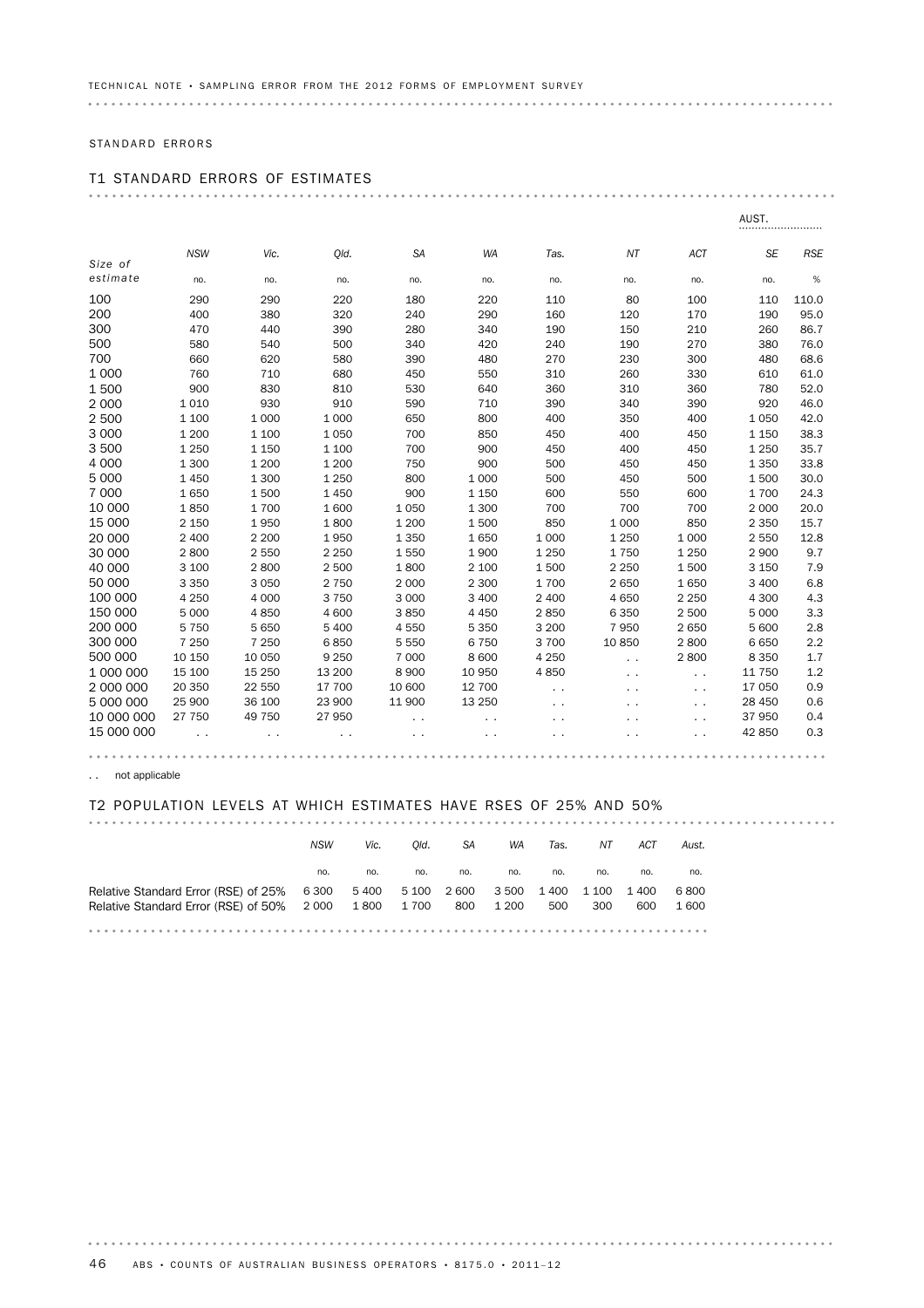## GLOSSARY ........................................... .

| <b>Business operator</b>                                 | For data in Section One, the business operator population comprises all owner managers<br>of incorporated and unincorporated businesses. It excludes persons who are classified to<br>other types of employment status categories [e.g. persons such as employees who do<br>not own businesses (excluding owner managers of incorporated enterprises) and<br>contributing family workers]. It also excludes persons who are under the age of fifteen<br>and overseas visitors.                                                                                                                                                                                                |
|----------------------------------------------------------|-------------------------------------------------------------------------------------------------------------------------------------------------------------------------------------------------------------------------------------------------------------------------------------------------------------------------------------------------------------------------------------------------------------------------------------------------------------------------------------------------------------------------------------------------------------------------------------------------------------------------------------------------------------------------------|
|                                                          | For data in Section Two, the business operator population comprises all owner managers<br>of incorporated and unincorporated businesses. It excludes persons who are classified to<br>other types of employment status categories [e.g. employees who do not own<br>businesses (excluding owner managers of incorporated enterprises), contributing family<br>workers, persons not in the labour force, and the unemployed]. It also excludes persons<br>who are under the age of fifteen, overseas visitors and those persons who provided<br>insufficient information on their Census of Population and Housing form to be included<br>in the business operator population. |
| Business size ranges                                     | For the purposes of this publication, business operators are classified according to the<br>size of the main business they operate. The specific business size ranges used are based<br>on the number of persons employed in the business. Small business operators are<br>defined as those operators who employ fewer than 20 persons (including<br>non-employing businesses). This treatment concords with ABS' standard (employment<br>based) definition of "small business".                                                                                                                                                                                              |
| Census                                                   | The Australian Census of Population and Housing (Census) is an official count of<br>population and dwellings, and collects details of age, sex, and other characteristics of<br>that population.                                                                                                                                                                                                                                                                                                                                                                                                                                                                              |
|                                                          | Census statistics are used as the basis for estimating the population at the national, state<br>and local government levels, for electoral purposes and the distribution of government<br>funds. They are used by individuals and organisations in the public and private sectors,<br>for planning, administration, research, and decision making.                                                                                                                                                                                                                                                                                                                            |
|                                                          | One of the important features of the Census is that it allows different characteristics of an<br>individual, family or household to be related. While information on some characteristics<br>is available from other sources, only a Census can provide information on a standard<br>basis for the country as a whole, as well as for small geographic areas and small<br>population groups.                                                                                                                                                                                                                                                                                  |
| Childcare provision status                               | Childcare provision status refers to the various methods persons may organise care for a<br>child or children. This includes instances where persons were caring for their own<br>child/children, another person's child or children, or a combination of both.                                                                                                                                                                                                                                                                                                                                                                                                               |
| Continuous duration with<br>current employer or business | The length of the current period of employment people had with their employer or in<br>their own business. The length of time includes periods of paid leave, unpaid leave or<br>strike.                                                                                                                                                                                                                                                                                                                                                                                                                                                                                      |
| Contract work status                                     | Refers to whether business operators worked on a contract basis or not during a<br>reference period.                                                                                                                                                                                                                                                                                                                                                                                                                                                                                                                                                                          |
| Duration with business                                   | Duration with business is the period of time business operators have been with their<br>businesses. The length of time includes periods of paid leave, unpaid leave or strike.                                                                                                                                                                                                                                                                                                                                                                                                                                                                                                |
| <b>Employing status</b>                                  | Refers to whether business operators had employees or did not have employees during a<br>reference period.                                                                                                                                                                                                                                                                                                                                                                                                                                                                                                                                                                    |
|                                                          |                                                                                                                                                                                                                                                                                                                                                                                                                                                                                                                                                                                                                                                                               |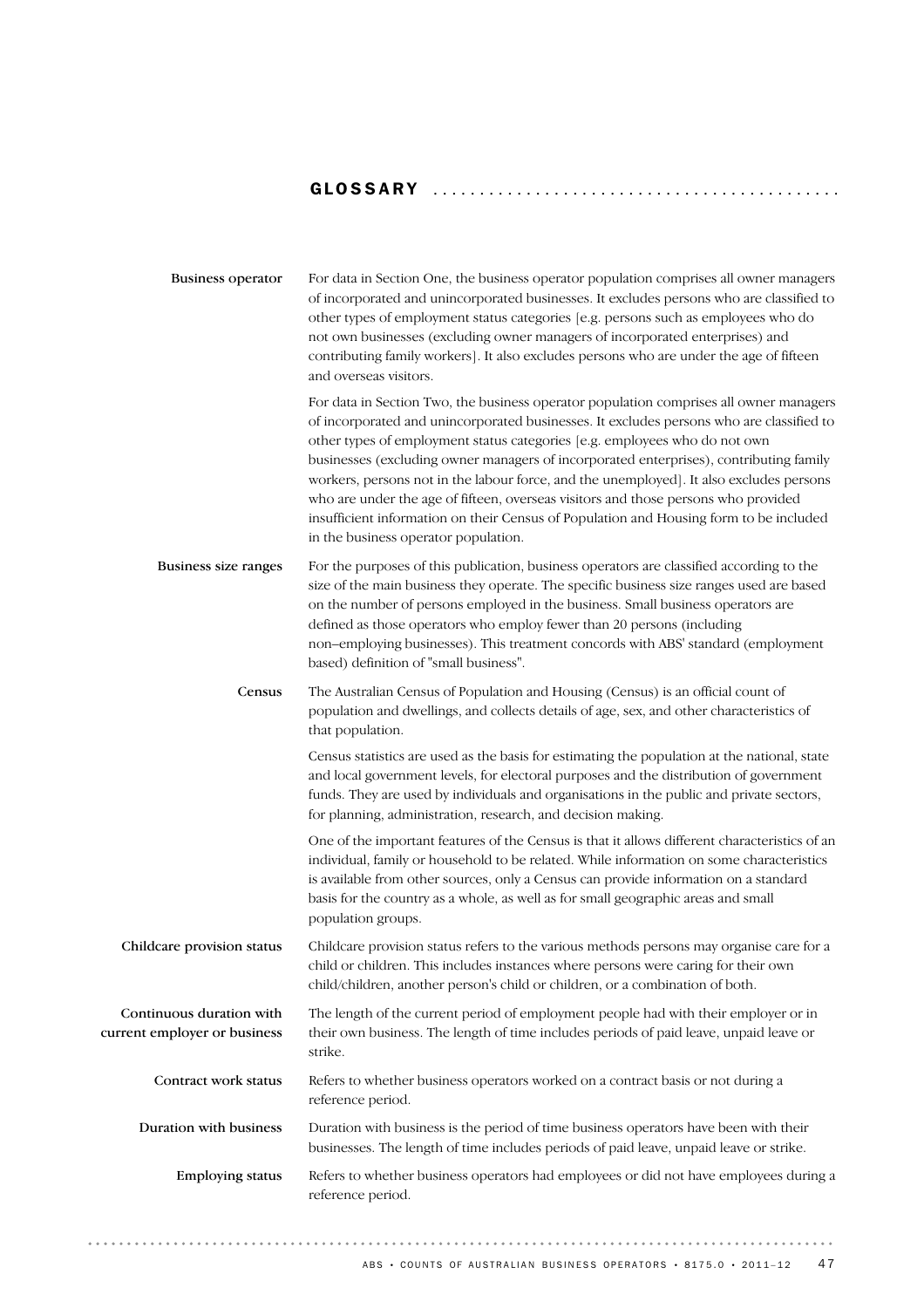| Expected duration with<br>business  | Expected duration with business is the expected period of time business operators<br>expect to be with their businesses before leaving and seeking other employment,<br>retiring, downsizing, return to study, travel, etc.                                                                                                                                                                                                                         |  |  |
|-------------------------------------|-----------------------------------------------------------------------------------------------------------------------------------------------------------------------------------------------------------------------------------------------------------------------------------------------------------------------------------------------------------------------------------------------------------------------------------------------------|--|--|
| Family weekly income                | The sum of the individual weekly incomes reported by all family members aged fifteen<br>years and over.                                                                                                                                                                                                                                                                                                                                             |  |  |
| Field of Study                      | Field of Study refers to the subject matter taught in a course, unit, and modules of study.<br>It is also a hierarchical classification and comprises 12 broad fields of study, 71 narrow<br>fields and 356 detailed fields. For more information refer to the Australian Standard<br>Classification of Education (ASCED) (cat. no. 1272.0).                                                                                                        |  |  |
| Full-time workers in main job       | Employed persons who usually worked 35 hours or more a week (in their main job) and<br>others who, although usually worked fewer than 35 hours a week, worked 35 hours or<br>more during the reference week.                                                                                                                                                                                                                                        |  |  |
| Highest year of school<br>completed | Refers to the highest level of primary or secondary schooling a person aged 15 years and<br>over has completed.                                                                                                                                                                                                                                                                                                                                     |  |  |
| Hours usually worked                | The number of hours usually worked in a week.                                                                                                                                                                                                                                                                                                                                                                                                       |  |  |
| Housing tenure type                 | The tenure status of a business operator's occupancy of their residence: owned outright,<br>owned with a mortgage or renting.                                                                                                                                                                                                                                                                                                                       |  |  |
| Incorporated entity                 | Incorporated Entities are those entities which are given corporate, or separate legal<br>entity status under legislation such as the Corporation Act 2001 and other Parliamentary<br>Acts.                                                                                                                                                                                                                                                          |  |  |
| Indigenous status                   | Indigenous status indicates whether or not an individual is a person of Aboriginal origin<br>and/or Torres Strait Islander origin.                                                                                                                                                                                                                                                                                                                  |  |  |
| Individual weekly income            | The gross weekly income (including pensions and allowances) that the person usually<br>receives each week.                                                                                                                                                                                                                                                                                                                                          |  |  |
| Industry (ANZSIC)                   | Individuals have been classified according to their description of activities undertaken by<br>their employer/business at the place where they work. Businesses are coded to<br>industries in the Australian and New Zealand Standard Industrial Classification 2006<br>(ANZSIC06) which is a classification system for grouping producing businesses (of both<br>goods and services) in Australia and New Zealand to permit comparability of data. |  |  |
|                                     | Within ANZSIC, there is a structure comprising four levels ranging from industry division<br>(broadest level) to the industry class (finest level). For more information, users should<br>refer to the Australian and New Zealand Standard Industrial Classification 2006 (cat.<br>no. 1292.0).                                                                                                                                                     |  |  |
| Industry division                   | The main purpose of the industry division level is to provide a limited number of<br>categories which give a broad overall picture of the economy. There are nineteen<br>divisions within ANZSIC06 each identified by an alphabetical letter, that is, 'A' for<br>Agriculture, Forestry and Fishing, 'B' for Mining, 'C' for Manufacturing, etc.                                                                                                    |  |  |
| Industry of main job                | An industry is a group of businesses or organisations that undertake similar economic<br>activities to produce goods and services. In this publication, industry of main job refers<br>to ANZSIC Division as classified according to the Australian and New Zealand Standard<br>Industrial Classification (ANZSIC), 2006 (cat. no. 1292.0).                                                                                                         |  |  |
| Main job                            | The business or job in which the most hours were usually worked.                                                                                                                                                                                                                                                                                                                                                                                    |  |  |
| Non-business operator               | For data in Section One, non-business operators comprise employed persons not<br>owning their own business and contributing family workers. It excludes business<br>operators and persons who were excluded from the scope of the Monthly Labour Force<br>Survey and/or Forms of Employment Survey. It also excludes persons who are under the<br>age of fifteen and overseas visitors.                                                             |  |  |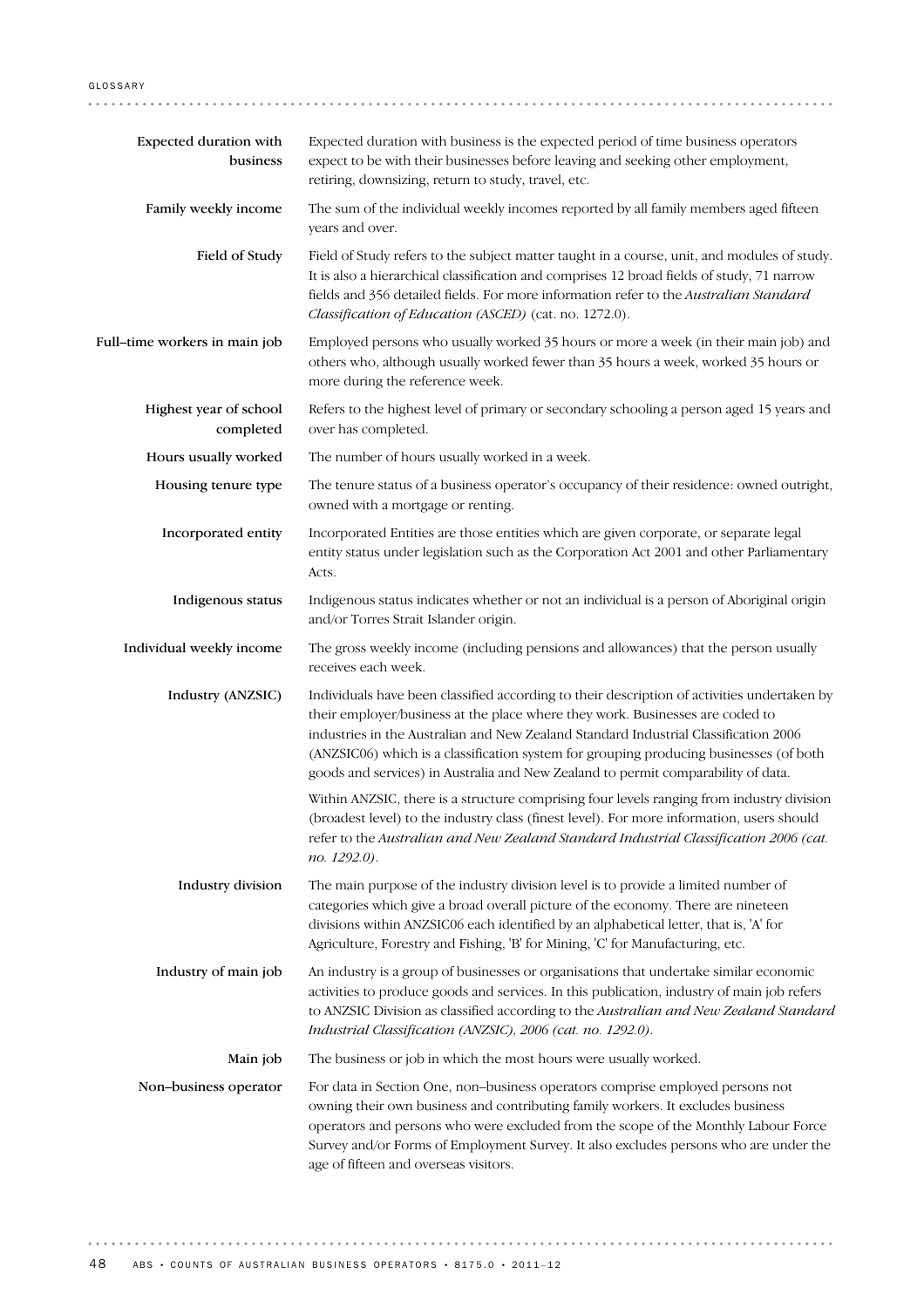| Non-business operator<br>continued | For data in Section Two, non-business operators comprise employees who do not own<br>businesses and contributing family workers. It excludes business operators as well as<br>persons who were not in the labour force or unemployed. It also excludes persons who<br>were under the age of fifteen, overseas visitors and those persons who provided<br>insufficient information on the Census of Population and Housing form to be included in<br>the non-business operator population. |
|------------------------------------|-------------------------------------------------------------------------------------------------------------------------------------------------------------------------------------------------------------------------------------------------------------------------------------------------------------------------------------------------------------------------------------------------------------------------------------------------------------------------------------------|
| Non-school qualification           | Non-school qualification describes the level of education of the highest completed<br>non-school qualification (e.g. bachelor degree, diploma).                                                                                                                                                                                                                                                                                                                                           |
| Occupation of main job             | An occupation is a collection of jobs that are sufficiently similar in their title and tasks,<br>skill level and skill specialisation which are grouped together for the purposes of<br>classification. In this publication, occupation refers to Major Group as defined by the<br>ANZSCO - Australian and New Zealand Standard Classification of Occupations, First<br>Edition, 2006 (cat. no. 1220.0).                                                                                  |
| Part-time workers in main job      | Employed persons who usually worked fewer than 35 hours a week (in their main job)<br>and who did so during the reference week.                                                                                                                                                                                                                                                                                                                                                           |
| Reference week                     | The week preceding the week in which the interview was conducted.                                                                                                                                                                                                                                                                                                                                                                                                                         |
| Relationship in household          | The relationship of each person in a family to the family reference person or, where a<br>person is not a part of a family, that person's relationship to the household reference<br>person.                                                                                                                                                                                                                                                                                              |
| <b>Unincorporated Entity</b>       | An unincorporated entity is an entity which has not become a corporation under the<br>Corporation Act 2001. Unincorporated entities can choose to remain 'unincorporated',<br>where by the business does not possess a separate legal identity to that of its owner, or it<br>can choose the limited liability status of a company where the business assets are legally<br>separate to that of the owners.                                                                               |
| Worked on a contract basis         | Owner managers of incorporated/unincorporated enterprises who were engaged by an<br>organisation to provide a particular service or undertake a particular task at an agreed<br>price or rate, and generally for a specified period.                                                                                                                                                                                                                                                      |